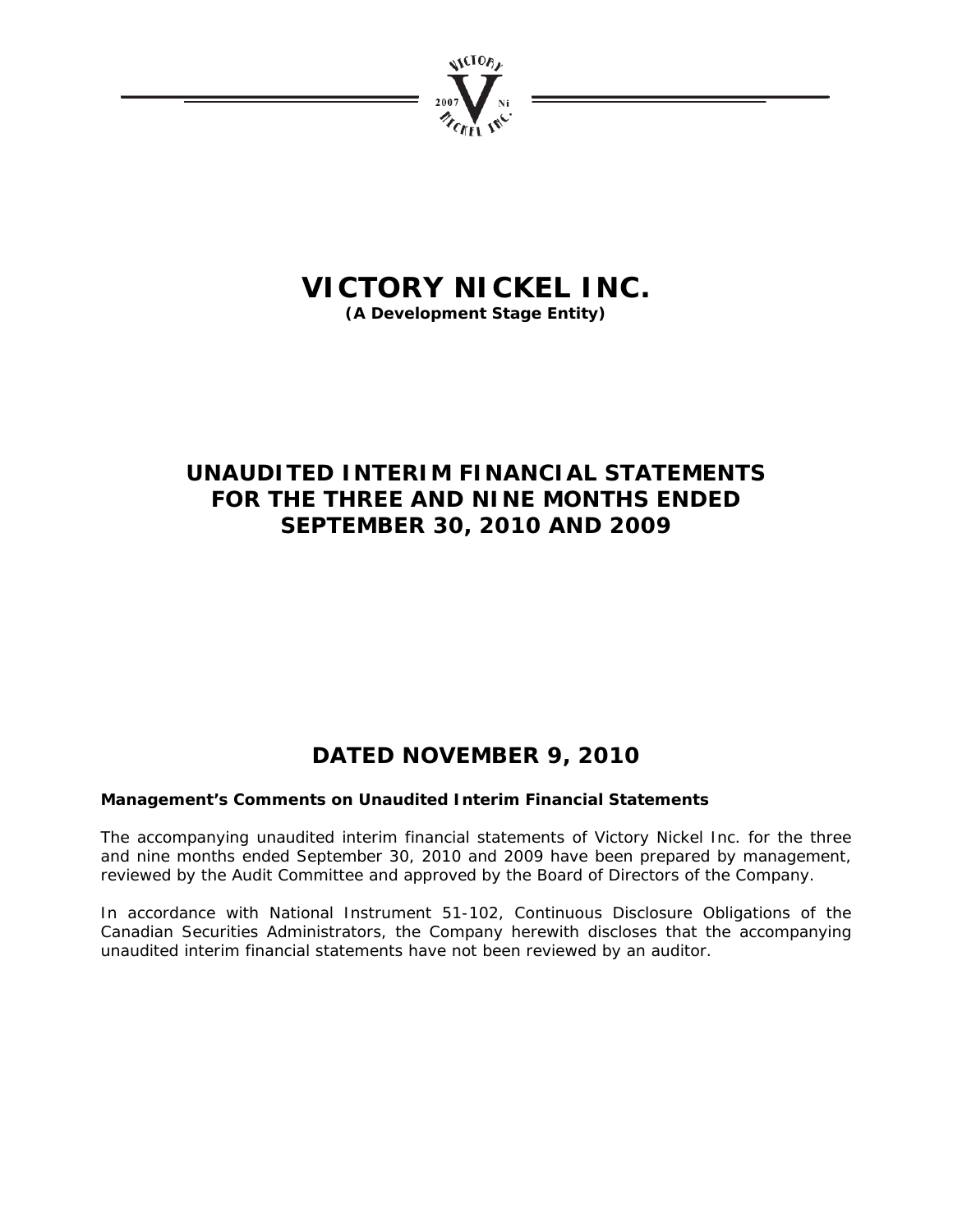# **VICTORY NICKEL INC. (A Development Stage Entity) BALANCE SHEETS**

|                                                                                                                                                            | September 30,<br>2010 |    | December 31,<br>2009 |
|------------------------------------------------------------------------------------------------------------------------------------------------------------|-----------------------|----|----------------------|
| (in thousands of Canadian dollars)                                                                                                                         | (unaudited)           |    |                      |
| <b>ASSETS</b>                                                                                                                                              |                       |    |                      |
| <b>Current</b>                                                                                                                                             |                       |    |                      |
| Cash and cash equivalents                                                                                                                                  | \$<br>597             | \$ | 4,078                |
| Marketable securities (Note 5)                                                                                                                             | 5,523                 |    | 1,254                |
| Due from Nuinsco Resources Limited (Note 12)                                                                                                               | 22                    |    |                      |
| Accounts receivable                                                                                                                                        | 180                   |    | 294                  |
| Prepaid expenses and deposits                                                                                                                              | 28                    |    | 35                   |
| <b>Total Current Assets</b>                                                                                                                                | 6,350                 |    | 5,661                |
| <b>Exploration and Development Projects (Note 6)</b>                                                                                                       | 36,982                |    | 33,597               |
| <b>Property and Equipment (Note 7)</b>                                                                                                                     | 718                   |    | 88                   |
|                                                                                                                                                            | \$<br>44,050          | \$ | 39,346               |
| <b>LIABILITIES AND SHAREHOLDERS' EQUITY</b><br>Current<br>Accounts payable and accrued liabilities (Note 12)<br>Due to Nuinsco Resources Limited (Note 12) | \$<br>734             | S  | 1,367<br>33          |
| <b>Total Current Liabilities</b>                                                                                                                           | 734                   |    | 1,400                |
| <b>Future Income Tax Liability (Note 9)</b>                                                                                                                | 87                    |    | 387                  |
|                                                                                                                                                            | 821                   |    | 1,787                |
| <b>Shareholders' Equity (Note 8)</b>                                                                                                                       |                       |    |                      |
| Share capital                                                                                                                                              | 45,076                |    | 38,937               |
| Contributed surplus                                                                                                                                        | 3,772                 |    | 2,980                |
| Deficit                                                                                                                                                    | (5,008)               |    | (5,356)              |
| Accumulated other comprehensive (loss) income (Note 10)                                                                                                    | (611)                 |    | 998                  |
|                                                                                                                                                            | 43,229                |    | 37,559               |
|                                                                                                                                                            | \$<br>44,050          | \$ | 39,346               |

 $= \prod_{\substack{\mathcal{P} \in \mathcal{P}(\mathcal{P}) \\ \mathcal{P} \neq \mathcal{P}(\mathcal{P})}}^{\mathcal{P}(\mathcal{P})} \mathcal{P}(\mathcal{P})$ 

# **NATURE OF OPERATIONS (Note 1)**

The accompanying notes are an integral part of these financial statements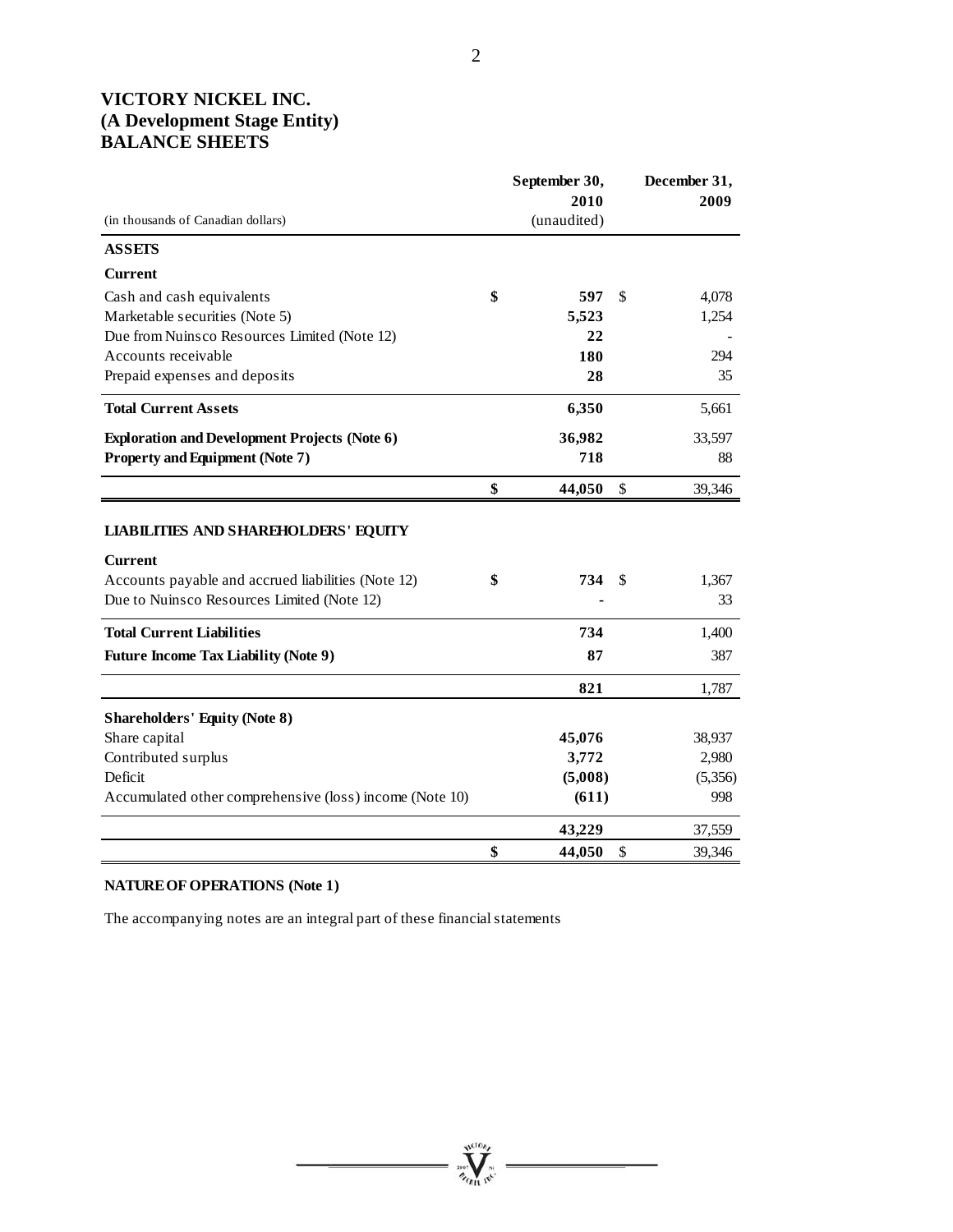# **VICTORY NICKEL INC.**  (A Development Stage Entity) **STATEMENTS OF OPERATIONS**

| Three Months Ended September 30, |    |                                                                   |          |                              | Nine Months Ended September 30, |                    |
|----------------------------------|----|-------------------------------------------------------------------|----------|------------------------------|---------------------------------|--------------------|
| 2010                             |    | 2009                                                              |          | 2010                         |                                 | 2009               |
| (unaudited)                      |    | (unaudited)                                                       |          | (unaudited)                  |                                 | (unaudited)        |
|                                  |    |                                                                   |          |                              |                                 |                    |
| 1                                | S. | 9                                                                 | -\$      | 9                            | -S                              | 54                 |
| 16                               |    | 211                                                               |          | 159                          |                                 | 232                |
| 17                               |    | 220                                                               |          | 168                          |                                 | 286                |
|                                  |    |                                                                   |          |                              |                                 |                    |
| 293                              |    | 220                                                               |          | 1,047                        |                                 | 1,017              |
| 39                               |    | 12                                                                |          | 620                          |                                 | 218                |
|                                  |    |                                                                   |          | 173                          |                                 |                    |
| 33                               |    |                                                                   |          | 33                           |                                 |                    |
| 5                                |    | 11                                                                |          | 7                            |                                 | 17                 |
|                                  |    |                                                                   |          |                              |                                 |                    |
| 5                                |    |                                                                   |          | (993)                        |                                 |                    |
| 375                              |    | 243                                                               |          | 887                          |                                 | 1,252              |
|                                  |    | (23)                                                              |          | (719)                        |                                 | (966)              |
|                                  |    |                                                                   |          | 1,050                        |                                 |                    |
|                                  |    | (58)                                                              |          | (17)                         |                                 | (610)              |
|                                  |    |                                                                   |          |                              |                                 | (356)              |
|                                  |    |                                                                   |          |                              |                                 |                    |
|                                  |    |                                                                   |          |                              |                                 | (0.00)             |
|                                  |    |                                                                   |          |                              |                                 |                    |
|                                  |    |                                                                   |          |                              |                                 | (0.00)             |
|                                  |    |                                                                   |          |                              |                                 |                    |
| 376,412,000                      |    | 294,324,000                                                       |          | 349,992,000                  |                                 | 272,708,000        |
| 378,991,000                      |    | 296,793,000                                                       |          | 353,540,000                  |                                 | 274,185,000        |
|                                  |    | (358)<br>(39)<br>(87)<br>$(310)$ \$<br>$(0.00)$ \$<br>$(0.00)$ \$ | $0.00\,$ | 35S<br>\$<br>$0.00\,$<br>-\$ | 0.00<br>0.00                    | 348 \$<br>S.<br>-S |

The accompanying notes are an integral part of these financial statements

# **VICTORY NICKEL INC.**  (A Development Stage Entity) **STATEMENTS OF COMPREHENSIVE (LOSS) INCOME**

|                                             |             | Three Months Ended September 30, |              | Nine Months Ended September 30, |  |  |  |
|---------------------------------------------|-------------|----------------------------------|--------------|---------------------------------|--|--|--|
|                                             | 2010        | 2009                             | 2010         | 2009                            |  |  |  |
| (in thousands of Canadian dollars)          | (unaudited) | (unaudited)                      | (unaudited)  | (unaudited)                     |  |  |  |
| Net (loss) income for the period            | $(310)$ \$  | 35                               | 348          | (356)                           |  |  |  |
| Other comprehensive income (loss) (Note 10) | 51          | 110                              | (1,609)      | 410                             |  |  |  |
| Comprehensive (Loss) Income for the Period  | $(259)$ \$  | 145                              | $(1,261)$ \$ | 54                              |  |  |  |

**William** 

The accompanying notes are an integral part of these financial statements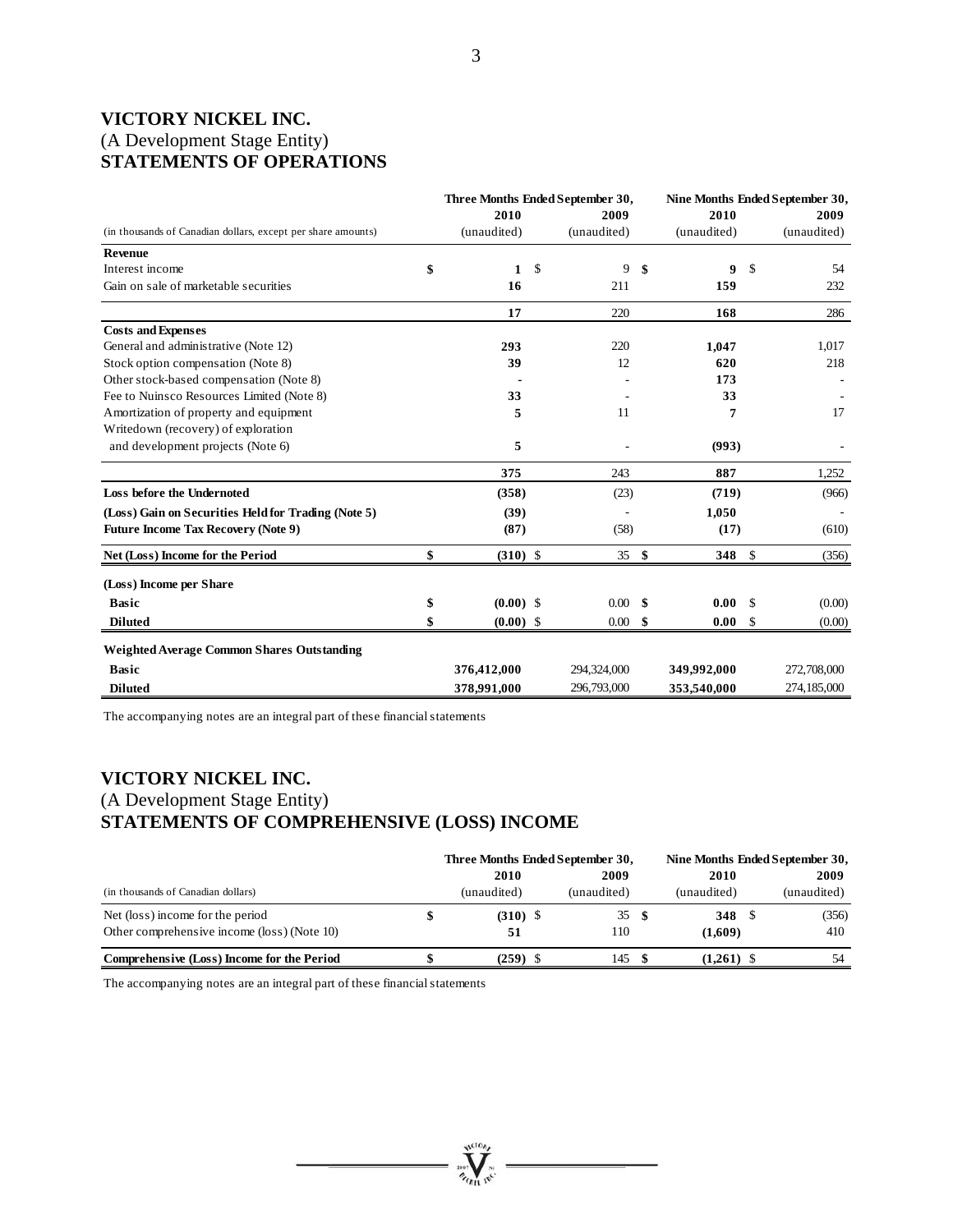# **VICTORY NICKEL INC.**  (A Development Stage Entity) **STATEMENTS OF CASH FLOWS**

|                                                     |    | Three Months Ended September 30, | Nine Months Ended September 30, |              |             |               |             |
|-----------------------------------------------------|----|----------------------------------|---------------------------------|--------------|-------------|---------------|-------------|
|                                                     |    | 2010                             | 2009                            |              | 2010        |               | 2009        |
| (in thousands of Canadian dollars)                  |    | (unaudited)                      | (unaudited)                     |              | (unaudited) |               | (unaudited) |
| Cash from (used by)                                 |    |                                  |                                 |              |             |               |             |
| <b>Operating Activities</b>                         |    |                                  |                                 |              |             |               |             |
| Net (loss) income for the period                    | \$ | $(310)$ \$                       | 35                              | -\$          | 348         | <sup>\$</sup> | (356)       |
| Items not affecting cash:                           |    |                                  |                                 |              |             |               |             |
| Stock option compensation (Note 8)                  |    | 39                               | 12                              |              | 620         |               | 218         |
| Other stock-based compensation (Note 8)             |    |                                  |                                 |              | 173         |               |             |
| Amortization                                        |    | 5                                | 11                              |              | 7           |               | 17          |
| Fee to Nuinsco Resources Limited (Note 8)           |    | 33                               |                                 |              | 33          |               |             |
| Loss (gain) on securities held for trading (Note 5) |    | 39                               |                                 |              | (1,050)     |               |             |
| Gain on sale of marketable securities               |    | (16)                             | (211)                           |              | (159)       |               | (232)       |
| (Writedown) recovery of exploration                 |    |                                  |                                 |              |             |               |             |
| and development projects (Note 6)                   |    | (5)                              |                                 |              | 993         |               |             |
| Future income tax recovery (Note 9)                 |    | (87)                             | (58)                            |              | (17)        |               | (610)       |
| Change in non-cash working capital (Note 11)        |    | (29)                             | 71                              |              | (168)       |               | 538         |
| Cash (used by) from operating activities            |    | (331)                            | (140)                           |              | 780         |               | (425)       |
| <b>Financing Activity</b>                           |    |                                  |                                 |              |             |               |             |
| Issue of common shares and warrants                 |    | 368                              | 3,780                           |              | 6,055       |               | 3,717       |
| Cash from financing activities                      |    | 368                              | 3,780                           |              | 6,055       |               | 3,717       |
| <b>Investing Activities</b>                         |    |                                  |                                 |              |             |               |             |
| Exploration and development projects                |    | (337)                            | (912)                           |              | (7,107)     |               | (3,282)     |
| Deposits on equipment                               |    | (301)                            |                                 |              | (608)       |               |             |
| Proceeds from sale of marketable securities         |    | 650                              | 383                             |              | 825         |               | 426         |
| Proceeds from option of Lynn Lake                   |    |                                  |                                 |              | 1,100       |               |             |
| Purchase of marketable securities                   |    |                                  |                                 |              | (4,526)     |               |             |
| Cash from (used by) investing activities            |    | 12                               | (529)                           |              | (10,316)    |               | (2,856)     |
| Net Increase (Decrease) in Cash During the Period   |    | 49                               | 3,111                           |              | (3,481)     |               | 436         |
| Cash and Cash Equivalents, Beginning of the Period  |    | 548                              | 1,743                           |              | 4,078       |               | 4,418       |
| Cash and Cash Equivalents, End of the Period        | \$ | 597                              | \$<br>4,854                     | $\mathbf{s}$ | 597         | \$            | 4,854       |

**William** 

The accompanying notes are an integral part of these financial statements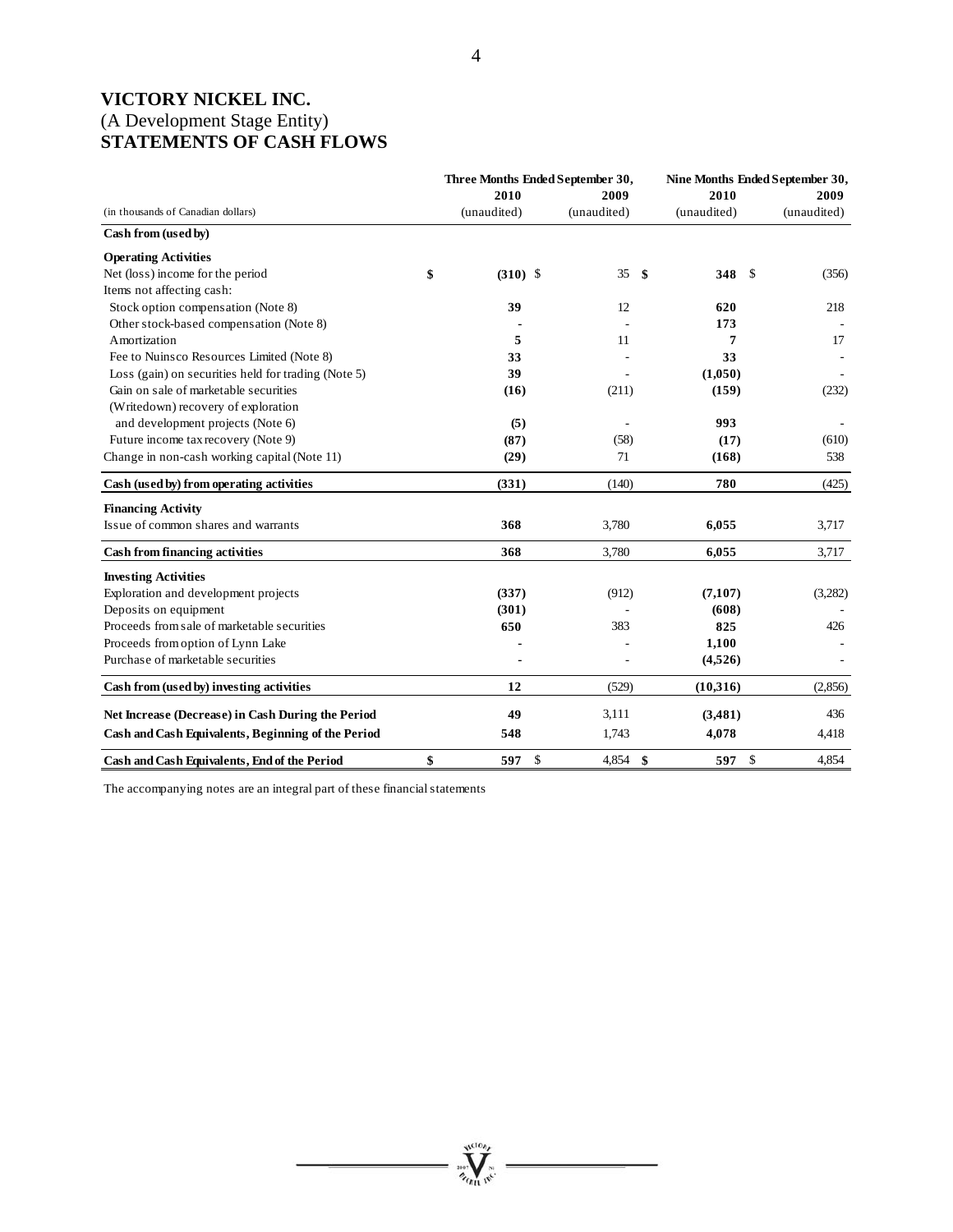# **VICTORY NICKEL INC.**  (A Development Stage Entity) **STATEMENTS OF SHAREHOLDERS' EQUITY**

|                                                   | <b>Share Capital</b>       |               |              |                               |                    | <b>Accumulated</b><br>Other    |                                |              |
|---------------------------------------------------|----------------------------|---------------|--------------|-------------------------------|--------------------|--------------------------------|--------------------------------|--------------|
| (unaudited)<br>(in thousands of Canadian dollars) | Number of<br><b>Shares</b> | <b>Amount</b> |              | Contributed<br><b>Surplus</b> | Deficit            | Comprehensive<br>Income (Loss) |                                | <b>Total</b> |
| Balance as at December 31, 2008                   | 261,709,809                | \$            | 38,264<br>\$ | 1,857                         | \$<br>$(4,771)$ \$ |                                | \$<br>$\overline{\phantom{0}}$ | 35,350       |
| Options granted and vesting                       |                            |               |              | 250                           |                    |                                |                                | 250          |
| Flow-through share renunciation                   |                            |               | (2,192)      |                               |                    |                                |                                | (2,192)      |
| Shares and warrants issued under                  |                            |               |              |                               |                    |                                |                                |              |
| rights offering                                   | 65,489,952                 |               | 2,783        | 907                           |                    |                                |                                | 3,690        |
| Options exercised                                 | 950,000                    |               | 82           | (34)                          |                    |                                |                                | 48           |
| Net loss for the year                             |                            |               |              |                               | (585)              |                                |                                | (585)        |
| Other comprehensive income                        |                            |               |              |                               |                    |                                | 998                            | 998          |
| Balance as at December 31, 2009                   | 328,149,761                |               | 38,937       | 2,980                         | (5,356)            |                                | 998                            | 37,559       |
| Options granted and vesting                       |                            |               |              | 620                           |                    |                                | ۰                              | 620          |
| Shares issued under private placements            | 10,000,000                 |               | 1,675        | 264                           |                    |                                |                                | 1,939        |
| Shares issued pursuant to reciprocal              |                            |               |              |                               |                    |                                |                                |              |
| placement                                         | 36,615,385                 |               | 3,798        |                               |                    |                                |                                | 3,798        |
| Shares issued under Share Bonus Plan              | 1,571,100                  |               | 173          |                               |                    |                                |                                | 173          |
| Warrants exercised                                | 3,339,282                  |               | 493          | (92)                          |                    |                                |                                | 401          |
| Net income for the period                         |                            |               |              |                               | 348                |                                |                                | 348          |
| Other comprehensive loss                          |                            |               |              |                               |                    |                                | (1,609)                        | (1,609)      |
| Balance as at September 30, 2010                  | 379,675,528                | \$            | 45,076<br>S  | 3,772                         | $(5,008)$ \$<br>\$ |                                | $(611)$ \$                     | 43,229       |

The accompanying notes are an integral part of these financial statements

**William**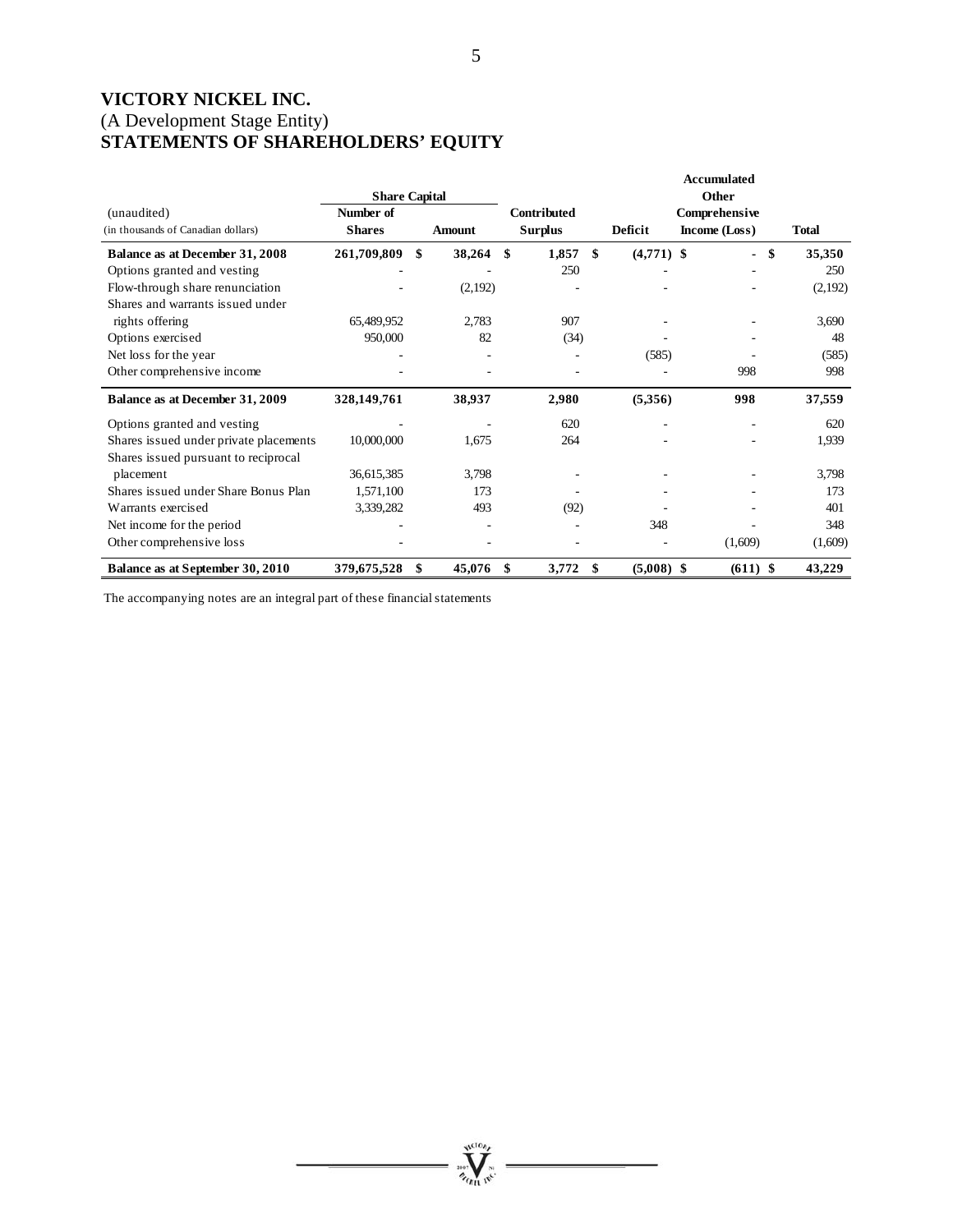# **NOTES TO FINANCIAL STATEMENTS**

(A Development Stage Entity) **September 30, 2010 and 2009 (unaudited)**  (all tabular amounts are in thousands of Canadian dollars)

# **1. NATURE OF OPERATIONS**

Victory Nickel Inc. ("Victory Nickel" or the "Company") is primarily engaged in the acquisition, exploration and development of nickel properties in Canada. The Company conducts its activities on its own or participates with others on a joint venture basis. The Company was formed on February 1, 2007 pursuant to a plan of arrangement.

The Company is a development stage entity and is subject to the risks and challenges experienced by other companies in a comparable stage of development. These risks include, but are not limited to, continuing losses, dependence on key individuals and the ability to secure adequate financing to meet the minimum capital required to successfully complete its projects. Development of the Company's current projects to the production stage will require significant financing. Given the current economic climate, the ability to raise funds is challenging.

As at September 30, 2010, the Company has working capital of \$5,616,000 (December 31, 2009 - \$4,261,000) which, along with expected cash flows from the option of the Lynn Lake property to Prophecy Resource Corp. ("Prophecy") as described in Note 6, is available to fund ongoing operations. The Company has announced the results of its feasibility study ("FS") on its Minago project.

None of the Company's exploration or development projects has commenced commercial production and accordingly the Company is dependent upon debt or equity financings and the optioning and/or sale of resource or resource-related assets for its funding. The recoverability of the carrying value of exploration and development projects, and ultimately the Company's ability to continue as a going concern, is dependent upon the discovery of economically recoverable reserves and resources, the Company's ability to finance development of its projects through debt or equity financings and achieving future profitable production, or alternatively upon the profitable disposal of projects.

Should the Company not be able to discover economically recoverable reserves, obtain the necessary financing or achieve future profitable production or sale of properties, the carrying value of the Company's assets could be subject to material adjustment and, in addition, other adjustments may be necessary to these financial statements should such adverse events impair the Company's ability to continue as a going concern as contemplated under Canadian generally accepted accounting principles ("Canadian GAAP").

# **2. BASIS OF PRESENTATION, USE OF ESTIMATES AND MEASUREMENT UNCERTAINTY**

# **Basis of Presentation**

These unaudited interim financial statements have been prepared by management in accordance with Canadian GAAP and include the accounts of the Company and those of Independent Nickel Corp. ("Independent"). Independent was formally wound up into Victory Nickel effective August 31, 2009.

These financial statements reflect the accounting principles described in the notes to the Company's audited consolidated financial statements for the year ended December 31, 2009 (the "2009 Audited Financial Statements") (with the exception of any changes set out in Note 3 below) and accordingly, should be read in conjunction with those annual financial statements and the notes thereto.

The accompanying unaudited interim financial statements include all adjustments that are, in the opinion of management, necessary for fair presentation. The results of operations and cash flows for the current periods as presented are not necessarily indicative of the results to be expected for the full year.

# **Use of Estimates**

The preparation of financial statements in conformity with Canadian GAAP requires management to make estimates and assumptions that affect the reported amounts of assets and liabilities and disclosure of contingent assets and liabilities at the date of the financial statements and the reported amounts of revenues and expenses during the reporting period. Management believes those estimates are reasonable. The accounting elements which require management to make significant estimates and assumptions include determining impairment in and values of exploration and development projects and future income taxes and the valuation of stock option compensation and investments. Accounting for these areas is subject to estimates and assumptions regarding, among other things, nickel recoveries, future nickel prices, future operating costs, future mining activities and future market volatility. Management bases its

 $\sum_{\alpha}$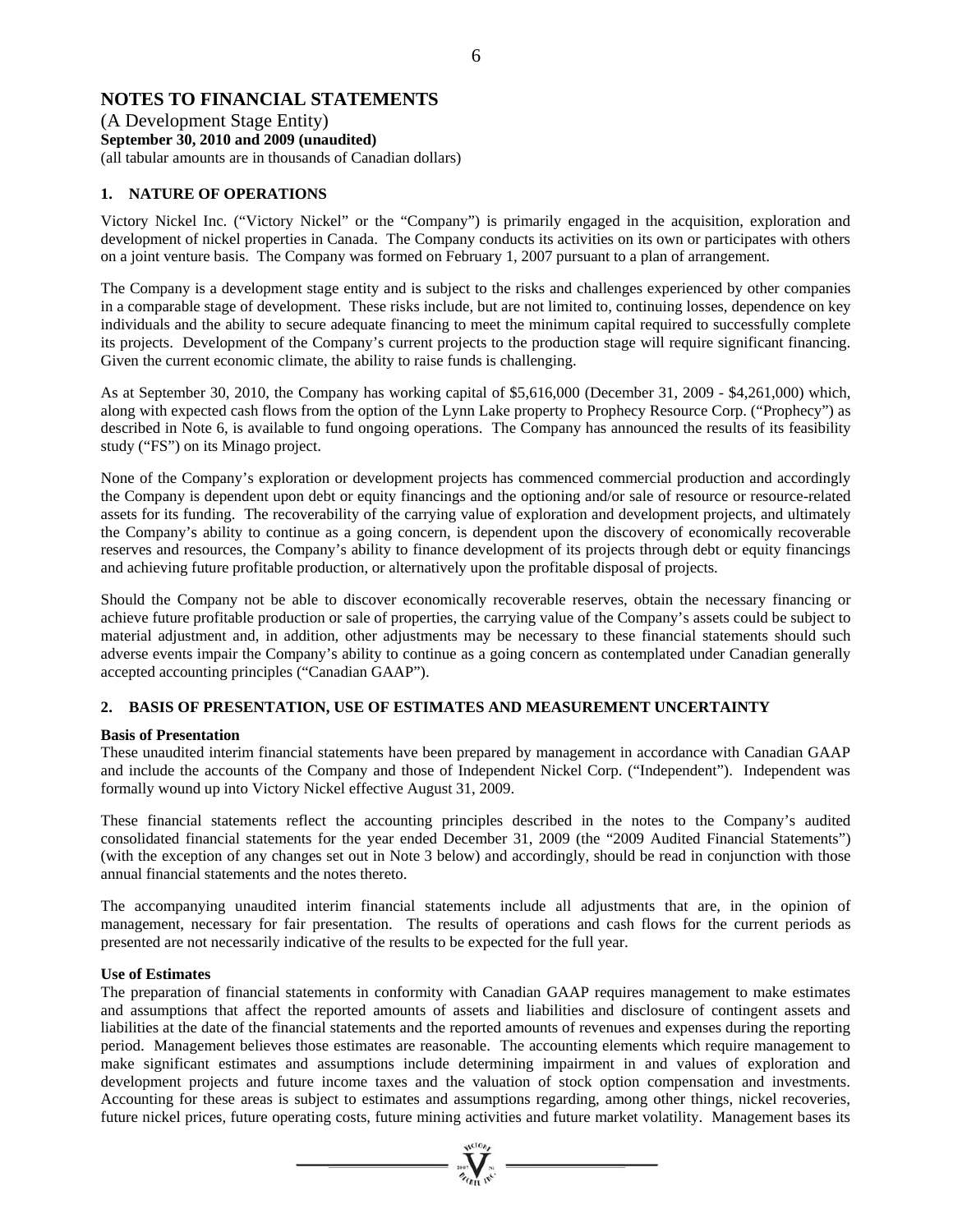estimates on historic experience and other assumptions it believes to be reasonable under the circumstances. However, actual results could differ from those estimates.

# **Measurement Uncertainty**

The carrying values of the Company's exploration and development projects at September 30, 2010 was \$36,982,000 (December 31, 2009 - \$33,597,000). Management's review of these carrying values indicated that at September 30, 2010, the properties were not impaired. Management's conclusion is dependent on assumptions about several factors including future operating costs, nickel production levels, future nickel prices and capital equipment needs and costs. Over the last year or so, there has been unprecedented volatility in several of the factors involved in such an analysis including nickel and other metals prices, costs of fuel, power and other operating supplies and the costs of capital equipment which has resulted in an increased amount of measurement uncertainty. While such volatility appears to have somewhat calmed, future changes in these parameters could give rise to material changes in asset carrying values. Management will continue to monitor the critical factors impacting its impairment analysis and will re-evaluate the carrying value of its long-lived assets as necessary.

The Company also has investments in marketable securities classified as "level two", as described in the 2009 Audited Financial Statements, which involves making estimates on the fair value of its warrants which are derivative instruments. The Company utilizes the Black-Scholes option-pricing model to value such securities which involves making estimates on inputs to the model such as stock volatilities.

# **3. NEW AND FUTURE ACCOUNTING POLICIES**

# **New Accounting Policies**

There have been no new accounting policies adopted in these unaudited interim financial statements. The volume of accounting pronouncements being introduced by The Canadian Institute of Chartered Accountants ("CICA") applicable to the Company has reduced significantly pending the transition to International Financial Reporting Standards ("IFRS").

# **Future Accounting Changes**

There have been no additional future accounting changes from those reported in Note 3 to the 2009 Audited Financial Statements.

# **4. FINANCIAL RISK MANAGEMENT**

# **Financial Risk Management**

The Company's financial instruments include cash and cash equivalents, marketable securities, accounts receivable, accounts payable and accrued liabilities and amounts due from or to Nuinsco Resources Limited ("Nuinsco"). The fair value of these financial instruments approximates their carrying value.

The Company's risk exposures with respect to its financial instruments and the impact on the Company's financial statements are described in Note 4 to the 2009 Audited Financial Statements and are updated below:

# **Liquidity risk**

As at September 30, 2010, the Company had working capital of \$5,616,000 (December 31, 2009 - \$4,261,000). The Company believes it has sufficient working capital to meet its obligations as they become due. As explained in Note 1, development of the Company's current projects to the production stage will require significant financing, which may prove challenging. The Company currently has no long-term liabilities except for future income taxes of \$87,000 (2009 - \$387,000). All other contractually obligated cash flows are payable within the next year, including the electrical equipment (Note 7).

# **Market risk**

The Company is exposed to interest rate risk and commodity price risk. It is not exposed to any significant currency risk with respect to its financial instruments.

# *Interest rate risk*

The Company's cash equivalents earn interest at fixed short-term rates of approximately 1.0% at September 30, 2010 and 0.7% at December 31, 2009. None of the Company's other financial investments are interest-bearing, and therefore the Company is not exposed to any significant interest rate risk which could be caused by a sudden change in market interest rates.

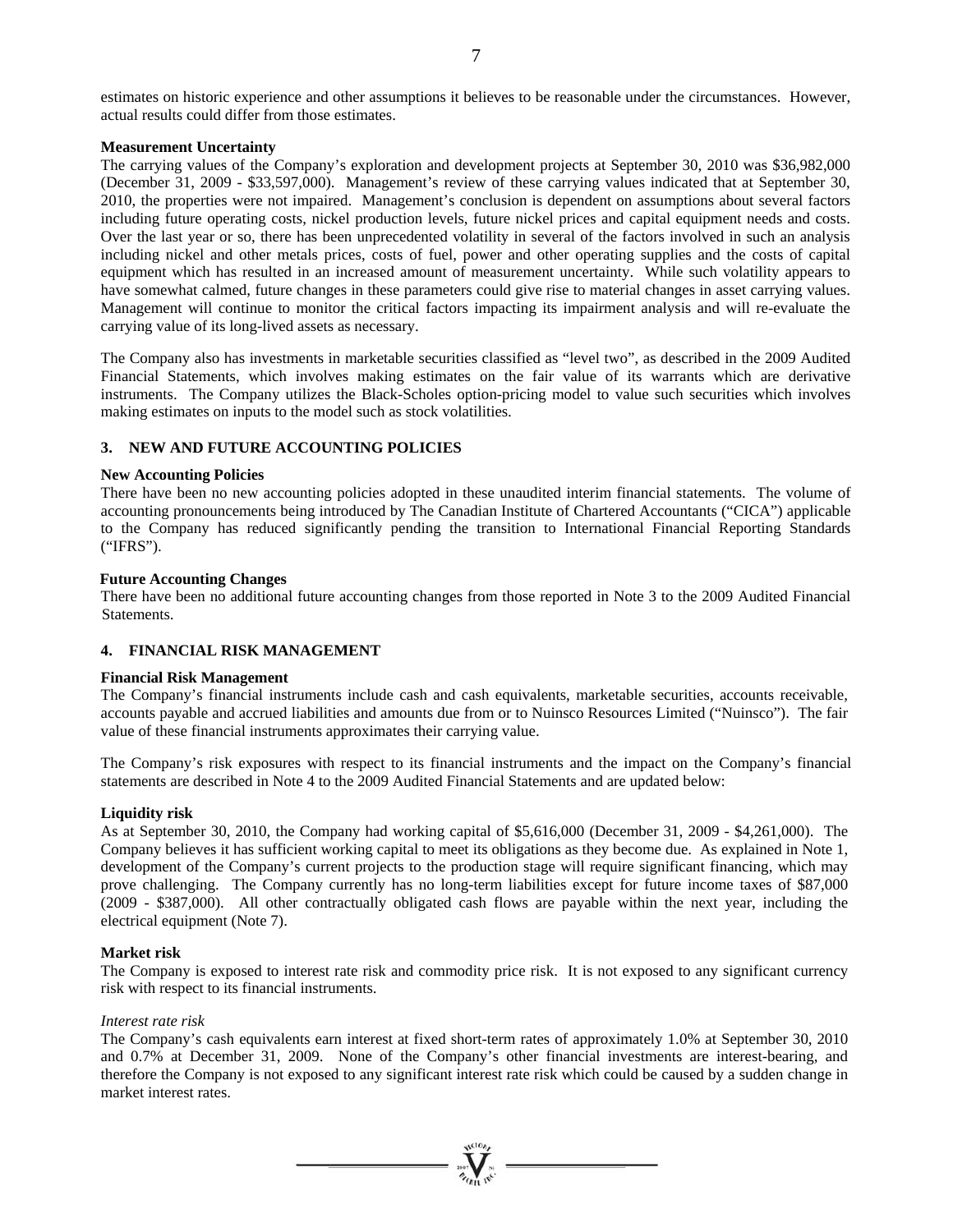# **5. MARKETABLE SECURITIES**

|                                                                         | September 30,<br>2010 | December 31,<br>2009 |
|-------------------------------------------------------------------------|-----------------------|----------------------|
| Level One Securities - Common Shares<br>Level Two Securities - Warrants | $5,364$ \$<br>159     | 1,254                |
|                                                                         | 5,523                 | 1,254                |

The Company records its level one securities, at acquisition, at available market prices with any excess of fair value above acquisition cost being recorded as gain on securities held for trading.

The warrants the Company owns are not publicly-traded. However, they are susceptible to valuation using the Black-Scholes option-pricing model, the inputs for which are readily determinable. Any change in fair value after initial recognition, is recorded through the statement of operations as a gain or loss on securities held for trading. As at September 30, 2010, the warrants were valued, using the Black-Scholes option-pricing model, at \$0.227 and \$0.287, using the following assumptions:

|                                 | September 30,     |
|---------------------------------|-------------------|
| <b>Warrant Assumptions</b>      | 2010              |
| Dividend yield                  |                   |
| Expected volatility             | 138\% and $145\%$ |
| Risk free interest rate         | $1.40\%$          |
| Expected remaining term - years | 1.5 and 1.3       |

# **6. EXPLORATION AND DEVELOPMENT PROJECTS**

Cumulative costs relating to the acquisition of mineral properties, and deferred exploration and development expenditures, have been incurred on the following projects:

|                           | <b>Balance as at</b> |  |                     |               |                          |                        |        | <b>Balance as at</b> |
|---------------------------|----------------------|--|---------------------|---------------|--------------------------|------------------------|--------|----------------------|
|                           | December 31,         |  | <b>Current</b>      |               |                          | Writedowns/            |        | September 30,        |
|                           | $2009^{(1)}$         |  | <b>Expenditures</b> |               | <b>Recoveries</b>        | <b>Excess Proceeds</b> |        | 2010                 |
| Lac Rocher <sup>(2)</sup> | \$<br>$4,505$ \$     |  | 52                  | \$            | $\sim$                   | \$                     | $-$ \$ | 4,557                |
| Mel                       | 2,473                |  | 168                 |               | ۰                        |                        |        | 2,641                |
| Minago <sup>(3)</sup>     | 25,576               |  | 4,442               |               | (234)                    |                        |        | 29,784               |
| Lynn Lake $(4)$           | 1,043                |  | 32                  |               | (2,068)                  | 993                    |        |                      |
|                           | \$<br>33,597 \$      |  | 4,694               | \$            | $(2,302)$ \$             | 993                    | \$     | 36,982               |
|                           |                      |  |                     |               |                          |                        |        |                      |
|                           | <b>Balance as at</b> |  |                     |               |                          |                        |        | <b>Balance as at</b> |
|                           | December 31,         |  | <b>Current</b>      |               |                          | Writedowns/            |        | September 30,        |
|                           | 2008                 |  | <b>Expenditures</b> |               | <b>Recoveries</b>        | <b>Excess Proceeds</b> |        | 2009                 |
| Lac Rocher <sup>(2)</sup> | \$<br>3,580 \$       |  | 590                 | $\mathcal{S}$ | $(28)$ \$                | $\sim$                 | -\$    | 4,142                |
| Mel                       | 2,462                |  | 35                  |               | ۰                        |                        |        | 2,497                |
| Minago                    | 23,905               |  | 1,234               |               | ۰                        |                        |        | 25,139               |
| Lynn Lake                 | 1,483                |  | 144                 |               | $\overline{\phantom{0}}$ |                        |        | 1,627                |

(1) The balance as at December 31, 2009 is shown net of recoveries of \$991,000 representing the effects of tax credits on expenditures claimed for investment tax credit ("ITC") purposes.<br>
(2) The expenditures on the Lac Rocher project in the years ended December 31, 2009 and 2008 are shown net of Québec mining duties receivable

of \$28,000 and \$179,000, respectively. The claim reflected in 2008 was reduced and adjusted against current expenditures in 2009.<br>The Minago project is shown net of recoveries of \$234,000 representing the effects of tax cr

2010, \$400,000 in April 2010, \$400,000 in June 2010 and reflect the receipt of Prophecy common shares in January 2010 with a fair value at that time of \$968,000. The amount of \$993,000 represents the excess of consideration received under the option agreement and is reflected as a recovery of exploration and development projects through the statement of operations.

 $\mathbf{V}$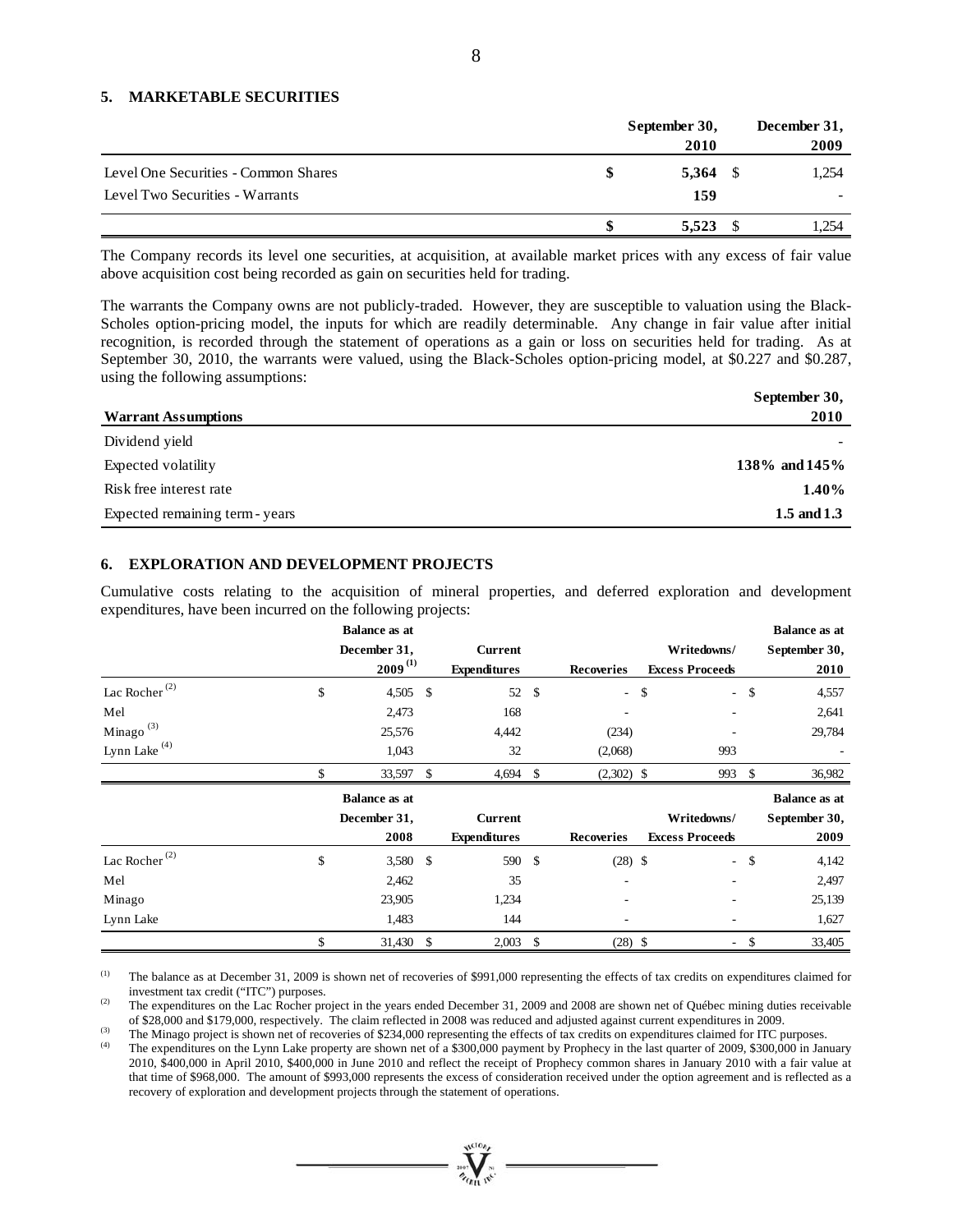### **Lac Rocher**

The Lac Rocher project, which is 100% owned, is located 140 kilometres northeast of Matagami in northwestern Québec. The project is subject to a royalty of \$0.50 per ton on any ores mined and milled from the property and a 2% net smelter return royalty ("NSR").

In 2007, the Company began environmental work in support of obtaining a permit for the Lac Rocher deposit in order to extract and direct ship mineralized material to an offsite mill for processing. A 12-hole, 1,500 metre drill program was also completed to test for extensions to the nickel sulphide mineralization and to provide metallurgical samples for the Preliminary Economic Assessment ("PEA") to determine the near-term production and cash generation potential of the project.

Metallurgical testing of the massive sulphide mineralization from the deposit was completed in December 2007. In February, 2008, the Company announced positive results from metallurgical testing of the disseminated sulphide zone and they were incorporated into the PEA completed in November 2008.

The Company completed the construction of an access road in the third quarter of 2009 and performed diamond drilling to provide geotechnical data for portal and ramp development.

# **Mel**

Effective August 27, 1999, Nuinsco (the predecessor entity of Victory Nickel) entered into an option agreement (the "Agreement") with Inco Limited (predecessor to CVRD Inco Limited, now Vale) for the exploration and development of Vale's Mel properties (the "Mel Properties") located in the Thompson area of northern Manitoba. Pursuant to the Agreement, sufficient expenditures have been incurred to earn a 100% interest in the Mel Properties, and in 2007 the Company exercised its option to acquire such interest. Vale had the right to earn back a 51% interest by incurring expenditures of \$6,000,000 over a four-year period. On September 14, 2010, Vale notified the Company that it will not exercise this back-in right.

Under the Agreement, Vale has a contractual obligation to mill ore mined from the Mel deposit at its cash cost plus 5% (provided that the product meets Vale specifications and that Vale has sufficient mill capacity).

#### **Minago**

The 100%-owned Minago project covers approximately 28,928 hectares, through a combination of mining claims, mineral leases and a mineral exploration licence, on Manitoba's Thompson Nickel Belt. The property encompasses the Nose Deposit, which contains the entire current nickel mineral resource, and the North Limb, a zone of nickel mineralization with a known strike length of 1.5 kilometres located to the north of the Nose Deposit.

From 2006 to date, considerable work has been performed, including diamond drilling, metallurgical testing and engineering studies. This work formed the basis for the FS, the results of which were announced in December 2009 and improvements thereto announced in June 2010.

In January, 2008, the Company entered into an option agreement with Xstrata Nickel ("Xstrata"), a business unit of Xstrata Canada Corporation, to acquire a 100% interest in five mineral claims ("the Properties") totalling 691 hectares located adjacent to the Company's existing Minago property package.

The acquisition has been ratified by Xstrata and a 100% interest in the Properties has been registered with the Company. The Properties will be subject to an NSR interest retained by Xstrata, as follows:

- In respect of nickel:
- o a 2% NSR when the LME three-month nickel price is equal to or greater than US\$13,227 per tonne in that quarter; and
- o a 1% NSR when the LME three-month nickel price is less than US\$13,227 per tonne in that quarter.
- In respect of other metals, minerals and concentrates:
- o a 2% NSR.

In the event that the NSR is a 2% royalty, the Company may buy back up to 50% of the NSR royalty interest for a maximum of \$1,000,000. In addition, Xstrata has the right (the "Back-in Right") to earn a 50% interest in the Properties if any resource is discovered on the Properties that exceeds 500,000,000 pounds of contained nickel in measured and indicated resources. To exercise the Back-in Right, Xstrata must commit to pay direct expenditures or an amount in cash to the Company equal to twice the aggregate of all direct exploration, development and mining expenditures incurred by the Company on the Properties prior to the delivery by Xstrata of the back-in right notice.

 $\sum_{\alpha}$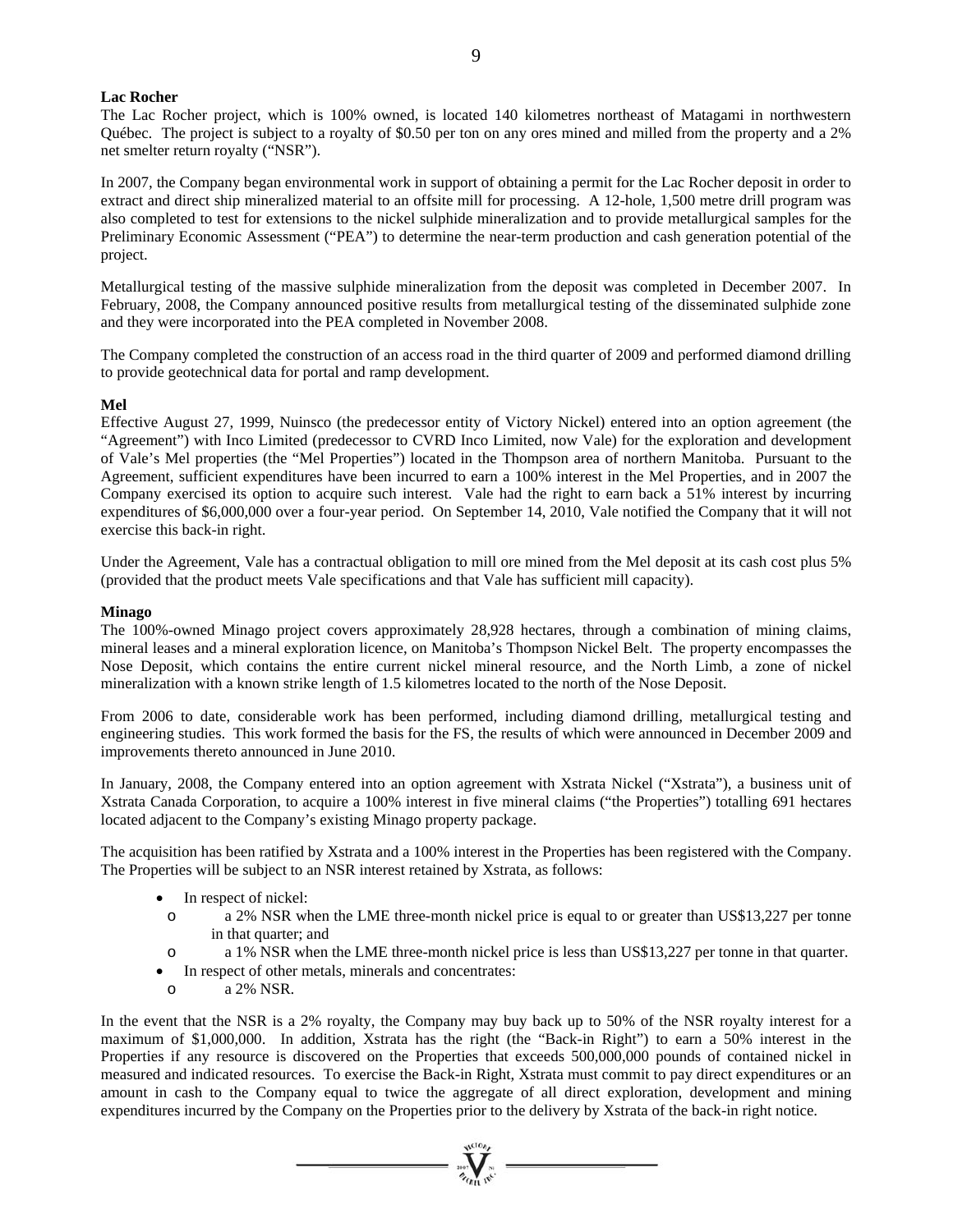# **Lynn Lake**

The Company owns a 100% right, title and interest in the Lynn Lake nickel property ("Lynn Lake"), covering approximately 600 hectares in northern Manitoba.

On October 21, 2009, the Company announced that it had optioned Lynn Lake to Prophecy. Under the terms of the agreement, Prophecy can acquire a 100% interest in Lynn Lake by paying the Company an aggregate of \$4,000,000 over approximately four and a half years, by incurring \$3,000,000 in exploration expenditures over approximately three years and by issuing a 10% equity interest in Prophecy calculated on a diluted basis after Prophecy completes a private placement; such placement was completed in January 2010. The Company also has the right to participate in future equity financings on a pro-rata basis to maintain its 10% interest. Because of delays experienced by Prophecy in receiving regulatory approvals, certain of the timing contemplated under the agreement was extended.

The agreement, as extended, provides for the \$4,000,000 to be paid to the Company as follows:

- \$300,000 within five business days of receiving conditional regulatory approval (such amount was received in November 2009);
- \$300,000 within 60 days of October 21, 2009 (later extended to January 9, 2010 with cash received on January 6, 2010);
- \$400,000 within 180 days of October 21, 2009 (cash was received on April 13, 2010); and
- \$1,000,000 on March 1 of each of 2011, 2012 and 2013.

In June, 2010, the Company received an advance of \$400,000 from Prophecy out of its scheduled amount of \$1,000,000 due in March 2011. Accordingly, a balance of \$600,000 is due by March 1, 2011.

Failure on the part of Prophecy to meet any of the terms will result in cancellation of the option on the property and it will revert to the Company.

As at September 30, 2010, \$993,000 excess of proceeds under the option agreement in excess of the book value of the property had been received and accordingly was recorded through the statement of operations as a recovery of exploration and development projects in respect of Lynn Lake.

# **Wakami, Lar and Wellmet Projects**

The Company has incurred minimal expenditures on these properties in 2010 and 2009.

#### **Flow-through Commitment**

As at September 30, 2010, the Company had fulfilled its commitment to incur exploration expenditures in relation to flow-through share financings in 2010.

#### **7. PROPERTY AND EQUIPMENT**

|           |      | As at September 30, 2010 |              |    |                       |             | As at December 31, 2009 |              |                       |    |
|-----------|------|--------------------------|--------------|----|-----------------------|-------------|-------------------------|--------------|-----------------------|----|
|           |      | Accumulated              |              |    |                       | Accumulated |                         |              |                       |    |
|           | Cost |                          | Amortization |    | <b>Net Book Value</b> |             | Cost                    | Amortization | <b>Net Book Value</b> |    |
| Land      | 43   | - 35                     | $\sim$       | ٠D | 43                    | -S          | 43S                     | $\sim$       |                       | 43 |
| Building  | 40   |                          |              |    | 36                    |             | 40                      |              |                       | 37 |
| Equipment | 637  |                          | 29           |    | 608                   |             | 29                      | 28           |                       |    |
| Vehicle   | 32   |                          |              |    | 31                    |             |                         |              |                       |    |
|           | 752  |                          | 34           |    | 718                   |             | 123                     | 35           |                       | 88 |

Included in equipment are deposits of \$608,000 related to the purchase of transformers and other electrical equipment; the equipment is not in service and is not being depreciated. On May 10, 2010, the Company entered into an agreement to purchase equipment for the Minago project. The total price of US\$2,840,000 is contingent upon satisfactory testing results, with specified amounts due after testing and the full remaining balance due prior to shipping.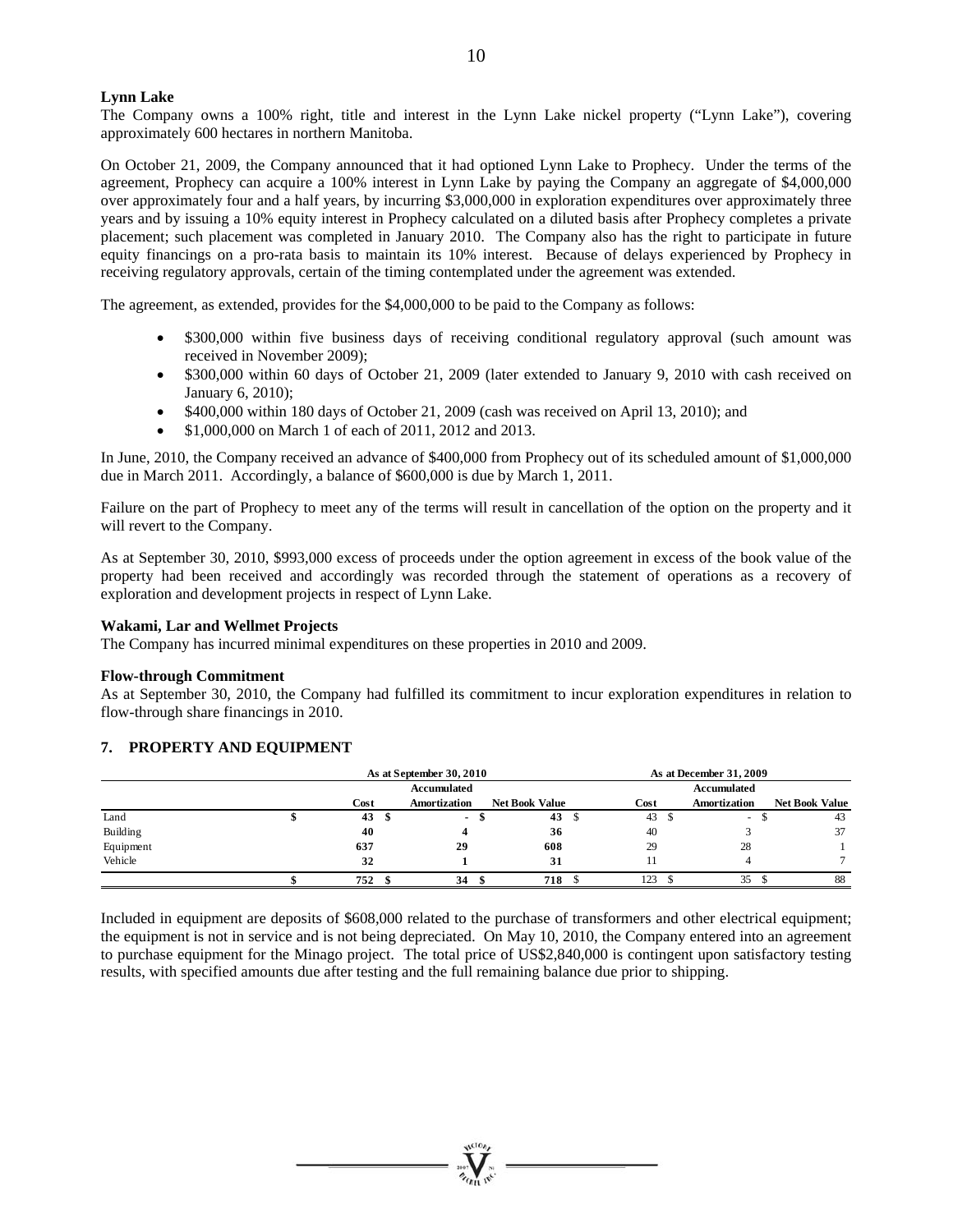# **8. SHAREHOLDERS' EQUITY**

# **Share Capital**

Authorized:

The Company is authorized to issue an unlimited number of common shares.

Issued and Outstanding:

|                                                               | Number of      |               |
|---------------------------------------------------------------|----------------|---------------|
|                                                               | <b>Shares</b>  | <b>Amount</b> |
| Balance as at December 31, 2009                               | 328,149,761 \$ | 38,937        |
| Shares issued pursuant to private placement <sup>(a)</sup>    | 3,429,139      | 544           |
| Shares issued pursuant to private placement (b)               | 6,570,861      | 1,132         |
| Shares issued pursuant to reciprocal placement <sup>(c)</sup> | 36,615,385     | 3,797         |
| Shares issued under Share Bonus Plan <sup>(d)</sup>           | 1,571,100      | 173           |
| Warrants exercised <sup>(e)</sup>                             | 3,339,282      | 493           |
| Balance as at September 30, 2010                              | 379,675,528    | 45,076        |

- (a) On February 26, 2010, the Company completed the first tranche of a flow-through financing of 3,429,139 units of securities at a price of \$0.20 per unit generating gross proceeds of \$686,000. Each unit comprises one common share and one-half of one common share purchase warrant. Each whole warrant entitles the holder to purchase one common share at an exercise price of \$0.26 for a period of 12 months from closing. The share issue costs were approximately \$68,000 before income taxes of \$17,000 and the Company apportioned proceeds of approximately \$91,000 to the cost of the warrants and finder's warrants.
- (b) On April 8, 2010, the Company completed the second tranche of a flow-through financing of 6,570,861 units of securities at a price of \$0.21 per unit generating gross proceeds of \$1,380,000. Each unit comprises one common share and one-half of one common share purchase warrant. Each whole warrant entitles the holder to purchase one common share at an exercise price of \$0.26 for a period of 12 months from closing. The share issue costs were approximately \$103,000 before income taxes of \$29,000 and the Company apportioned proceeds of approximately \$174,000 to the cost of the warrants and finder's warrants. Upon closing of the second tranche, the Company issued 250,000 finder's warrants which entitle the holder to purchase one common share at an exercise price of \$0.175 for a period of 12 months from issuance.
- (c) On May 28, 2010, the Company issued 36,615,385 common shares pursuant to the reciprocal placement with Prophecy. The common shares were issued at a price of \$0.104 per share generating gross proceeds of \$3,808,000. The share issue costs were approximately \$15,000 before income taxes of \$4,000. In turn, Victory Nickel subscribed for 7,000,000 Prophecy common shares which are included in marketable securities (Note 5).
- (d) On May 28, 2010, the Company issued 1,571,100 common shares with a fair value of \$173,000 to employees and consultants as discretionary bonuses pursuant to the Company's Share Bonus Plan.
- (e) In August and September, 2010, 3,339,282 warrants were exercised at an exercise price of \$0.12 per share for aggregate consideration of approximately \$401,000; that amount plus the aggregate amount previously recorded through contributed surplus of approximately \$92,000 is reflected as an increase in share capital.

# **Stock Options**

A summary of options outstanding is as follows:

|                          | Number of          |                       |
|--------------------------|--------------------|-----------------------|
|                          | Options            | Average               |
|                          | Outstanding        | <b>Exercise Price</b> |
| As at December 31, 2009  | 24, 221, 498<br>-S | 0.30                  |
| Options granted          | 5,540,000          | 0.16                  |
| Options expired          | $(3,509,250)$ \$   | 0.14                  |
| As at September 30, 2010 | 26,252,248         | 0.29                  |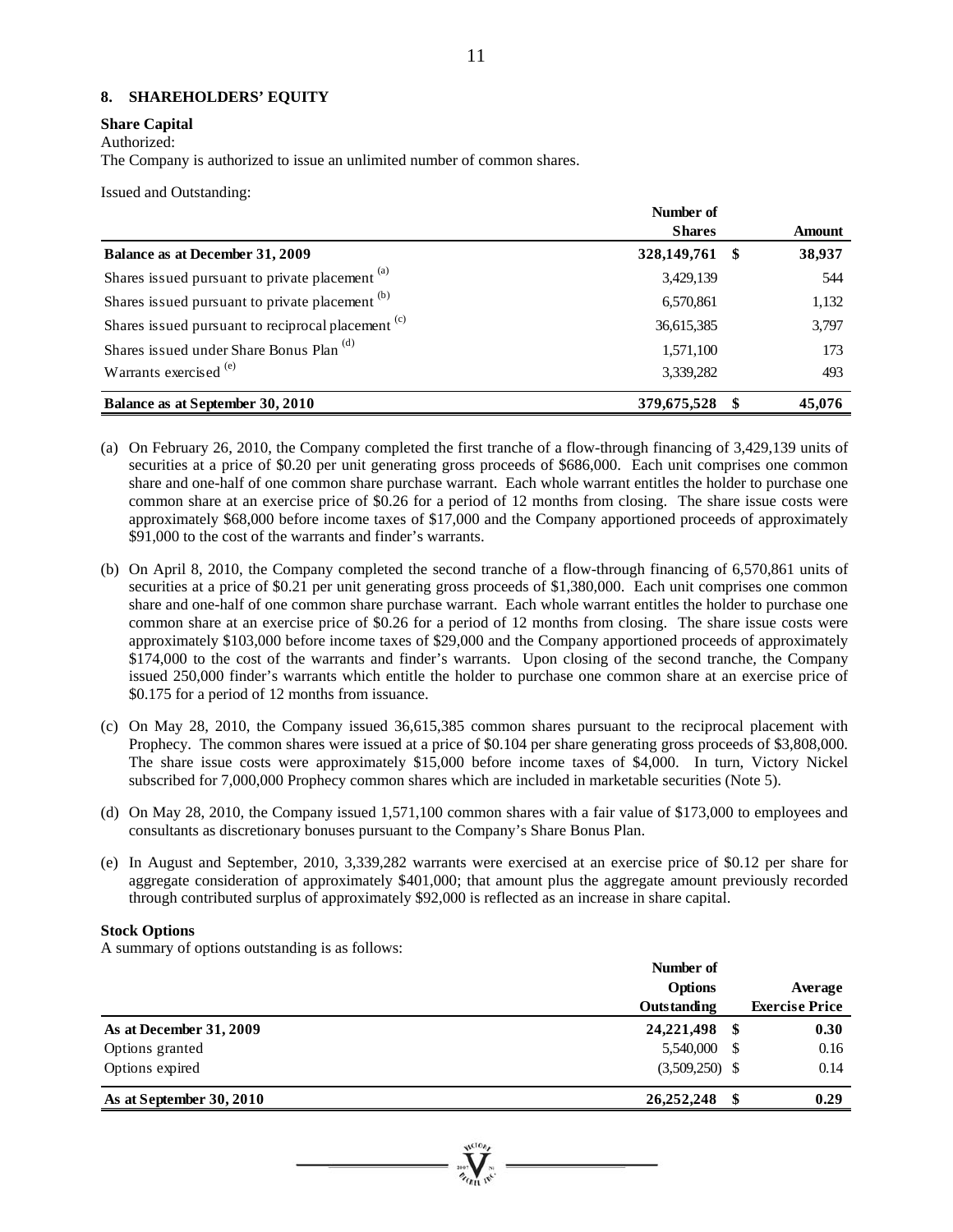The 5,540,000 options were granted at a weighted average exercise price of \$0.16 per share; most options were issued in the first quarter, with 50,000 being issued in the third quarter. The weighted average grant date fair value of options granted during the period was \$0.12 (2009 - \$0.04). Accordingly, compensation expense of \$39,000 and \$620,000 was recorded for the three and nine months ended September 30, 2010, respectively (2009 - \$12,000 and \$218,000). All expiries, except for 88,000, occurred in the three months ended September 30, 2010.

The value assigned to options was calculated using the Black-Scholes option-pricing model, with the following assumptions:

|                                         | Nine Months Ended September 30, |                     |  |
|-----------------------------------------|---------------------------------|---------------------|--|
| <b>Option Assumptions</b>               | 2010                            | 2009                |  |
| Dividend yield                          | $\blacksquare$                  |                     |  |
| Expected volatility                     | 108\% and 110\%                 | 106%                |  |
| Risk free interest rate                 | $2.06\%$ and $2.50\%$           | 2.03% and 2.08%     |  |
| Expected option term - years            |                                 | 4 and 5             |  |
| Fair value per share of options granted | \$0.066 and \$0.119             | \$0.036 and \$0.027 |  |

Of the 26,252,248 options outstanding at September 30, 2010, 1,270,000 are subject to vesting in the next fiscal year. The aggregate fair value of these unvested options not yet charged to operations is \$41,000.

The following table summarizes information about the stock options outstanding at September 30, 2010:

|                                 | <b>Options</b>     | <b>Options</b>     | Years to        |     | <b>Exercise</b>      |
|---------------------------------|--------------------|--------------------|-----------------|-----|----------------------|
| <b>Range of Exercise Prices</b> | <b>Exercisable</b> | <b>Outstanding</b> | Expiry $^{(1)}$ |     | Price <sup>(1)</sup> |
| $$0.03 - $0.05$                 | 5,115,000          | 5,115,000          | 3.33            | -\$ | 0.05                 |
| $$0.06 - $0.14$                 | 1,525,000          | 1,550,000          | 2.07            | -S  | 0.12                 |
| $$0.15 - $0.16$                 | 4,245,000          | 5,490,000          | 4.26            | -S  | 0.16                 |
| $$0.17 - $0.25$                 | 3,204,262          | 3,204,262          | 2.07            | -\$ | 0.20                 |
| $$0.26 - $0.32$$                | 3,445,750          | 3,445,750          | 2.34            | -S  | 0.29                 |
| $$0.33 - $0.50$                 | 2,336,500          | 2,336,500          | 2.27            | -S  | 0.45                 |
| $$0.51 - $0.64$                 | 2,850,000          | 2,850,000          | 1.44            | -\$ | 0.64                 |
| $$0.65 - $0.82$$                | 2,260,736          | 2,260,736          | 1.45            | -\$ | 0.82                 |
|                                 | 24,982,248         | 26,252,248         | 2.71            | -\$ | 0.29                 |

(1) In this table, "Years to Expiry" and "Exercise Price" have been calculated on a weighted average basis.

# **Warrants**

The following table describes the warrants outstanding:

|                                        |                   |                    | Number of       |      | Average               |
|----------------------------------------|-------------------|--------------------|-----------------|------|-----------------------|
|                                        | Date Issued       | <b>Expiry Date</b> | <b>Warrants</b> |      | <b>Exercise Price</b> |
| Issued pursuant to rights offering and |                   |                    |                 |      |                       |
| balance as at December 31, 2009        | August 17, 2009   | August 17, 2011    | 32,744,976      | -S   | 0.120                 |
| Exercised in the period                |                   |                    | (3,339,282)     |      |                       |
|                                        |                   |                    | 29,405,694      | S    | 0.120                 |
| Issued pursuant to private placements: |                   |                    |                 |      |                       |
| Unit warrants                          | February 26, 2010 | February 26, 2011  | 1,714,569       | - \$ | 0.260                 |
| Unit warrants                          | April 9, 2010     | April 9, 2011      | 3,285,431       | -S   | 0.260                 |
| Finder's warrants                      | April 9, 2010     | April 9, 2011      | 250,000         | -S   | 0.175                 |
| Balance as at September 30, 2010       |                   |                    | 34,655,694      | S    | 0.141                 |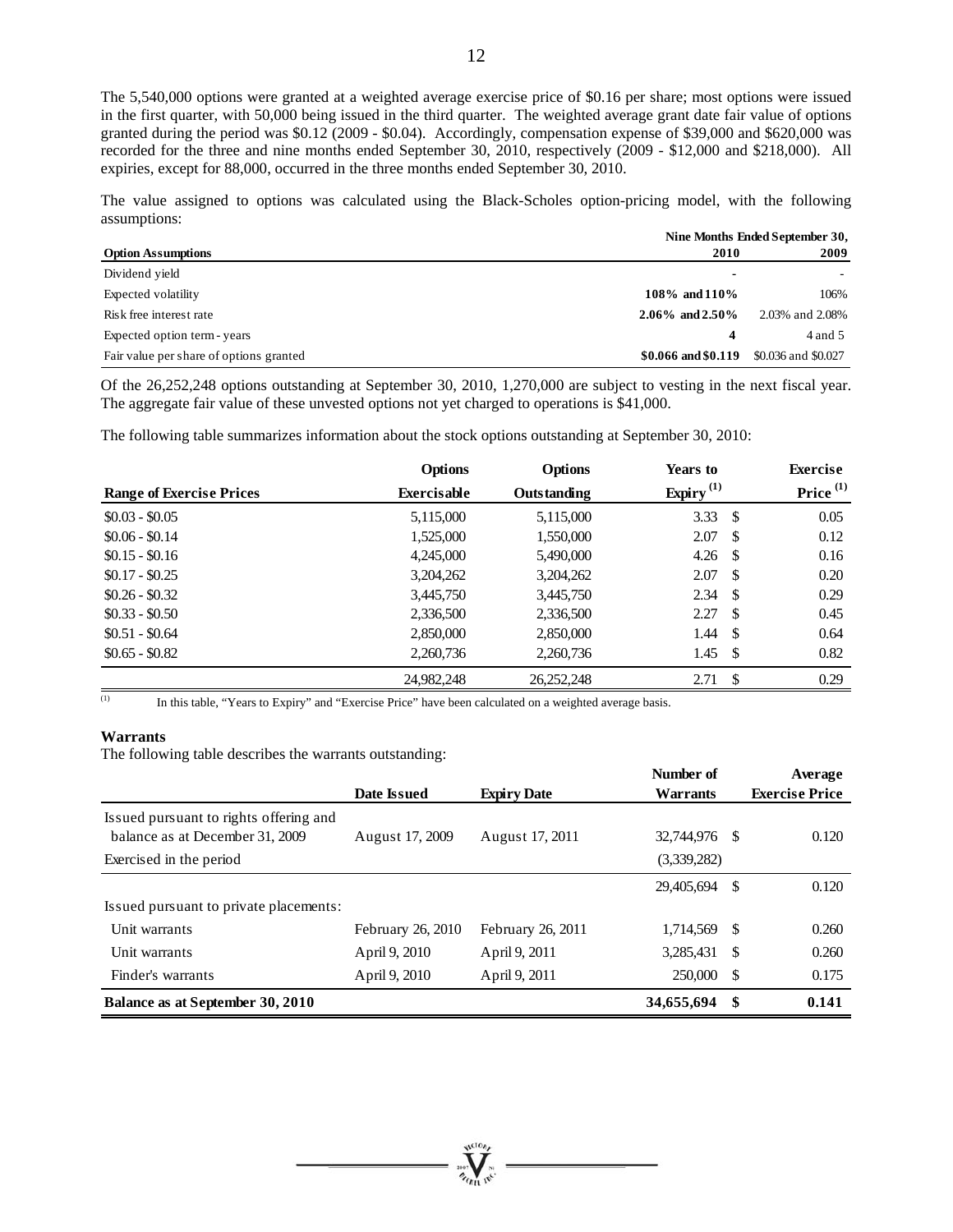The proceeds attributable to the unit warrants were estimated using the Black-Scholes option pricing model, with the assumptions as described below.

| <b>Warrant Assumptions</b> |                |
|----------------------------|----------------|
| Dividend yield             | ۰              |
| Expected volatility        | 115\% to 116\% |
| Risk free interest rate    | 1.10%          |
| Expected term - years      | 1 year         |

On July 19, 2010, \$366,000 was advanced to the Company as prepayment for the exercise of warrants. The warrants became exercisable for a one-year period on August 18, 2010. The related fee and interest expense of \$33,000 was charged to Victory Nickel for the advance, which represents the difference between the aggregate exercise price of the warrants and the amount of the advance.

# **9. INCOME TAXES**

The income tax recovery differs from the amount computed by applying statutory federal and provincial income tax rates of 31.0% for the three and nine months ended September 30, 2010 (2009 – 33.0%), to the loss before income taxes.

The differences are summarized as follows:

|                                                      | Three Months Ended September 30, |            |  | Nine Months Ended September 30, |           |  |       |
|------------------------------------------------------|----------------------------------|------------|--|---------------------------------|-----------|--|-------|
|                                                      |                                  | 2010       |  | 2009                            | 2010      |  | 2009  |
| Current income taxes                                 |                                  |            |  |                                 |           |  |       |
| Expected income tax (recovery) provision based on    |                                  |            |  |                                 |           |  |       |
| statutory income tax rate of $31.0\%$ (2009 - 33.0%) |                                  | $(123)$ \$ |  | $(8)$ \$                        | 103S      |  | (324) |
| Non-deductible items, net                            |                                  | 14         |  | 6                               | 250       |  | 81    |
| Non-taxable portion of gain/loss on securities       |                                  | 4          |  |                                 | (187)     |  |       |
| Effect of change in expected future income tax rates |                                  | 15         |  | 14                              | (21)      |  | 63    |
| Valuation allowance                                  |                                  |            |  | (70)                            | (162)     |  | (430) |
| Future income tax recovery                           |                                  | (87)       |  | $(58)$ \$                       | $(17)$ \$ |  | (610) |

The future income tax recovery represents the recognition of future income tax assets (to the extent of the future income tax liability) since the Company currently believes that it is more likely than not that the benefit associated with these losses and costs will be realized prior to their expiry. It also includes the effect of enacted rate changes.

# **10. ACCUMULATED OTHER COMPREHENSIVE INCOME**

Accumulated other comprehensive income ("OCI") is comprised of unrealized gains or losses on marketable securities that are classified as available for sale (Note 5). Changes in the components of OCI are summarized as follows:

|                                                                                       | Nine Months Ended September 30, |       |
|---------------------------------------------------------------------------------------|---------------------------------|-------|
|                                                                                       | 2010                            | 2009  |
| Accumulated OCI at beginning of period                                                | 998 S                           |       |
| OCI for the period representing the change in the fair value of financial             |                                 |       |
| assets available for sale, net of related future income taxes of \$nil (2009 - \$nil) | (1,450)                         | 642   |
| Reclassification through operations upon sale of marketable securities                | (159)                           | (232) |
| Accumulated OCI at end of period                                                      | $(611)$ \$                      | 410   |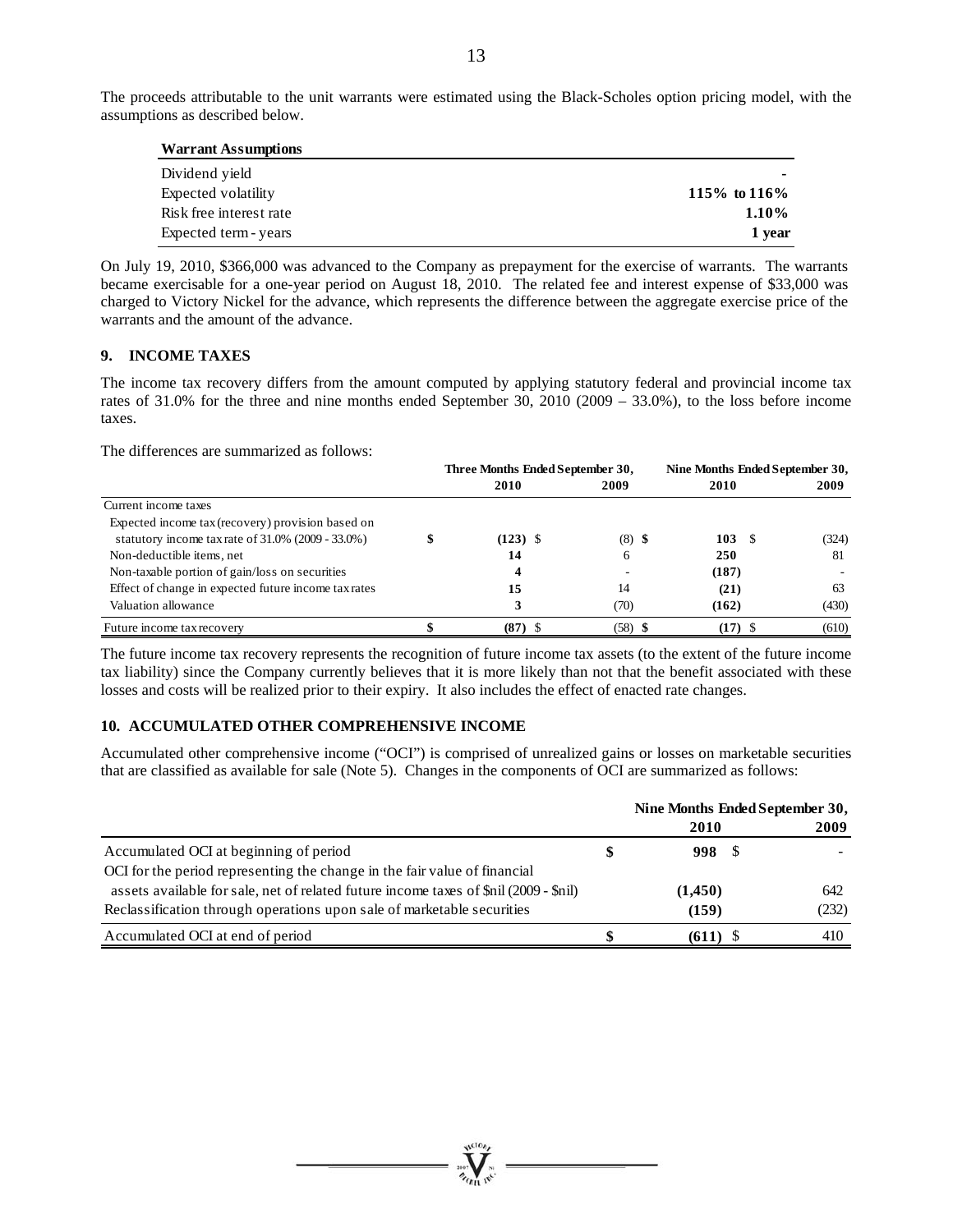### **11. CHANGES IN NON-CASH WORKING CAPITAL**

Changes in non-cash working capital balances related to operations, for the three and nine months ended September 30, 2010 and 2009, are as follows:

|                                          |      | Three Months Ended September 30, |             | Nine Months Ended September 30, |  |  |
|------------------------------------------|------|----------------------------------|-------------|---------------------------------|--|--|
|                                          | 2010 | 2009                             | 2010        | 2009                            |  |  |
| Accounts receivable, prepaid             |      |                                  |             |                                 |  |  |
| expenses and deposits                    |      | 4 S<br>10                        | 111<br>- \$ | 524                             |  |  |
| Due to/from Nuinsco Resources Limited    | (16) |                                  | (55)        | 10                              |  |  |
| Accounts payable and accrued liabilities | (17) | 56                               | (224)       |                                 |  |  |
|                                          | (29) |                                  | (168)       | 538                             |  |  |

# **12. TRANSACTIONS WITH RELATED PARTIES AND MANAGEMENT AGREEMENT**

Included in accounts payable and accrued liabilities at September 30, 2010 are amounts due to officers and directors of the Company in the amount of \$110,000 (December 31, 2009 - \$265,000). These amounts relate primarily to directors' fees and expense reimbursements payable.

The Company shares management, administrative assistance and facilities with Nuinsco pursuant to a management agreement. The costs payable by the Company under the management agreement are recorded at the exchange amount which is equal to the cost to Nuinsco of such services plus 10 per cent. The management agreement commenced February 1, 2007 and is terminable by Nuinsco upon 90 days notice and by the Company upon 180 days notice. Costs charged to the Company in the three and nine months ended September 30, 2010 amounted to \$192,000 and \$529,000 respectively (2009 - \$148,000 and \$445,000) and have been included in general and administrative expenses. In addition, project-related costs aggregating \$4,000 and \$29,000 have been charged to the Company by Nuinsco during the three and nine months ended September 30, 2010 respectively (2009 - \$13,000 and \$47,000) and are included in exploration and development costs on the balance sheet. The Company charged Nuinsco \$5,000 and \$19,000 for the three and nine months ended September 30, 2010 respectively for project-related costs incurred by it on behalf of Nuinsco (2009 - \$8,000 and \$16,000).

Amounts due to Nuinsco are unsecured, non-interest bearing and due on demand.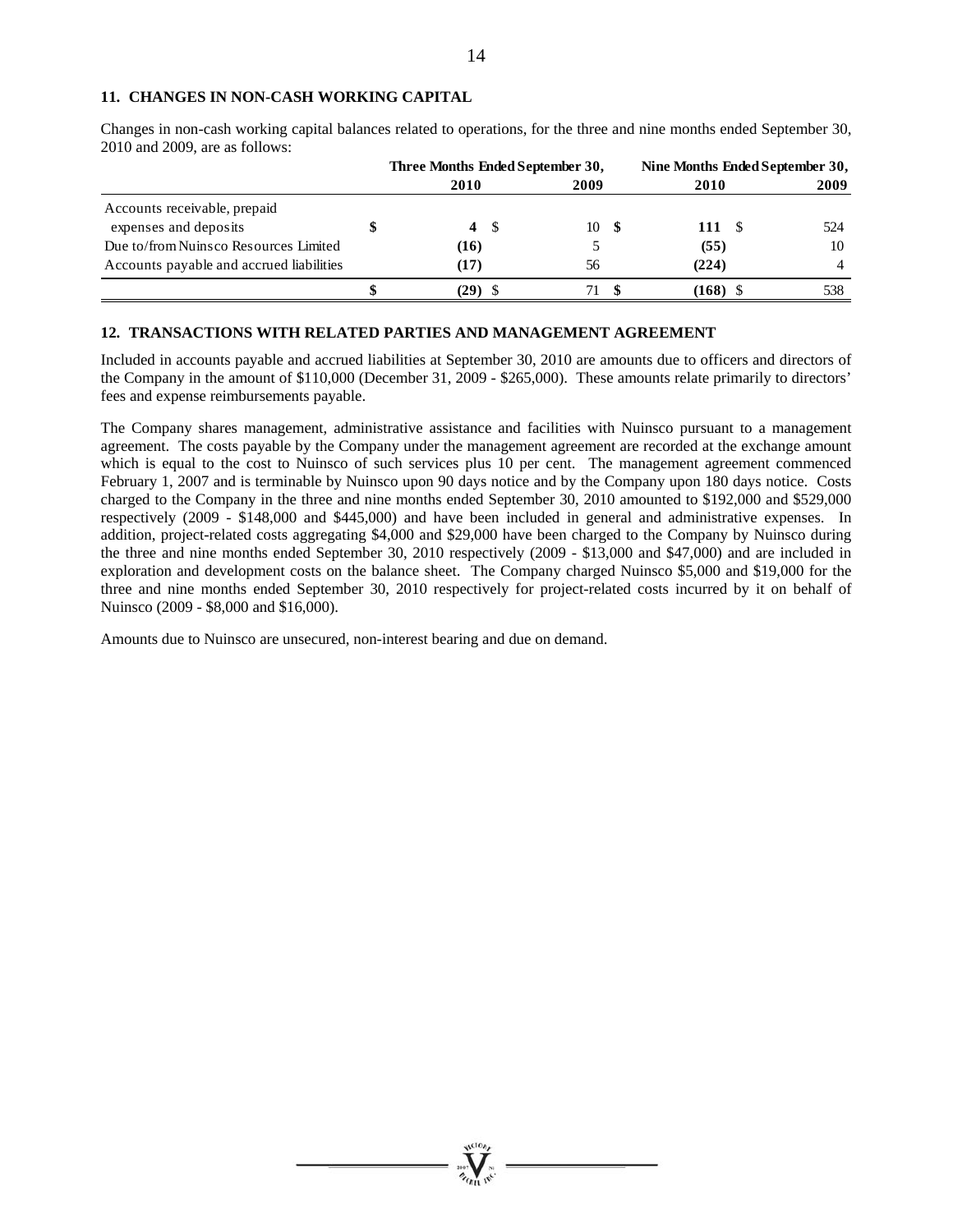

# **VICTORY NICKEL INC.**

# **MANAGEMENT'S DISCUSSION AND ANALYSIS**

# **FOR THE THREE AND NINE MONTHS ENDED SEPTEMBER 30, 2010**

**DATED NOVEMBER 9, 2010**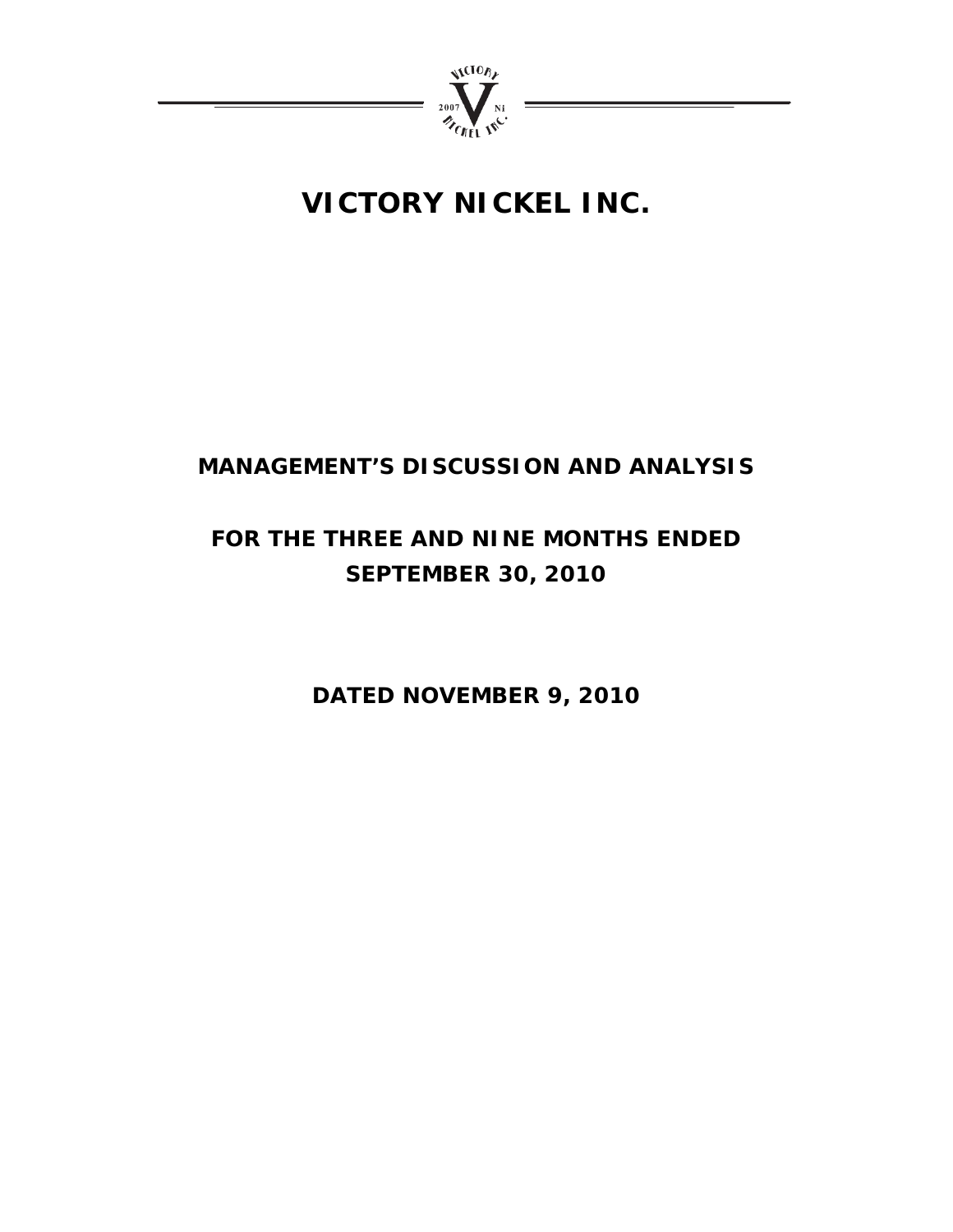# **VICTORY NICKEL INC.**

# **MANAGEMENT'S DISCUSSION AND ANALYSIS**

#### **For the Three and Nine Months ended September 30, 2010**

The following discussion of the results of operations, financial condition and cash flows of Victory Nickel Inc. ("Victory Nickel" or the "Company") prepared as of November 9, 2010 consolidates management's review of the factors that affected the Company's financial and operating performance for the three and nine months ended September 30, 2010, and factors reasonably expected to impact on future operations and results. This discussion is intended to supplement and complement the Company's unaudited interim financial statements for the three and nine months ended September 30, 2010 and 2009 ("Unaudited Interim Financial Statements") and the Company's audited consolidated financial statements for the years ended December 31, 2009 and 2008 ("2009 Audited Financial Statements") and the notes thereto. Readers are encouraged to consult the 2009 Audited Financial Statements which were prepared in accordance with Canadian generally accepted accounting principles ("Canadian GAAP") and are available at www.sedar.com and at the Company's website www.victorynickel.ca. All amounts disclosed are in Canadian dollars unless otherwise stated. All tabular amounts are in thousands of Canadian dollars, unless otherwise stated.

#### **COMPANY OVERVIEW**

Victory Nickel is a Canadian exploration and development-stage mineral resource company (an enterprise in the development stage as contemplated within Accounting Guideline 11 of the Canadian Institute of Chartered Accountants ("CICA")) and is engaged in the acquisition, exploration and development of nickel projects in Canada.

Formed on February 1, 2007, Victory Nickel owns 100% of four advanced sulphide nickel projects: the Minago, Lynn Lake (refer to option agreement with Prophecy Resource Corp. ("Prophecy") described in the Unaudited Interim Financial Statements) and Mel projects in Manitoba and the Lac Rocher project in Québec. The results of a feasibility study on the Minago Project ("FS") were announced in December 2009. At the Lac Rocher Project, a review of the preliminary economic assessment ("PEA") is ongoing to better reflect current cost realities and permitting efforts will continue in preparation to advance to mining as metal prices are recovering.

# **HIGHLIGHTS**

During and subsequent to the nine months ended September 30, 2010, the Company:

- Completed a non-brokered private placement financing for aggregate gross proceeds of \$2,065,708.
- Contracted with a consortium of Aboriginal contractors from the communities surrounding Minago for construction of a 4.3km exploration road at the Minago site providing direct access from paved Hwy 6 to a limestone outcrop and the property in general.
- Completed construction of the Minago exploration road in April, on time and on budget.
- Hosted an analyst site visit at the Minago project.
- Began and completed a 10,000m diamond drilling program at Minago designed to upgrade and add to the known resource and further define North Limb mineralization.
- Announced positive results that indicate resource expansion potential and demonstrate the continuity of nickel mineralization in the Minago North Limb.
- Announced positive results from the Minago drill program designed to increase the near-surface resource as part of an ongoing program to enhance the economics of the Minago FS.
- Announced improved economics at Minago.
- Continued to evaluate alternative processes, including hydrometallurgy and DMS technology, to enhance production and lower costs at Minago.
- Continued to evaluate financing structures for both nickel and frac sand in an effort to ensure that Minago mine development will proceed on a timely basis.
- Announced that Vale has determined not to exercise its 51% back-in right on the Mel project, allowing the Company to determine its own strategy for the project.
- Began a comprehensive re-evaluation of the Lac Rocher project in light of current metal price levels.
- Completed reciprocal private placements with Prophecy; Prophecy optioned the Lynn Lake project from the Company in October 2009.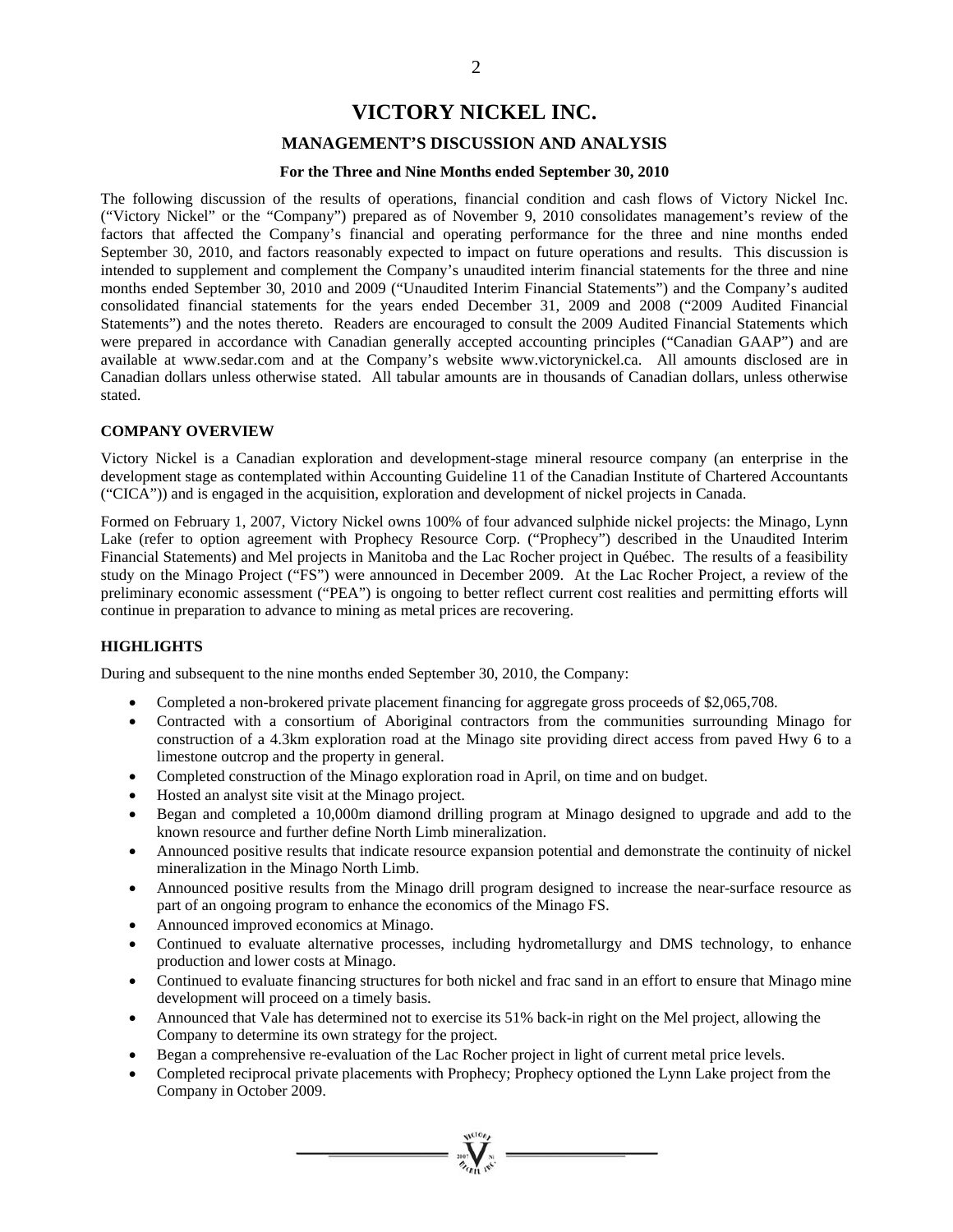- Completed and filed the Minago Environmental Impact Statement ("EIS"), the most significant milestone in the Minago permitting process.
- Began work on an updated Minago reserve estimate incorporating results from the 10,000m drilling program.

# **OUTLOOK**

The metals markets, along with world economies have experienced and continue to experience extreme uncertainty and confusion. Nickel in particular has seen some historically high pricing, above US\$24 per pound, drop quickly to below US\$5 per pound. Similar swings were experienced by copper, zinc and lead, all of which have recovered sooner than nickel. Just as in the last metal price surge, nickel seems to lag but we are now seeing the start of what could be the recovery we have been waiting for.

Nickel recently increased to approximately US\$12 per pound for the first time since mid-2008, dropped to just above US\$8 and has again recovered to US\$10.50. Market consensus appears to be settling on a US\$10 per pound price. Victory Nickel considers this an attractive price and would welcome it as a long-term average. CRU, a London-based research group suggests that nickel production may lag demand in 2010 for the first time in four years on increased stainless steel production, the largest user of nickel. Although LME inventories appear high, we believe that consumers have been destocking to conserve cash and have depleted their inventories, especially in the United States. China continues to be the main influence on all metal prices and it is expected to boost output of stainless steel this year. In addition, the US economy is showing signs of recovery, especially in the automotive sector. As the US economy recovers, capacity utilization will increase.

All this bodes well both for the price of nickel and for Victory Nickel. We believe that the time to build mines is when prices are recovering. We are there now and are planning for a robust nickel market for many years. For this reason, completion of the Minago FS was timely and the Company plans to move ahead with this mega project. Recent improvements in the FS economics make the Minago project even more attractive. Recent drilling indicates that reserves within the pit will increase and, as a result, waste will decrease. We are working on a revised reserve estimate which should be available before the end of the year along with the improvement in economics. Financing is the immediate challenge, but the strengthening of metal prices should help us to meet it.

The Company's Mel project has been inactive for some time as we awaited a decision by Vale on its back-in right. This decision has now been made and the Company is pleased to say that Vale's decision to not participate will allow us to advance this project at the Company's pace which is significantly different than Vale's given its relative importance to a company of our size at this stage of Mel's development. Mel is a project which should be advanced while metal prices are attractive.

The equity markets have been good to the major mining companies as they recovered from the lows of 2008. Unfortunately, this recovery has yet to filter down to the juniors such as Victory Nickel but we are confident that, once the majors are fully priced, investor attention will shift to the junior level. We believe that this time is quickly approaching.

Victory Nickel's objective continues to be to transition from developer to nickel producer. This is eminently possible with its four sulphide nickel projects. With the Minago FS completed, we are accelerating our efforts to structure a financing proposal that will work in today's environment. At the same time, we are reviewing opportunities to optimize the economics of Minago. Efforts to date have resulted in improvements to the FS base case to the tune of a 14.7% increase in undiscounted cash flow to over \$1 billion, a 24.9% increase in the 8% discounted net present value ("NPV") and an 11.9% increase in internal rate of return ("IRR") to 19.8% - and we're confident that this is just the beginning.

The recent drill program to upgrade resources within the proposed pit will improve the economics of Minago once again. Minago will make a significant contribution to the welfare of Manitoba and its residents. Construction at Minago is expected to provide approximately 600 jobs and 400 full-time jobs during production. We are receiving the full support of the Manitoba government and communities of interest near Minago to move the project forward.

In April, the Company filed its EIS with regulators in Manitoba which represents the final stage in the permitting process. This is a major achievement and represents the culmination of four years of work by the Company and its third-party consultants. It will form the blueprint for the mine and is the final requirement to prepare the project for development. Filing of the EIS triggers a 30-day public comment period. Comments have now been received and the

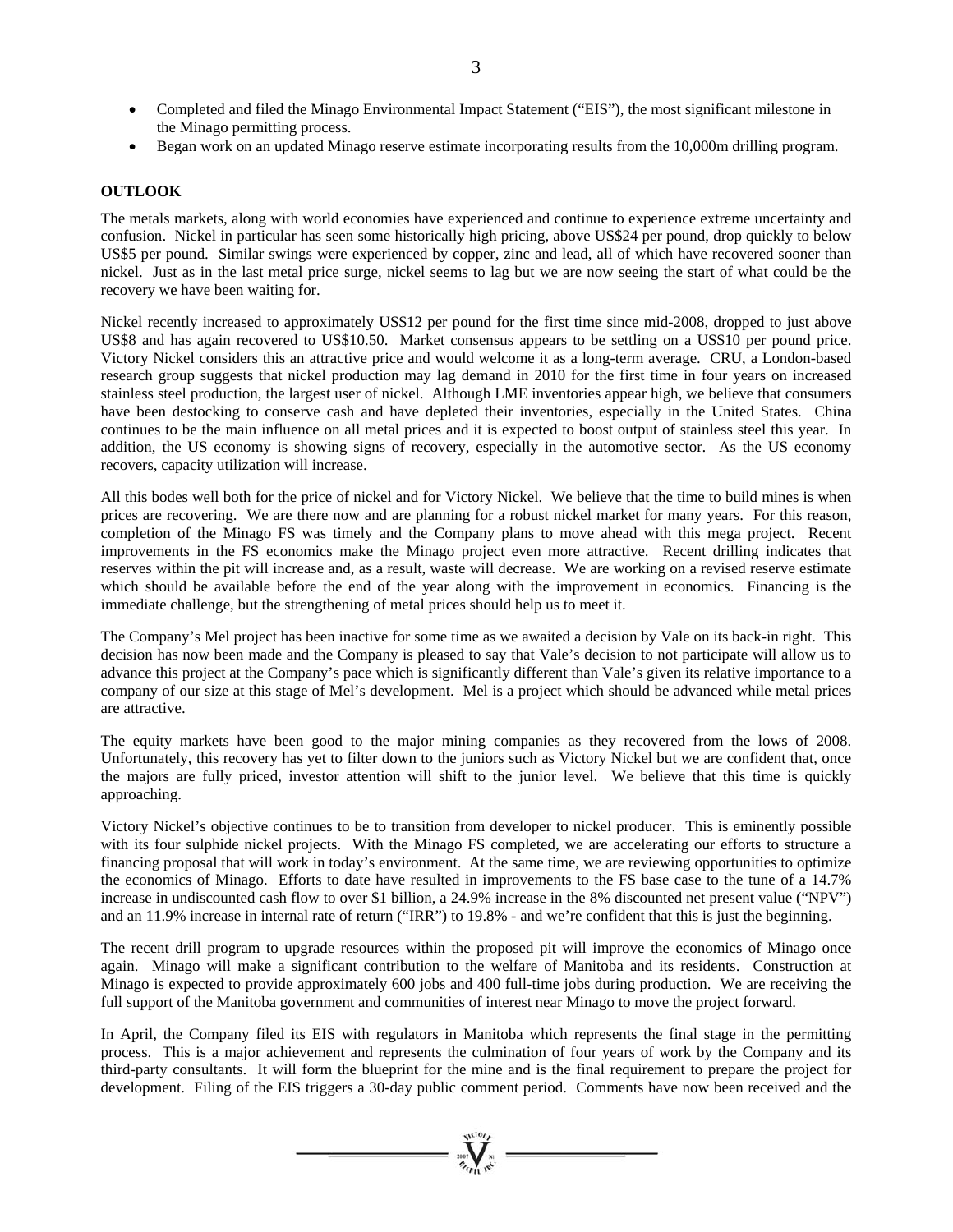Company has dealt with all of them. It is now up to the Manitoba Government to complete the consultation process on a timely basis to allow the issuance of permits.

During 2009, the Company entered into an agreement to option its Lynn Lake property ("Lynn Lake") to Prophecy. In addition to receiving cash, the Company became a significant shareholder of Prophecy and will participate in the upside potential of Lynn Lake through this equity stake. Prophecy is advancing Lynn Lake as expected and is planning a drill program. Prophecy's strategy is to create appeal to international institutional investors by consolidating advanced projects worldwide in a range of commodities. In addition to the Lynn Lake property, Prophecy presently has an interest in a copper/molybdenum property in BC, a vanadium project in Ontario and recently completed a merger with Red Hill Energy Inc. which has interests in coal in Mongolia. Prophecy has also announced a combination with Northern Platinum Ltd. whose principal asset is a Ni-Cu-Pt-Pd Project in the Yukon Territory. The equity holding in Prophecy could prove to be a big winner for Victory Nickel and its stakeholders.

Lac Rocher continues to be held ready to develop until such time as metal prices are attractive enough to generate positive cash flow. With the strengthening price of nickel and the price of copper above US\$3.80 per pound, that time may be near.

With four projects and one of Canada's largest undeveloped sulphide nickel inventories, Victory Nickel will continue to take advantage of the worldwide shortage of sulphide nickel assets and to capitalize on higher nickel prices to improve shareholder value.

# **RESULTS OF OPERATIONS**

# *Three Months Ended September 30, 2010 Compared With Three Months Ended September 30, 2009*

For the three months ended September 30, 2010, the Company had a net loss of \$310,000 or \$0.00 per share (2009 – net income of \$35,000 or \$0.00 per share).

The net loss resulted from general and administrative expenses of \$293,000 (2009 - \$220,000), stock option compensation of \$39,000 (2009 - \$12,000), loan fee of \$33,000 to Nuinsco Resources Limited ("Nuinsco"), and a write-down with respect to the Lynn Lake property of \$5,000. Results in 2010 include a loss on securities held for trading of \$39,000 related to the Company's interest in Prophecy shares and warrants and a future income tax recovery of \$87,000 (2009 –\$58,000) as well as gains on the sales of marketable securities of \$16,000 compared with \$211,000 in the prior period.

The gain on sale of marketable securities in the third quarter of 2010 was from sales of Wallbridge Mining Company Limited ("Wallbridge") and Prophecy shares; a gain was realized on the sale of Wallbridge of \$83,000 (the value of Wallbridge shares had been written down through operations in 2008) and a loss was realized on the sale of Prophecy shares of \$67,000. The sales were made for liquidity purposes and generated proceeds in the period of \$650,000. In 2009, the sales were of Wallbridge shares

General and administrative expenses include \$192,000 in costs charged by Nuinsco as described under related party transactions and management agreement below (2009 - \$148,000). Costs allocated from Nuinsco pursuant to the management agreement between the Company and Nuinsco are activity related. The relationship with Nuinsco allows the Company to have access to disciplines which would otherwise be cost-prohibitive to a junior company. Third quarter costs allocated reflect additional staff costs due to the hiring of a controller in July.

General and administrative expenses increased by approximately \$73,000, from \$220,000 in 2009 to \$293,000 for the three months ended September 30, 2010; \$44,000 of the increase is attributable to the management charges as described above. Discretionary expenditures continue to be closely monitored. The individual cost components of general and administrative expenses are relatively comparable period over period.

The costs of public company compliance for Victory Nickel in the third quarter of 2010 are approximately \$129,000 compared with \$111,000 in 2009. Such costs are non-discretionary and are generally weighted to the first half of a financial year. In 2009, the Company decided to eliminate the formal review process formerly performed by its auditors on its interim information as an additional way to conserve cash resources; this approach has continued in 2010. Costs increased period over period as a result of higher investor relations and shareholder support costs.

Stock option compensation expense relates to stock options granted to officers, directors and employees, some of which are vesting in future periods. The expense in the third quarter of 2010 reflects the vesting of options at a weighted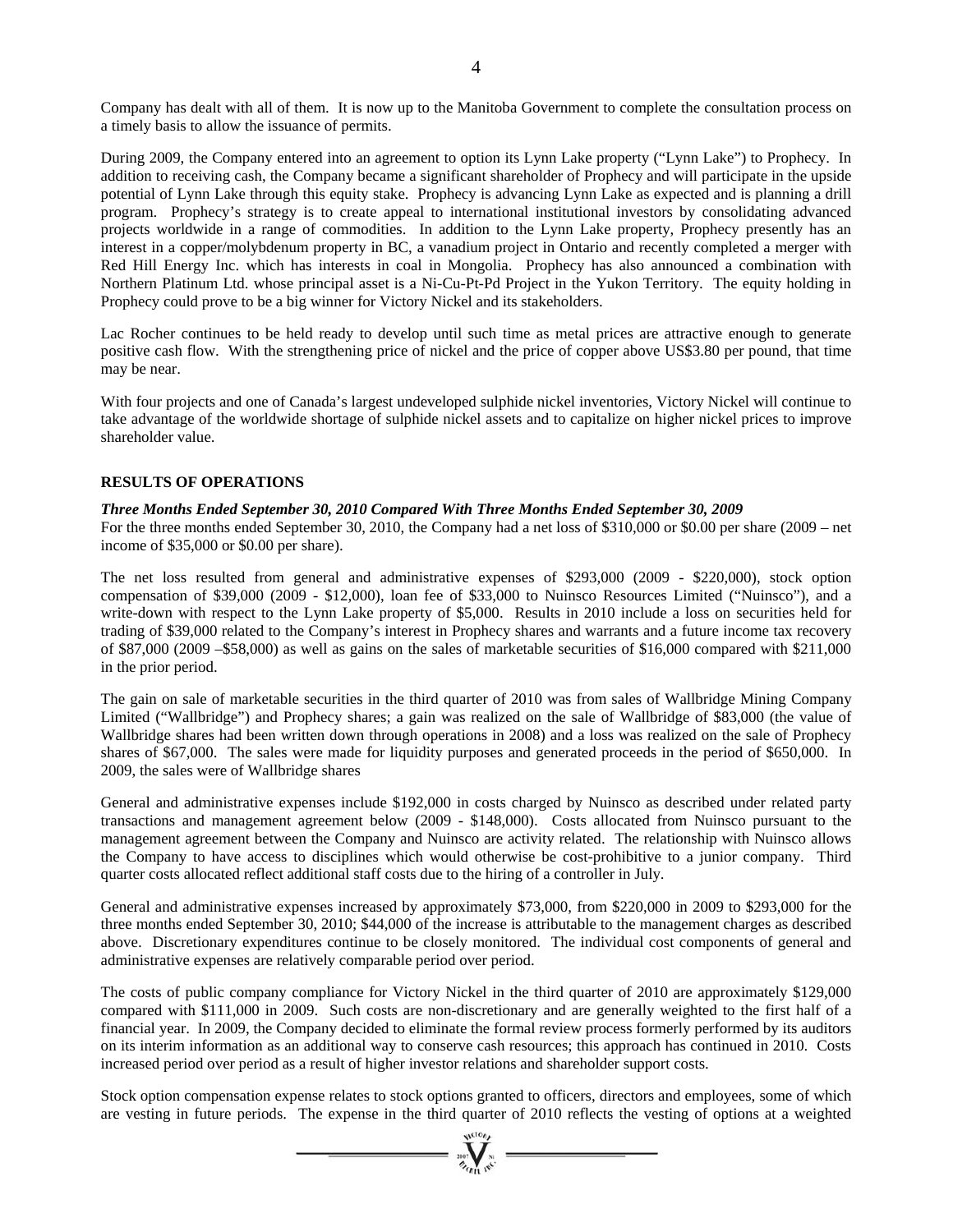average exercise price of \$0.16. During the third quarter of 2010, 50,000 options were issued with a fair value of \$0.119, half of which vested immediately and half of which vest one year after the date of issuance and are expensed across one year. The expense in 2009 reflected the vesting of options at a weighted average exercise price of \$0.05. The value assigned to the stock options was calculated using the Black-Scholes option-pricing model as explained in Note 8 to the Company's Unaudited Interim Financial Statements.

On July 19, 2010, \$366,000 was advanced to the Company as prepayment for the exercise of warrants. The warrants became exercisable for a one-year period on August 18, 2010. The related fee and interest expense of \$33,000 was charged to Victory Nickel for the advance, which represents the difference between the aggregate exercise price of the warrants and the amount of the advance.

Management of the Company determined that no significant impairment had been experienced in its exploration and development projects in the period. Metals prices and other market factors continue to improve. This conclusion is discussed further under Impairment Analysis Update below. The Company received a favourable feasibility study on its Minago project and continues to review alternative financing opportunities to move the project ahead as well as opportunities to optimize the feasibility study itself. On June 21, 2010, the Company announced improvements amounting to \$85 million (NPV @ 6% of the base case) in the economics of the Minago FS. This improvement increased the IRR from 17.7% to 19.8%. Additional drill results have been announced which are expected to further improve the economics of the FS.

In accordance with Canadian GAAP, the fair value of consideration from optioning of properties is deducted from the value of the property until it reaches \$nil. Any excess of consideration over the recorded value is treated as a recovery of exploration and development projects and recorded through operations. In the second quarter, the Company recorded a recovery of \$998,000 on its Lynn Lake property. The Company continues to incur small expenditures and these are adjusted through operations. Accordingly, the Company recorded a writedown of \$5,000 through operations in the third quarter of 2010 which brings the value of the property to \$nil on the balance sheet and adjusts the aggregate recovery on Lynn Lake through operations to \$993,000.

As at September 30, 2010, the Black-Scholes parameters were updated for the Prophecy warrants acquired in the first and second quarters of 2010; the resultant aggregate decrease in fair value in the third quarter of \$39,000 was recorded in loss on securities held for trading. The assumptions used for the Black-Scholes option-pricing model are disclosed in Note 5 to the Company's Unaudited Interim Financial Statements. There were no such securities in 2009.

It is important to note that changes in the value of the Prophecy shares will be reflected through other comprehensive income ("OCI") since the shares are classified as available for sale. However, changes in the fair value of warrants will be reflected through operations. Given the high level of volatility being experienced by Prophecy shares in the marketplace, such changes could be significant.

In the fourth quarter of 2008, the Company changed its assessment of the likelihood that the benefit associated with certain of the losses and costs creating future income tax assets will be realized prior to their expiry. The expiry of noncapital losses is detailed in Note 10 to the Company's 2009 Audited Financial Statements. The Company has recorded a future income tax recovery of \$87,000 in the third quarter of 2010 (2009 – \$58,000).

OCI in the three months ended September 30, 2010 of \$51,000 relates to changes in the market value of the Company's available-for-sale investments of \$67,000 net of reclassification of \$16,000 gain through operations upon the sale of marketable securities. The most significant change is in the fair value of Wallbridge shares, which was \$0.22 per share as at September 30, 2010 and represented \$250,000 in OCI offset by decreases in the fair value of Prophecy shares to \$0.46 and represented a loss of \$183,000 in OCI. The full amount of OCI in 2009 related to Wallbridge.

The changes in other balances not specifically addressed in this or other sections of this Management's Discussion & Analysis ("MD&A") are as follows:

Marketable securities as at September 30, 2010 consist of the Company's available-for-sale investments and securities held for trading. The largest increase is from Prophecy shares received pursuant to the option of Lynn Lake, along with the acquisition of further shares and warrants by the Company to maintain an approximate 9.9% interest in Prophecy (including the reciprocal placement which was completed in May 2010). Under the reciprocal placement, the Company subscribed for 7,000,000 common shares of Prophecy at \$0.544 per share, approximately \$3,808,000, and Prophecy subscribed for 36,615,385 common shares of the Company at \$0.104 per share, approximately \$3,808,000 before issue costs.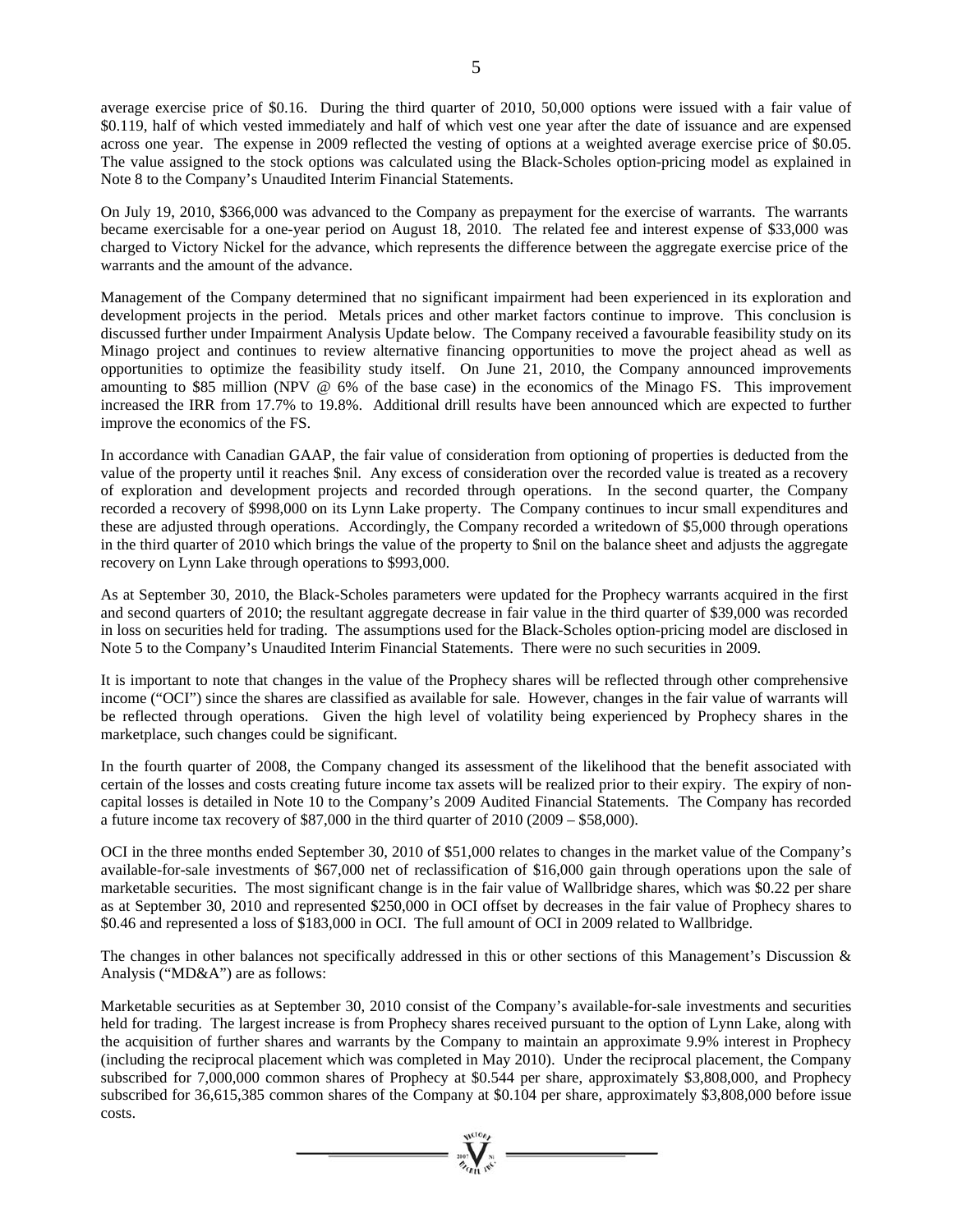Property and equipment increased over December 31, 2009 as a result of deposits of \$608,000 made in 2010, relating to the purchase of transformers and other electrical equipment for the Minago project. The total price of US\$2,840,000 is contingent upon satisfactory testing results, with specified amounts due after testing and the full remaining balance due prior to shipping.

Accounts payable and accrued liabilities consist primarily of project-related expenditures. This decreased when compared with December 31, 2009, at which point, balances included significant amounts due for road construction at the Minago project.

Share capital has increased over December 31, 2009 as a result of shares issued pursuant to the reciprocal placement with Prophecy and flow-through private placements that generated gross proceeds of \$3,808,000 and \$2,066,000 respectively. This is discussed more fully under Liquidity and Capital Resources below. Accumulated other comprehensive loss reflects the decline in the market values of available-for-sale securities.

# *Nine Months Ended September 30, 2010 Compared With Nine Months Ended September 30, 2009*

For the nine months ended September 30, 2010, the Company had net income of \$348,000, or \$0.00 per share (2009 – net loss of \$356,000, or \$0.00 per share).

The net income resulted primarily from gains on sales of marketable securities of \$159,000 (2009 - \$232,000), general and administrative expenses of \$1,047,000 (2009 - \$1,017,000), stock option compensation of \$620,000 (2009 - \$218,000), other stock-based compensation of \$173,000 (2009 - \$nil), loan fee to Nuinsco of \$33,000 (2009- \$nil), and in 2010 included a net \$993,000 recovery with respect to the Lynn Lake property as a result of option amounts received in excess of the recorded value of the property (2009-\$nil). Results in 2010 include a gain on securities held for trading of \$1,050,000 related to the Company's interest in Prophecy shares and warrants (2009 - \$nil), and are shown net of future income tax recovery of \$17,000 (2009 – \$610,000).

The gain on sales of marketable securities of \$159,000 arises from sales of Prophecy and Wallbridge shares for liquidity purposes. Wallbridge shares were written down through operations in 2008. As a result, the gain was \$226,000 with respect to Wallbridge shares, partly offset by a loss on sale of Prophecy shares aggregating \$67,000. The sales generated \$825,000 in gross proceeds in the nine-month period. In 2009, the gain of \$232,000 was related solely to the sale of Wallbridge shares; those sales generated \$426,000 in gross proceeds.

General and administrative expenses include \$529,000 in costs charged by Nuinsco as described under Related Party Transactions and Management Agreement below (2009 - \$445,000). Costs allocated from Nuinsco pursuant to the management agreement between the Company and Nuinsco are activity related; the increase in costs is primarily as a result of salary increases at Nuinsco – salaries had previously been held at 2008 levels – as well as the effects of Nuinsco hiring an additional staff member in July 2010 to support additional compliance requirements. As referred to earlier, this arrangement allows the Company to have access to disciplines which would otherwise be cost-prohibitive to a junior company.

General and administrative expenses increased by approximately \$30,000, from \$1,017,000 for the nine months ended September 30, 2009 to \$1,047,000, for the nine months ended September 30, 2010. Discretionary expenditures continue to be closely monitored. Expenses that decreased from 2009 to 2010 included audit fees, consulting fees, director fees and rent; these expenses were partially offset by increased investor and public relations fees, and costs charged by Nuinsco as described under Related Party Transactions and Management Agreement below. Expenses in 2009 included provisions for Part XII.6 tax on unexpended flow-through amounts; there were no unexpended amounts subject to such tax in 2010.

The costs of public company compliance for Victory Nickel for the nine months ended September 30, 2010 are approximately \$550,000, compared with \$486,000 in 2009. Such costs are non-discretionary and are generally weighted to the beginning of a financial year. In 2009, the Company decided to eliminate the formal review process formerly performed by its auditors on its interim information as an additional way to conserve cash resources; this approach has continued in 2010.

Stock option compensation expense relates to stock options granted to officers, directors and employees, some of which are vesting in future periods. The expense in the nine months ended September 30, 2010 reflects the grant and vesting of options at a weighted average exercise price of \$0.16. The expense in 2009 reflected the grant and vesting of options at a weighted average exercise price of \$0.05. The value assigned to the stock options was calculated using the Black-Scholes option-pricing model as explained in Note 8 to the Company's Unaudited Interim Financial Statements.  $\sum_{n=1}^{\infty}$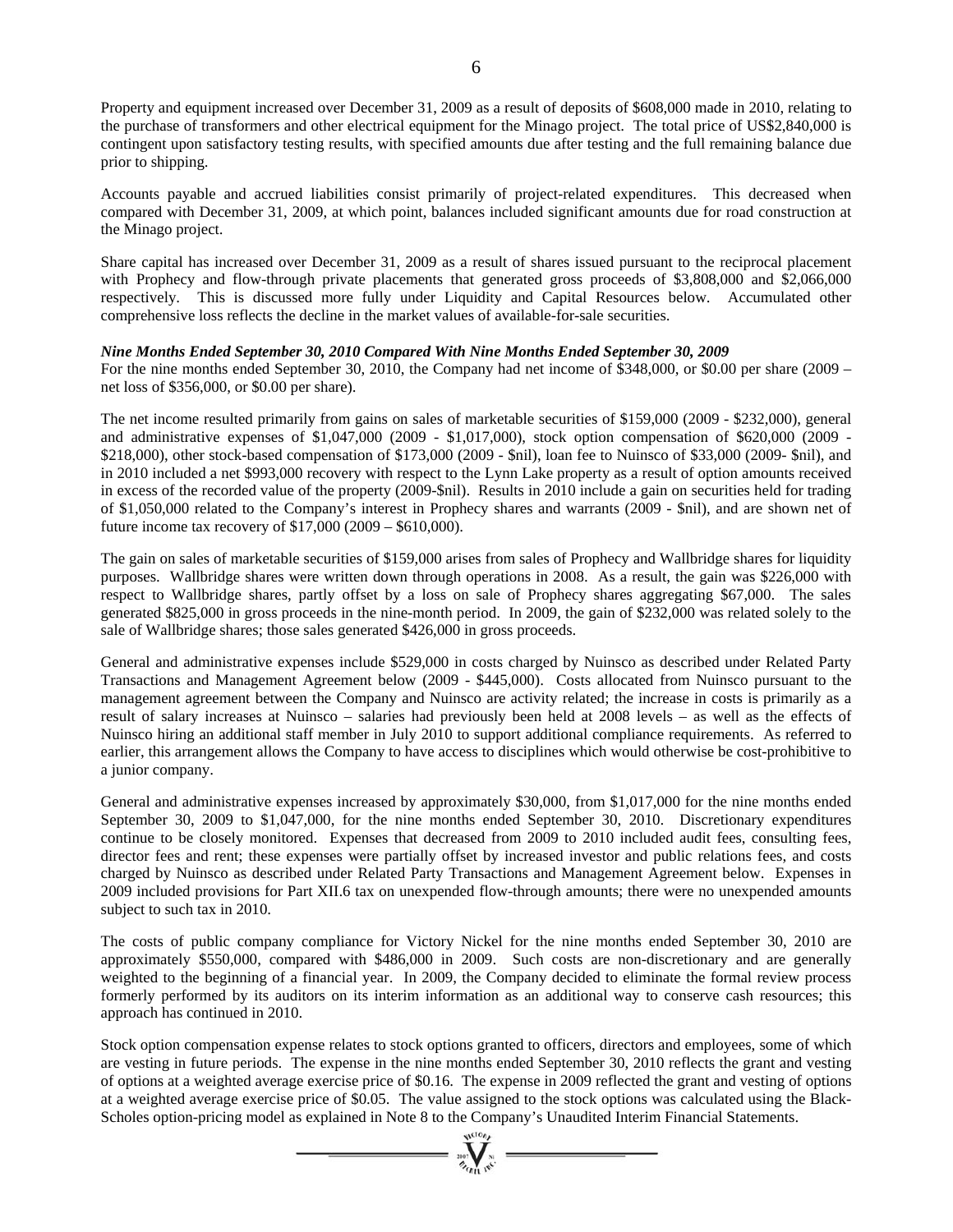Other stock-based compensation expense relates to common shares issued to employees and consultants as discretionary bonuses pursuant to the Company's Share Bonus Plan. The expense of \$173,000 for the nine months ended September 30, 2010 reflects the issuance of 1,571,000 shares with a fair value of \$0.11 per share; there were no shares issued under the Share Bonus Plan in 2009.

On July 19, 2010, Nuinsco advanced \$366,000 to the Company as prepayment for the exercise of warrants. The related fee and interest expense of \$33,000 was charged to Victory Nickel for the advance, which represents the difference between the aggregate exercise price of the warrants and the amount of the advance.

Management of the Company determined that no significant impairment had been experienced in its exploration and development projects in the period. Metals prices and other market factors continue to improve. This conclusion is discussed further under Impairment Analysis Update below. The Company received a favourable feasibility study on its Minago project and is presently reviewing alternative financing opportunities to move development of the project ahead as well as opportunities to optimize the feasibility study itself. In the nine months ended September 30, 2010, the all-season road at Minago was completed and drilling to upgrade and increase resources was substantially complete.

In the nine months ended September 30, 2010, the Company received additional consideration from the Lynn Lake option with Prophecy in the form of cash of \$1,100,000 and 2,419,548 shares of Prophecy with a fair value of \$968,000. In accordance with Canadian GAAP, the fair value of such consideration is deducted from the value of the property until it reaches \$nil. Any excess of consideration over the recorded value is treated as a recovery of exploration and development projects and recorded through operations. Accordingly, the Company recorded a net recovery of \$993,000 through operations in the nine months ended September 30, 2010. In the second quarter of 2010, Prophecy agreed to advance \$400,000 from the amount due by March 2011; accordingly, the amount due by that date under the option agreement reduces to \$600,000.

Also as part of the option agreement with Prophecy, the Company is entitled to maintain its 10% interest in Prophecy by participating in financings of that company. In the first six months of 2010, the Company acquired 570,270 units comprising one share and one-half of a share purchase warrant in Prophecy at a cash cost of \$0.30 per unit. At that time, the fair value of each share was \$0.41. The Company also subscribed for 675,500 units in Prophecy at \$0.59 per unit pursuant to a further private placement. Each unit consists of one common share and one half of one common share purchase warrant. Each whole warrant is exercisable at \$0.80 for a two-year period subject to reduction. If the closing price of the Prophecy shares is at least \$1.10 for 20 consecutive trading days at any time following four months and a day from closing, Prophecy may provide notice to reduce the remaining exercise period of the warrants to not less than 30 days from the date of such notice. At the time of issue, the fair value of each share was \$0.99.

Under the reciprocal placement described earlier and which took place in the second quarter, the Company subscribed for 7,000,000 common shares of Prophecy for \$0.544 per share. At the time of issue, the fair value of each share was \$0.62.

The combined effect of the Prophecy transactions for the nine months ended September 30, 2010 is a gain on securities held for trading of \$1,050,000; \$160,000 is as a result of the recognition of the initial fair value of warrants adjusted for cumulative fair value changes to September 30, 2010 and \$890,000 is from the fair value of shares being in excess of the amounts paid.

It is important to note that any future changes in the value of the Prophecy shares will be reflected through OCI and changes in warrants will be reflected through operations. Given the high level of volatility being experienced by Prophecy shares in the marketplace, such changes could be significant.

In the fourth quarter of 2008, the Company changed its assessment of the likelihood that the benefit associated with certain of the losses and costs creating future income tax assets will be realized prior to their expiry. The expiry of noncapital losses is detailed in Note 10 to the Company's 2009 Audited Financial Statements. Accordingly, the Company has recorded a future income tax recovery of \$17,000 for the nine months ended September 30, 2010 (2009 – \$610,000).

Other comprehensive loss for the nine months ended September 30, 2010 of \$1,609,000 relates to declines in the market value of the Company's available-for-sale investments of \$1,450,000 net of income taxes of \$nil and the reclassification of \$159,000 through operations upon the sale of marketable securities. The most significant change is in the fair value of Prophecy shares which was \$0.46 per share as at September 30, 2010.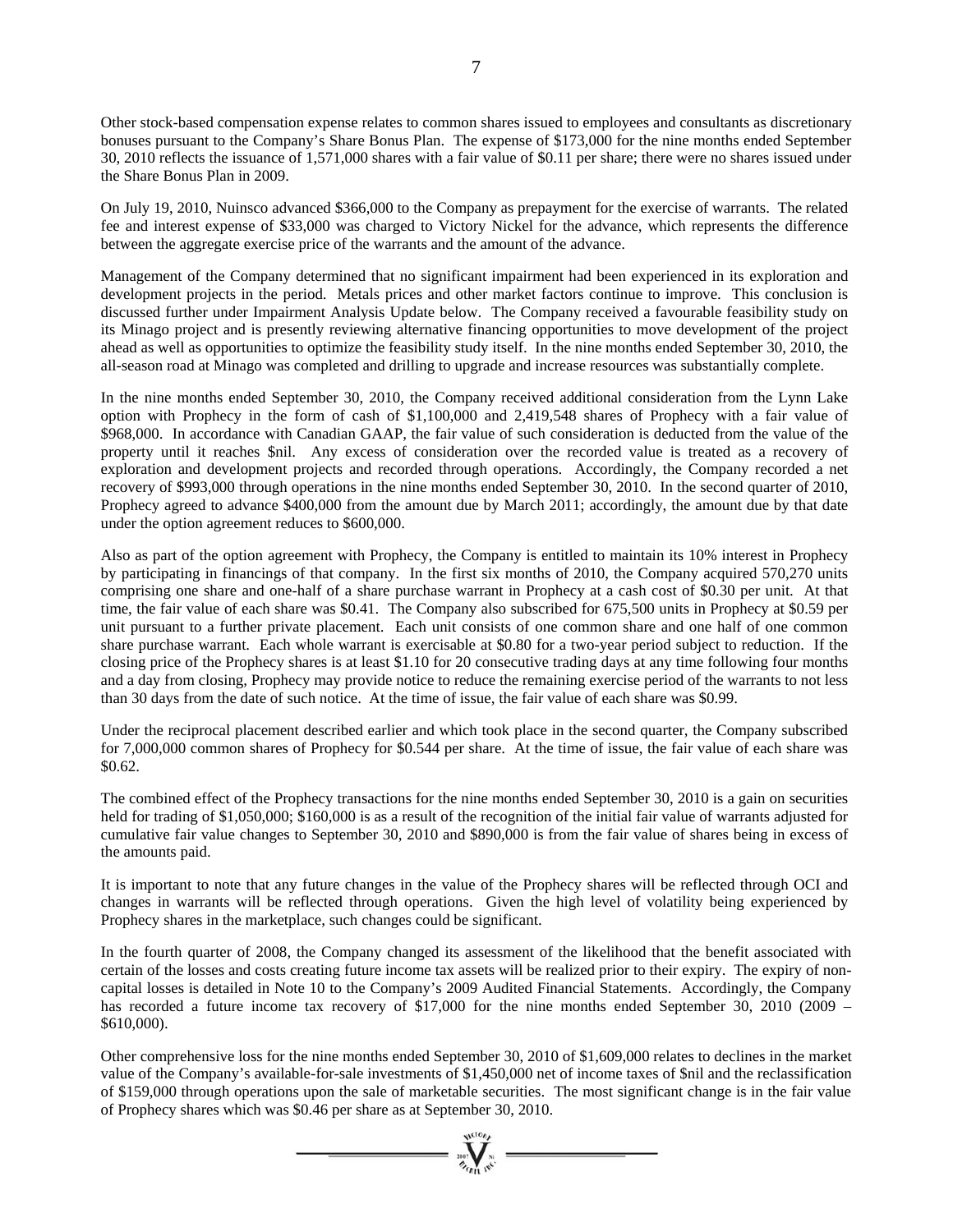#### **SUMMARY OF QUARTERLY RESULTS**

Selected financial information for each of the last eleven quarters ended September 30, 2010 is as follows:

| <u>Fiscal year 2010</u>                     |                 |                |           | 3rd Quarter |            | Quarter |           | Quarter      |
|---------------------------------------------|-----------------|----------------|-----------|-------------|------------|---------|-----------|--------------|
| Revenue and other income                    |                 |                | \$        | 17          | \$         | 145     | \$        | 6            |
| Net (loss) income                           |                 |                | \$        | (310)       | \$         | 990     | (1)<br>\$ | (3)<br>(332) |
| Comprehensive (loss) income                 |                 |                | \$        | (259)       | \$         | (2,173) | (2)<br>\$ | (4)<br>1,171 |
| Loss per share - basic and diluted          |                 |                | \$        | (0.00)      | \$         | (0.00)  | \$        | (0.00)       |
| Fiscal year 2009                            | $4^{\text{th}}$ | <b>Ouarter</b> | $3^{rd}$  | Quarter     | $2^{nd}$   | Quarter |           | Quarter      |
| Revenue and other income                    | \$              | 8              | \$        | 220         | (6)<br>\$  | 39      | \$        | 27           |
| Net (loss) income                           | \$              | (229)          | \$        | 35          | \$         | (343)   | \$        | (48)         |
| Comprehensive income (loss)                 | \$              | 359            | (5)<br>\$ | 145         | (7)<br>\$  | (471)   | \$        | 380          |
| (Loss) income per share - basic and diluted | \$              | (0.00)         | \$        | 0.00        | \$         | (0.00)  | \$        | (0.00)       |
| Fiscal year 2008                            | 4 <sup>th</sup> | Quarter        | $3^{rd}$  | Quarter     | $2^{nd}$   | Quarter |           | Quarter      |
| Revenue and other income                    | \$              | 46             | \$        | 41          | \$         | 45      | \$        | 109          |
| Net loss                                    | \$              | (1,050)        | (8)<br>S  | (543)       | \$         | (520)   | \$        | (430)        |
| Comprehensive income (loss)                 | \$              | 450            | (9)<br>\$ | (2,107)     | (10)<br>\$ | (1,513) | \$        | 627          |
| Loss per share - basic and diluted          | \$              | (0.01)         | \$        | (0.00)      | \$         | (0.00)  | \$        | (0.00)       |

(1) Net income for the period includes an \$807,000 gain on securities held for trading and a \$795,000 recovery on the Lynn Lake option with Prophecy.

(2) Comprehensive loss for the period includes \$3,163,000 other comprehensive loss primarily related to the decline in market values of the Company's available-for-sale investments.

(3) Net loss for the period reflects \$544,000 stock option expense, \$203,000 recovery on the Lynn Lake option with Prophecy and \$282,000 gain on securities held for trading.

(4) Comprehensive income for the period includes \$1,503,000 other comprehensive income related to the improvement in market values of the Company's available-for-sale investments net of income taxes.

(5) Comprehensive income for the period includes an increase in the market value of available-for-sale securities, previously written down through operations in the fourth quarter of 2008.

(6) Revenue for the period includes \$211,000 gain on sale of shares.

(7) Comprehensive income for the period reflects the partial recovery of the market value of available-for-sale investments.

(8) The net loss for the period includes \$2,040,000 writedown of shares, offset by future income tax recoveries of \$1,544,000.

(9) Comprehensive income for the period reflects the effect of the net loss combined with the effects of the transfer through operations of the change in market value of shares.

(10) Comprehensive loss for the period reflects the decline in market value of available-for-sale shares.

# **LIQUIDITY AND CAPITAL RESOURCES**

At September 30, 2010, the Company had working capital, including cash and cash equivalents, totalling \$5,616,000 (December 31, 2009 - \$4,261,000). Cash equivalents include bank-guaranteed investment certificates and bank discount notes. The Company has a corporate policy of investing its available cash in Canadian government instruments and certificates of deposit or other direct obligations of major Canadian banks, unless otherwise specifically approved by the Board.

In the nine months ended September 30, 2010, the Company generated \$780,000 from operating activities (2009 - cash used by operating activities of \$425,000), comprising cash generated from operations before changes in non-cash working capital of \$948,000 (2009 – cash used by operating activities before changes in non-cash working capital of \$963,000). In the nine months ended September 30, 2010, non-cash working capital balances used funds of \$168,000 primarily as a result of a decrease in non-project accounts payable (2009 – a source of \$538,000 primarily as a result of a decrease in accounts receivable, prepaid expenses and deposits). Accounts receivable at December 31, 2008 included approximately \$351,000 of GST recoverable which was settled in early 2009.

As the Company is in the development stage, there are no revenues to recover expenses and the operating activities represent the corporate and administrative costs incurred mostly to maintain a public company. The Company estimates

 $\prod_{i=1}^{N_{\rm{GLO},i}}$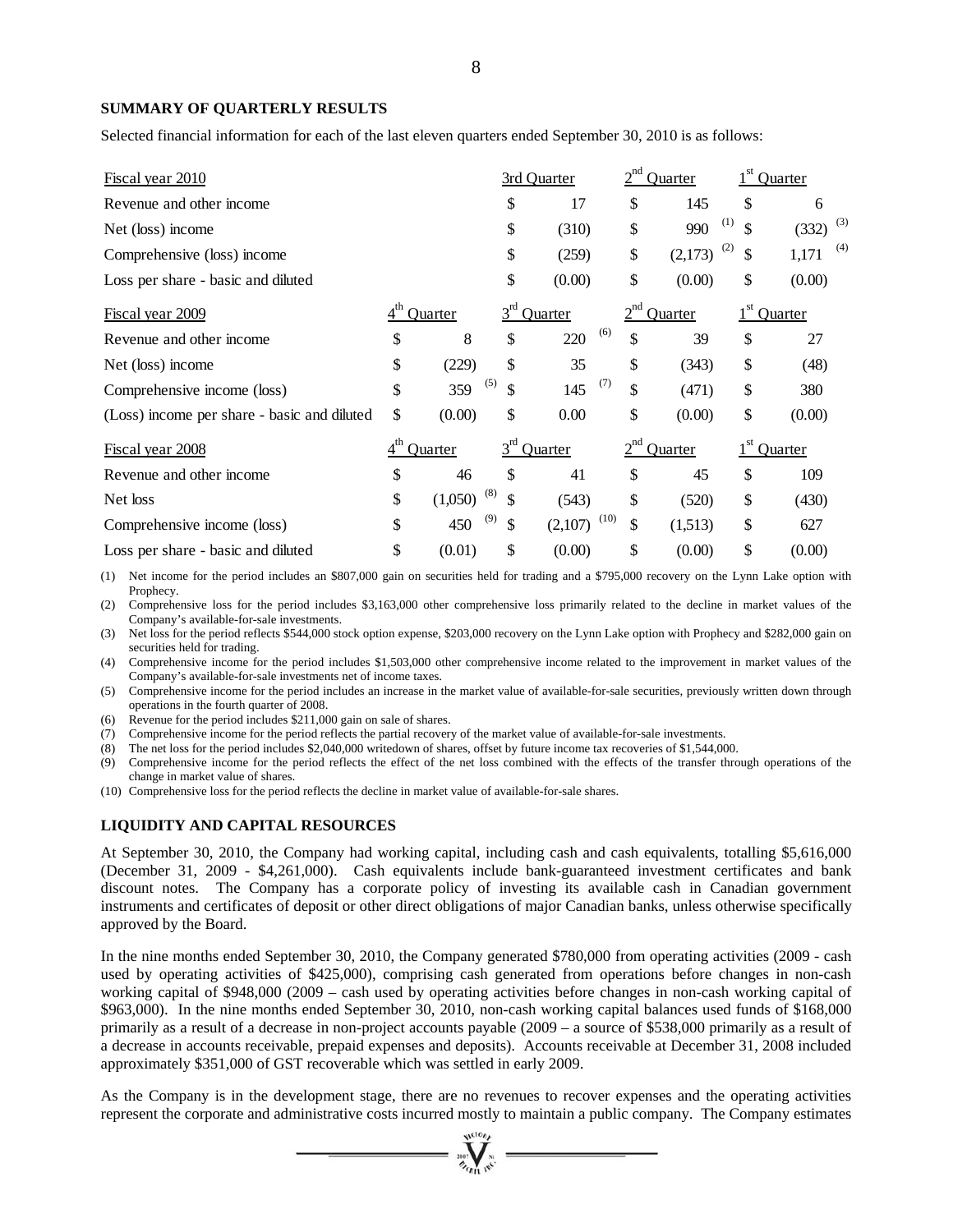that such costs in the 2009 year amounted to \$639,000. In the nine months ended September 30, 2010, such costs are estimated at \$550,000. As noted earlier, many of these costs are incurred in the early part of the year. Consequently, the Company's liquidity is reduced unless and until there are financing activities to provide funds. Note that the costs cited above do not include the costs of financing arrangements which are deducted directly from equity. Costs incurred to advance the Company's projects are capitalized, as summarized below under the discussion of investing activities.

Financing activities for the nine months ended September 30, 2010 generated gross proceeds of \$6,055,000 (2009 -\$3,717,000) before issue costs of approximately \$187,000. This represented the completion of the first and second tranches of a flow-through financing as well as the reciprocal placement with Prophecy, described above. The first tranche of the flow-through financing closed on February 26, 2010 and generated gross proceeds of \$686,000 through the issuance of 3,429,139 units of securities at a price of \$0.20 per unit. Share issue costs before income taxes were \$69,000. Each unit comprises one common share and one-half of one common share purchase warrant. Each whole warrant entitles the holder to purchase one common share at an exercise price of \$0.26 for a period of 12 months from closing.

The second tranche closed on April 9, 2010 and generated gross proceeds of \$1,380,000 through the issuance of 6,570,861 units at \$0.21 per unit – each unit as described above. Share issue costs before income taxes were \$103,000. On completion of the second tranche, the Company issued 250,000 finder's warrants which entitle the holder to purchase one common share at an exercise price of \$0.175 for a period of 12 months from issuance.

On May 28, 2010, the Company issued 36,615,385 common shares pursuant to the reciprocal placement with Prophecy. The common shares were issued at a price of \$0.104 per share generating gross proceeds of \$3,808,000 with share issue costs of approximately \$15,000 before income taxes. The reciprocal financing is a way to raise liquid assets with minimal share issue costs; as mentioned above, share issue costs are not flow-through-eligible so it is important to minimize such costs.

In August 2009, the Company successfully completed a rights offering which included the issuance of 65,489,952 Unit Shares and 32,744,976 Unit Warrants. Whole warrants are exercisable at \$0.12 during the 12-month period commencing August 18, 2010. During the nine months ended September 30, 2010, 3,339,282 warrants were exercised for aggregate cash proceeds of approximately \$368,000 (net of the fee to Nuinsco of \$33,000 as described earlier). Aggregate proceeds from the remaining warrants under the rights issue, if fully exercised, would amount to \$3,529,000.

Flow-through financings do not provide the funding necessary to meet corporate expenditures which do not qualify for flow-through eligibility. The significant cost to maintain the Company's public listing cannot be financed with flowthrough shares. Proceeds from the Company's warrants are "hard" dollars and can be utilized without restriction.

During the nine months ended September 30, 2010, investing activities used \$10,316,000, compared with \$2,856,000 in 2009. An aggregate of \$7,107,000 was used to advance exploration and development projects (2009 - \$3,282,000). Aggregate deposits of \$608,000 were made on the purchase of transformers and other electrical equipment, as referenced above. The Company has entered an agreement to purchase an aggregate of US\$2,840,000 of such electrical equipment with remaining balances due prior to shipping.

Proceeds from the sale of marketable securities were \$825,000, generating a gain on sale of \$159,000 due to provisions for permanent impairment made with respect to Wallbridge in 2008. Funds of \$1,100,000 were received with respect to the option agreement with Prophecy for the Lynn Lake property; \$400,000 of this amount was due no later than March 2011 and, accordingly, means that \$600,000 is now due by that date.

The Company participated in financings by Prophecy and acquired additional Prophecy securities for \$171,000 in the first quarter of 2010 and \$372,000 and \$3,808,000 in the second quarter. Other shares were purchased in the second quarter for \$175,000. There were no purchases of marketable securities in the nine months ended September 30, 2009. The hold periods on all shares have now expired and all shares are available for sale by the Company to fund its activities.

As described earlier, the fair value of such securities declined to September 30, 2010, changes in the fair value of the warrants are recorded through operations and changes in the fair value of shares are recorded through OCI. The Company believes that such changes are temporary and that no provision for permanent impairment is required. In particular, the Prophecy shares have recovered significantly since September 30, 2010.

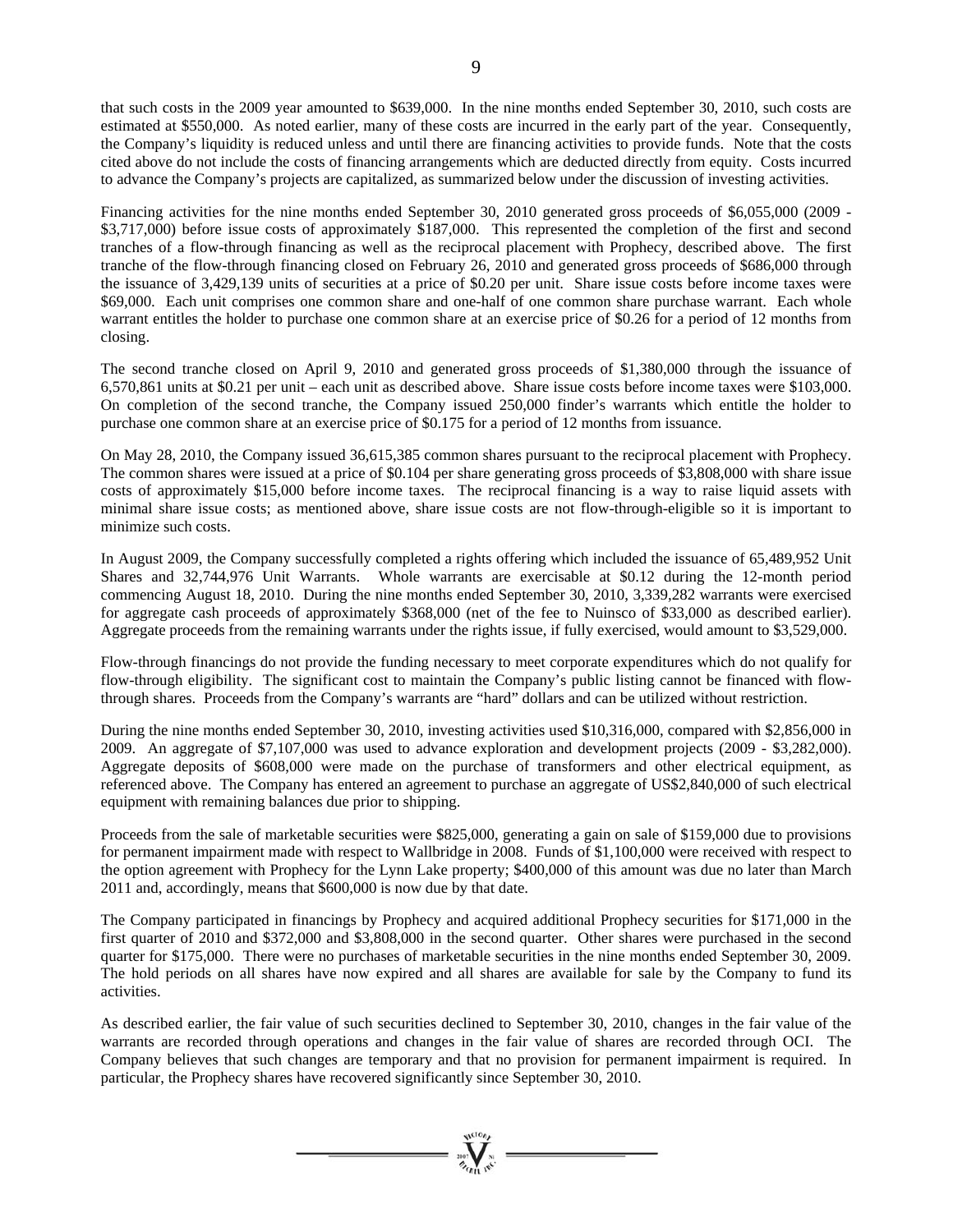These activities required cash and cash equivalents of \$3,481,000 during the first nine months of 2010, compared with cash generated of \$436,000 for the first nine months of 2009.

As described above, exploration and development companies such as Victory Nickel are heavily reliant upon the equity markets to fund their activities as they have no short-term sources of revenue other than through realization of assets. Opportunities available to Victory Nickel for financing would normally be through private placements in the equity markets. Despite experiencing some improvements during 2009 and in 2010, today's equity markets continue to make this alternative difficult if not impossible without incurring significant dilution to existing shareholders. The rights offering in 2009 was one way to raise financing while allowing existing shareholders the opportunity to participate and avoid dilution.

As mentioned above, the Company will consider all financing alternatives given appropriate pricing and other market conditions to advance its projects. The optioning of the Lynn Lake property is one way in which a corporate transaction to generate cash can be structured to add value for shareholders while maintaining an upside in the subject property. The Company currently owns 9,165,318 shares in Prophecy with a market value as at November 9, 2010 of \$0.80 per share as well as 622,885 Prophecy warrants exercisable at \$0.40 and \$0.80. Further, the Company expects to receive additional amounts of \$600,000 on March 1, 2011 and of \$1,000,000 on March 1 of each of 2012 and 2013 in accordance with the Lynn Lake option agreement.

The Company also owns 4,174,500 shares of Wallbridge, 350,000 warrants and 862,415 special warrants in Miocene Metals Inc., distributed by Wallbridge to its shareholders, which are also available for sale or held for trading.

However, despite recent improvements, the market continues to be volatile and it is uncertain how future financing initiatives will be received and how successful they will be in generating cash to finance activities. In particular, the financing required for the Minago project is considerable.

The Company has good title to its projects and will continue to maintain the projects in good standing. Prophecy has expenditure commitments to meet on the Lynn Lake project as described earlier which mitigates the pressure on the Company to do so and maintains ongoing investment in the property. In the option to Prophecy, Victory Nickel made provisions to ensure that any failure on the part of Prophecy to meet its contractual commitments would result in the Lynn Lake property reverting to full ownership by Victory Nickel.

The Company's working capital requirements continue to be modest. At September 30, 2010, the major items requiring financing were Québec mining duties receivable aggregating \$28,000 and an HST receivable of \$73,000 which is expected to be received in November. The HST/GST receivable is a function of project activity and averaged approximately \$52,000 in 2009. Monthly average administrative costs for 2010 are estimated at \$122,000, most of which are incurred to meet statutory requirements. As at September 30, 2010, the Company had fulfilled its commitment to incur exploration expenditures in relation to flow-through share financings in April 2010. Further, there are remaining amounts required to fulfil the equipment purchases.

With current cash resources, liquid assets and expected inflows as described, the Company has non-core assets which can be liquidated to support core activities. However, it will monitor its activities closely and continue to spend wisely until additional financing is available or until the sale of marketable securities becomes advisable. The operating cost reduction measures which were implemented in 2008 continue in force although salary deferrals were paid in 2009 and 2010 and unpaid directors' fees for 2008 and 2009 were settled in early 2010.

Access road construction at Minago was completed in early 2010 and the drilling program results continue to be assessed as to whether resources can be upgraded in the designed open pit shell and on the North Limb of the Minago project. Results from the FS continue to be updated for improvements from capital cost reductions and other improvements and further potential improvements are being evaluated.

Development of the Minago mine will require considerable financial resources. Management is monitoring the outcome of financing initiatives being undertaken in the marketplace. The Company is actively putting together a financing strategy which is expected to include several components; the relative proportion of each will be dependent upon the market conditions at the time the strategy is executed. Anticipated components include: off-take agreements for both nickel concentrate and frac sand, plant and equipment leasing for the mine and frac sand processing plant, bank borrowing and/or equity issues (which may include one or more of: rights offering, private placement or a fullymarketed prospectus issue).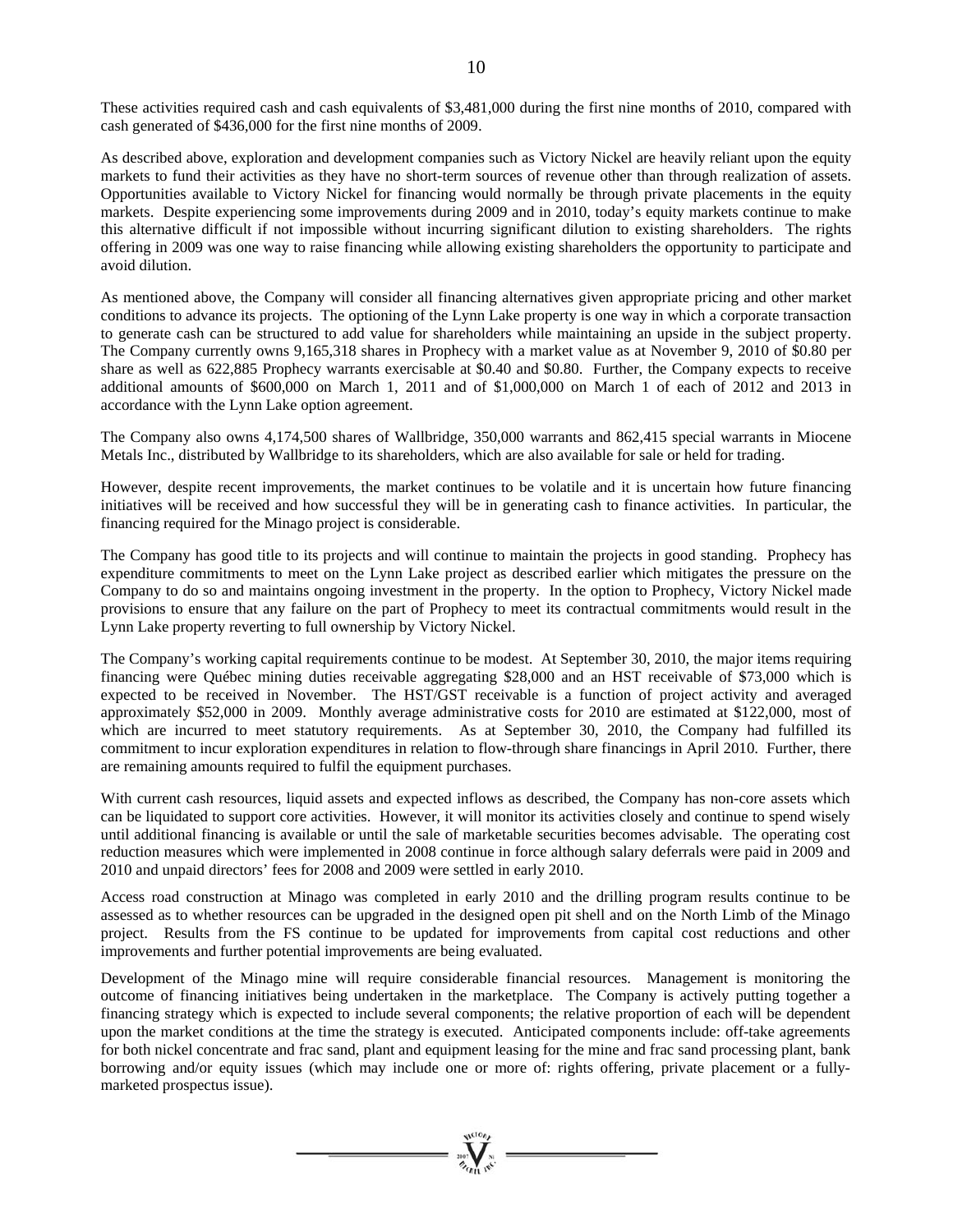# **EXPLORATION AND DEVELOPMENT ACTIVITIES**

For the nine months ended September 30, 2010, the Company incurred exploration costs on its nickel properties of \$4,694,000 (2009 - \$2,003,000). This includes \$4,442,000 on the Minago project, \$168,000 on the Mel project, \$32,000 on Lynn Lake (before \$1,100,000 option payments received from Prophecy and fair value of Prophecy securities of \$968,000) and \$52,000 at the Lac Rocher project (2009 - \$1,234,000; \$35,000; \$144,000 and \$590,000 (before Québec Mining Duties receivable of \$28,000), respectively). The expenditures are shown before the effect of investment tax credits of \$234,000 on Minago and transfer of \$993,000 through operations with respect to the Lynn Lake option receipts in excess of carrying value.

Paul Jones, Vice-President, Exploration, is a "qualified person" as defined under NI-43-101, and he has supervised and approved the preparation of the information relating to the material mineral projects of the Company described herein.

# **Minago Project**

The Company's l00%-owned Minago project is located on the Thompson Nickel Belt in Manitoba, and is one of Canada's largest undeveloped sulphide nickel deposits. The Minago resource, on a total nickel basis, is shown in the table below. In order to provide a more accurate determination of the recoverable nickel, Wardrop, a Tetra Tech Company ("Wardrop") also prepared a resource that reports only the nickel that is present in sulphide minerals (denoted Ni(S)). This is necessary to allow an accurate determination of a recovery curve at various grades. The FS was prepared on the Ni(S) basis and the resource is shown below. The proven and probable reserves contained in the pit shell form part of the Ni(S) resource estimate and are also shown in the table below. It is important to note that there is considerable potential to increase proven and probable reserves as only 57.1% of the Ni(S) resource is included therein.

#### *Minago Project – Resources and Reserves*

|                                      | <b>Measured and Indicated</b> |       | <b>Inferred</b>               |                             |                    |              |                             |
|--------------------------------------|-------------------------------|-------|-------------------------------|-----------------------------|--------------------|--------------|-----------------------------|
|                                      | <b>Tonnes</b>                 | Grade | in-situ Nickel                | <b>Cut-off Grade Tonnes</b> |                    | <b>Grade</b> | in-situ Nickel              |
| Total Nickel Basis - Minago resource | 54.2 million                  |       | $0.52\%$ 620 million pounds   |                             | 0.25% 14.6 million |              | 0.53% 170 million pounds    |
| Measured                             | 11.1 million                  | 0.56% |                               |                             |                    |              |                             |
| Indicated                            | 43.1 million                  | 0.51% |                               |                             |                    |              |                             |
| Sulphide Nickel Basis Ni(S)          | 44.1 million                  |       | $0.43\%$ 418.7 million pounds |                             | 0.20% 12.0 million |              | $0.44\%$ 115 million pounds |
| Measured                             | 1 million<br><b>9.</b>        | 0.47% |                               |                             |                    |              |                             |
| Indicated                            | 35.0 million                  | 0.42% |                               |                             |                    |              |                             |
| Proven & Probable Reserves Ni(S)     | 25.2 million                  |       | $0.43\%$ 238.8 million pounds |                             | n/a                |              |                             |
| Proven                               | 6.6 million                   | 0.49% |                               |                             |                    |              |                             |
| Probable                             | 18.6 million                  | 0.41% |                               |                             |                    |              |                             |
|                                      |                               |       |                               |                             |                    |              |                             |

Following the completion of a PEA in the fall of 2006, Wardrop was engaged to conduct the FS. Results of the FS confirm that the development of an open pit mine and concentrator at Minago is technically and commercially feasible. The base case pricing uses three-year trailing averages for metal prices and the US: Canadian dollar exchange rate in accordance with the recommended practice of the US Securities and Exchange Commission Industry Guide 7.

The FS is based on mining open pit reserves only and does not incorporate significant parts of the resources that are below the pit bottom, as noted above, which require additional drilling to be upgraded from Inferred to Measured and Indicated. As a result, any resources below the pit bottom and inferred resources in the pit footprint are not considered in estimating the economics of the FS.

The FS is posted at *www.sedar.com*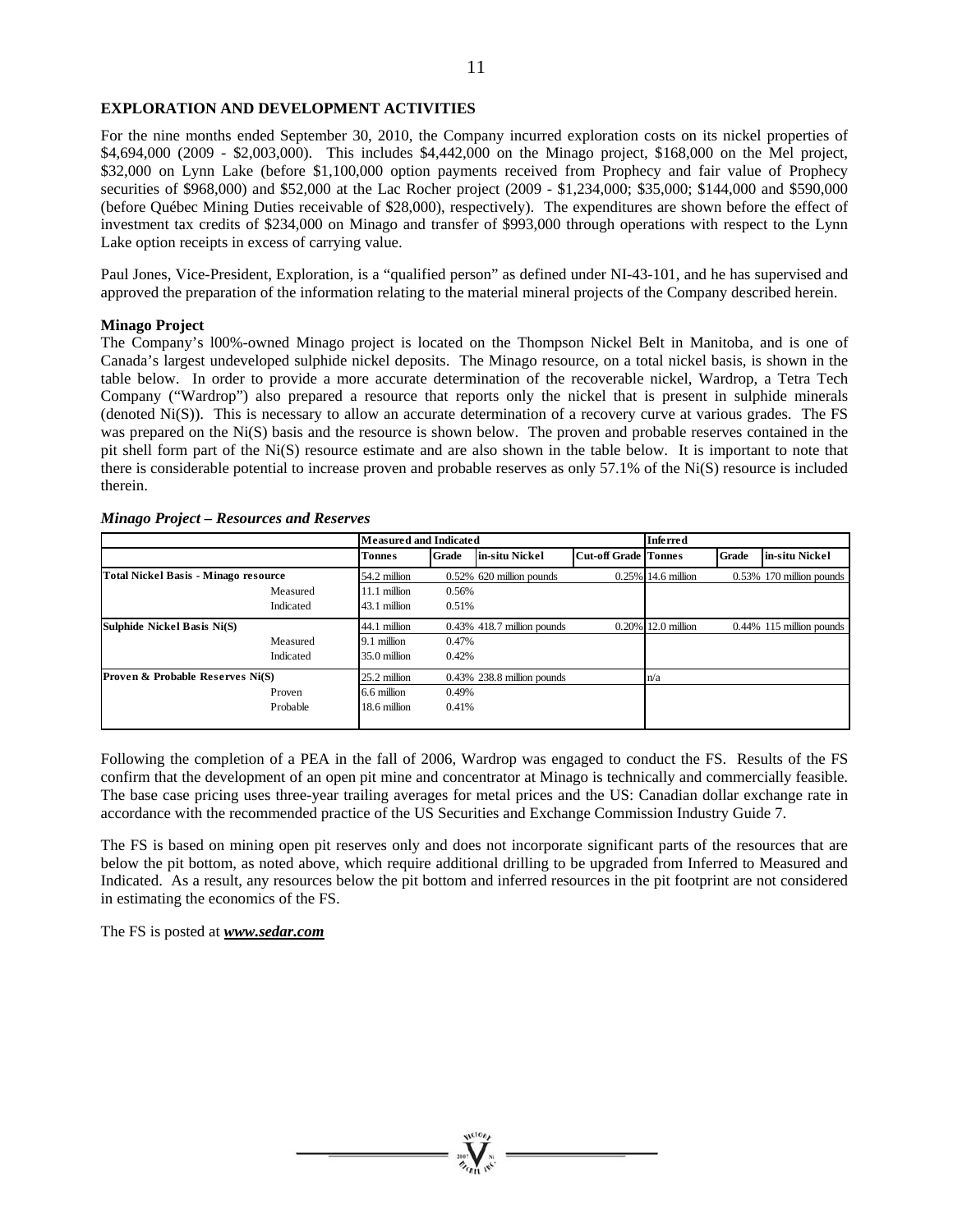# *Highlights of the FS Base Case and Update June 21, 2010*

### *Overall Economics*

The following table compares the revised economics announced June 21, 2010 with those announced in the news release of December 14, 2009:

| Minago Sulphide Nickel Project: Economic Summary Comparison June 21, 2010 - December 14, 2009 |                              |                                  |                 |  |  |  |  |  |
|-----------------------------------------------------------------------------------------------|------------------------------|----------------------------------|-----------------|--|--|--|--|--|
|                                                                                               | <b>Base Case</b>             | <b>Base Case</b>                 | <b>Increase</b> |  |  |  |  |  |
|                                                                                               | June 21, 2010 <sup>(1)</sup> | December 14, 2009 <sup>(1)</sup> |                 |  |  |  |  |  |
|                                                                                               | $$$ million, except $%$ )    | $(\$$ million, except $%$ )      | $\%$            |  |  |  |  |  |
| Undiscounted Cash Flow                                                                        | 1,053.7                      | 917.7                            | 14.8%           |  |  |  |  |  |
| $NPV @ 8\%$                                                                                   | 367.1                        | 293.8                            | 24.9%           |  |  |  |  |  |
| $NPV @ 6\%$                                                                                   | 487.6                        | 402.6                            | 21.1%           |  |  |  |  |  |
| NPV @ 4%                                                                                      | 636.8                        | 538.0                            | 18.4%           |  |  |  |  |  |
| <b>IRR</b>                                                                                    | 19.8%                        | 17.7%                            | 11.9%           |  |  |  |  |  |

(1) Three-year trailing average US\$ metal prices and exchange rates: Ni: US\$11.19/lb; Cu: US\$2.91/lb; Pd: US\$322.4/oz; Pt: US\$1,353.98/oz; Au: US\$836.25/oz; Co: US\$27.73/lb; Ag:US\$14.25/oz; Rh: US\$2,254.56/oz; \$Can/\$US exchange rate 1.097

#### *Production and Operating Statistics*

The Base Case reflected the following production and operating results for the open pit:

- A strip ratio of 11.7:1 to mine the nickel including hydraulic fracturing sand ("frac sand");
- Production of the world's highest grade nickel concentrate at 22.3% Ni with 10.4% magnesium oxide ("MgO") content;
- Total ore tonnes mined over a seven-year nickel production mine life represents only 57.1% of the Measured and Indicated Ni(S) resource;
- The open pit mine would average annual ore production of 3.6 million tonnes with average annual nickel production in concentrate of approximately 11,000 tonnes; and
- Average annual frac sand sales revenue, net of freight, of \$70 million.

# *Production Costs per Pound of Nickel*

- Cash cost (C-1), net of credits, of \$2.12 (US\$1.94);
- Metal by-product credits of \$0.79 (US\$0.72);
- Frac sand by-product value of \$4.04 (US\$3.68); and
- Cash cost before by-product credits of \$6.95 (US\$6.34).

Minago has been shown to be capable of producing a nickel concentrate grading from 22.3% up to 35.0%, making it reportedly the world's highest grade nickel concentrate. In addition to metal by-products such as copper, cobalt, gold, platinum, palladium, silver and rhodium, a layer of silica sand averaging approximately nine metres thick overlies the nickel mineralization within the open pit. Approximately 84% of annual sand production is marketable frac sand, which is used to improve recoveries in the oil and gas industry. The frac sand forms part of the overburden that must be removed prior to mining the nickel ore. According to the FS, production of frac sand could begin 20 months after the start of mine development.

Diamond drilling conducted through the winter of 2010 consisted of 26 drill holes comprising 9,681m. The work program was in large part directed at optimizing the near surface resource at Minago to enhance the economics of the deposit. As expected, drilling continued to intersect sulphide mineralization at the top of the deposit near the contact with the immediately overlying sandstone (frac sand) that was excluded by Wardrop from the resource and reserve estimates used in the FS due to a perceived lack of drill coverage. In addition, a significant portion of in-pit resources currently classified as Inferred are expected to be upgraded to at least the Indicated category for inclusion in future economic evaluations. All analytical results from the drilling program were received by the end of September; they continue to demonstrate the grade, continuity and scale of nickel mineralization determined from earlier programs. The analytical data and geological interpretations are now being incorporated into an updated geological model and resource estimate scheduled for completion during the fourth quarter of 2010.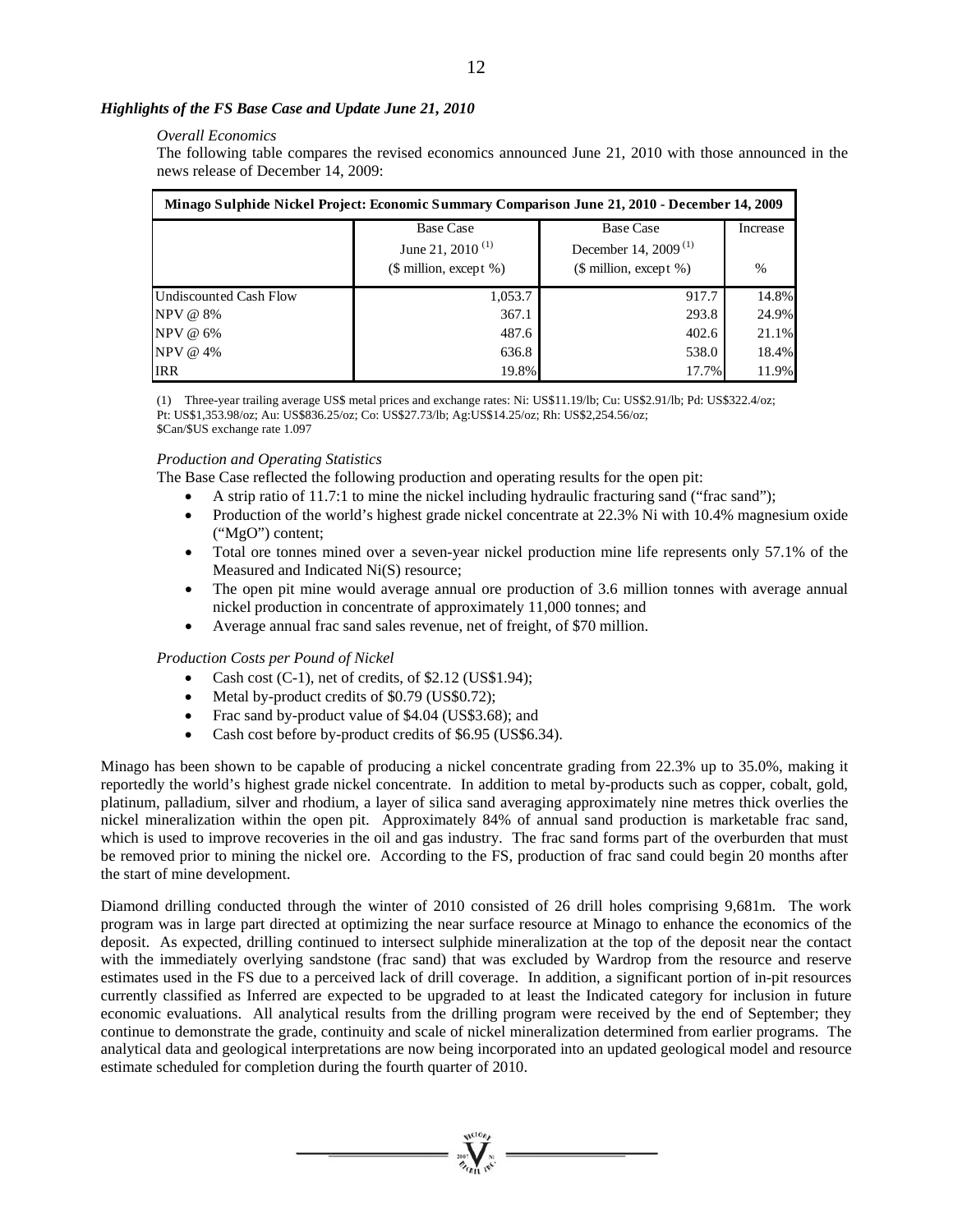# *Frac Sand*

An indicated resource of 15 million tonnes of sand has been estimated to occur within the current Minago pit shell. The frac sand component of this resource is a significant contributor to the positive economics at Minago. As part of the FS, Outotec produced a feasibility-level design for a frac sand plant complete with capital and operating costs to produce 1,140,000 tonnes of frac sand annually. Considerable potential exists to expand the resource beyond the limits of the current pit.

# **Mel Project**

The Mel project is located on the Thompson Nickel Belt, just north of Thompson, Manitoba. It is a large property, approximately 25km east-west by about 6km north-south, and remains underexplored.

Mel has an indicated resource of 4.3 million tonnes grading 0.88% nickel (approximately 83 million pounds in-situ nickel) and an additional inferred resource of one million tonnes grading 0.84% nickel (approximately 19 million pounds in-situ nickel) and offers significant exploration upside as well as near-term production potential.

The Company has fully funded sufficient expenditures to earn a 100% ownership interest in this project subject to a 51% Vale back-in. The Mel project has been idle for some time, awaiting a decision by Vale as to whether it will exercise its back-in right on the project. During the third quarter, the Company announced that Vale had determined that it would not exercise its back-in right. Under the terms of the option agreement, Vale must mill ore from the Mel project at cash costs plus 5% subject to capacity availability and metallurgy – this is unaffected by Vale's decision. Accordingly, the Company is in a position to solely determine next steps for Mel.

# **Lac Rocher**

Lac Rocher is located in northwestern Québec and has measured (0.29 million tonnes grading 1.23% Ni) and indicated (0.51 million tonnes grading 1.05% Ni.) resources of 0.80 million tonnes grading 1.12% nickel, at a 0.5% nickel cutoff, for approximately 20 million pounds of in-situ nickel located between surface and 125 vertical metres. Additional inferred resources total 0.44 million tonnes grading 0.65% Ni. Mineralization remains open to the southwest. The breakeven price of nickel in the PEA was US\$9.74 with copper at US\$3.65.

A road connecting the end of the existing logging road to the site of the proposed Lac Rocher portal was completed in August 2009. The road allows year-round ground access to the site. In December 2009, diamond drilling was conducted to provide geotechnical data deemed necessary for portal and ramp development. An InfiniTem ground electromagnetic survey was conducted over a portion of the property to test for deeper extensions to the nickel mineralization. At the same time, evaluation of the availability of borrow material was also conducted in the local region.

No fieldwork has been conducted thus far in 2010.

# **Lynn Lake**

The Lynn Lake property is located in the historic mining town of Lynn Lake in northern Manitoba, about 320km by road northwest of the Thompson mining camp. Lynn Lake is the former Sherritt producing mine site known as the Lynn Lake A Mine and Farley Mine. The mines were first operated by Sherritt-Gordon from 1953 to 1976. During their 23 years of operation, the mine produced over 20 million tonnes of nickel-copper ore at a grade of 1.02% nickel and 0.54% copper, making Lynn Lake the third largest nickel producer in North America. The mines closed in 1977 due to a period of stagnant growth in the nickel market, not because the ore was mined out.

From an updated resource estimate released in February by Prophecy, Lynn Lake has 22.9 million tons of measured and indicated resources grading 0.57% nickel or 263 million pounds of in-situ nickel as well as 8.1 million tons inferred resources grading 0.51% nickel which contains an additional 81.6 million pounds of in-situ nickel. In addition, it announced the resource contained measured and indicated resources grading 0.30% copper or 136 million pounds of insitu copper plus inferred resources grading 0.28% copper or 45.6 million pounds of in-situ copper.

As discussed earlier and described in Note 6 to the Unaudited Interim Financial Statements, the Company has optioned Lynn Lake to Prophecy. Failure on the part of Prophecy to meet any of the terms will result in cancellation of the option on the property and it will revert to the Company. Among other things, Prophecy has committed to make \$3,000,000 in expenditures on the property. By optioning Lynn Lake, the Company has ensured that the property will have expenditures made upon it whilst the Company maintains an upside in the property through its ownership interest in Prophecy shares.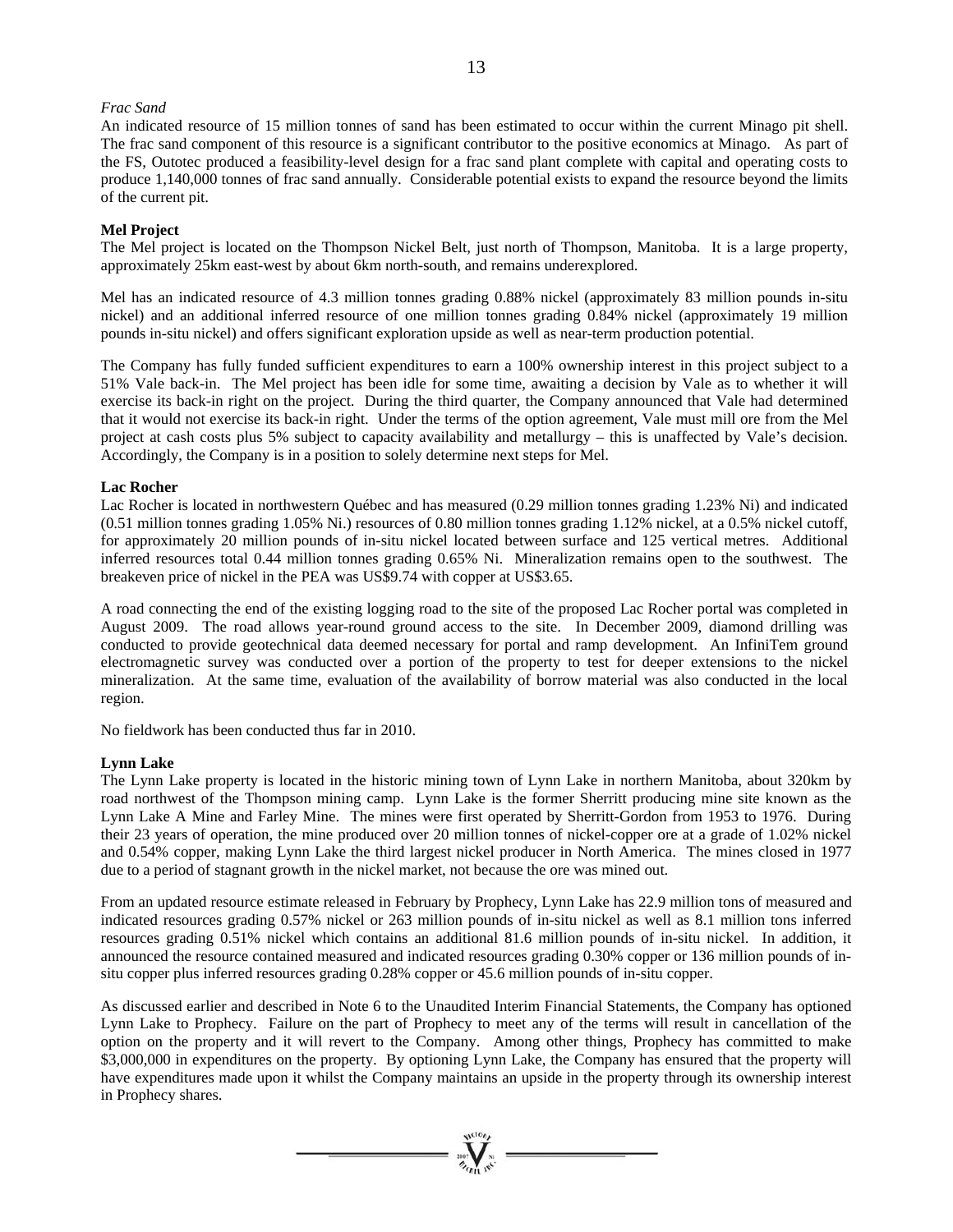# **IMPAIRMENT ANALYSIS UPDATE**

While the metals markets and other general economic factors have improved over the prior year, the Company performed a detailed impairment analysis on each of its exploration and development projects as at December 31, 2009. The Company does not believe that there have been any material changes to date which would adversely affect this analysis. Furthermore there has been no change in management's plans for the projects which would cause a reassessment.

Management concluded that no impairment existed in each of its projects effective September 30, 2010 and that costs incurred to date are recoverable. The Company will continue to monitor developments as they occur in the metals markets and the economy and will update its impairment analysis to take account of any such changes, as appropriate.

# **CRITICAL ACCOUNTING ESTIMATES**

Critical accounting estimates used in the preparation of the financial statements include determining the carrying value of investments and exploration and development projects, assessing the impairment of long-lived assets, determining future income taxes and the valuation of stock option compensation. These estimates involve considerable judgment and are, or could be, affected by significant factors that are out of the Company's control.

For a complete list of the significant accounting policies as well as information concerning the use of estimates and measurement uncertainty, reference should be made to Notes 2 and 3 of the Company's 2009 Audited Financial Statements and the updates reflected in the notes to the Unaudited Interim Financial Statements. The Company's financial statements have been prepared using the going concern assumption; reference should be made to Note 1 to the Company's 2009 Audited Financial Statements as well as to Note 1 to the Unaudited Interim Financial Statements.

The Company's recorded value of its exploration and development projects is based on historic costs that are expected to be recovered in the future. The Company's recoverability evaluation is based on market conditions for minerals, underlying mineral resources associated with the properties and future costs that may be required for ultimate realization through mining operations or by sale. The Company is in an industry that is exposed to a number of risks and there is always the potential for a material adjustment to the value assigned to these assets. Such risks also extend to the evaluation of fair values of net assets upon acquisition.

The fair value of the stock options and warrants is calculated using an option-pricing model that takes into account the exercise price, expected life of the option/warrant, expected volatility of the underlying shares, expected dividend yield, and the risk free interest rate for the term of the option/warrant.

# **NEW ACCOUNTING POLICIES**

The volume of accounting pronouncements being introduced by the CICA applicable to the Company has reduced significantly pending the transition to International Financial Reporting Standards ("IFRS") discussed in more detail below.

There have been no new accounting policies adopted in the Unaudited Interim Financial Statements.

# **FUTURE ACCOUNTING CHANGES**

#### **International Financial Reporting Standards**  *Overview*

The Company is continuing to review and implement the requirements of IFRS. Senior financial management has attended training courses on IFRS designed to be industry-specific. The Company will be required to produce IFRScompliant financial statements for the quarter ended March 31, 2011 which will include the applicable disclosures and information for the comparative 2010 period. The Company has hired additional accounting staff to assist with the conversion to IFRS among other things and has continued to add literature to its expanding source material on IFRS.

# *Project Plan*

The Company's project plan is summarized in the 2009 MD&A. No major changes have been made to the project plan or timelines with the exception that the IASB has not released the final documentation on accounting for joint venture arrangements with third parties. Consequently, the Company is not able to determine its accounting policy or to assess the impact of any differences between Canadian GAAP and IFRS for joint ventures.

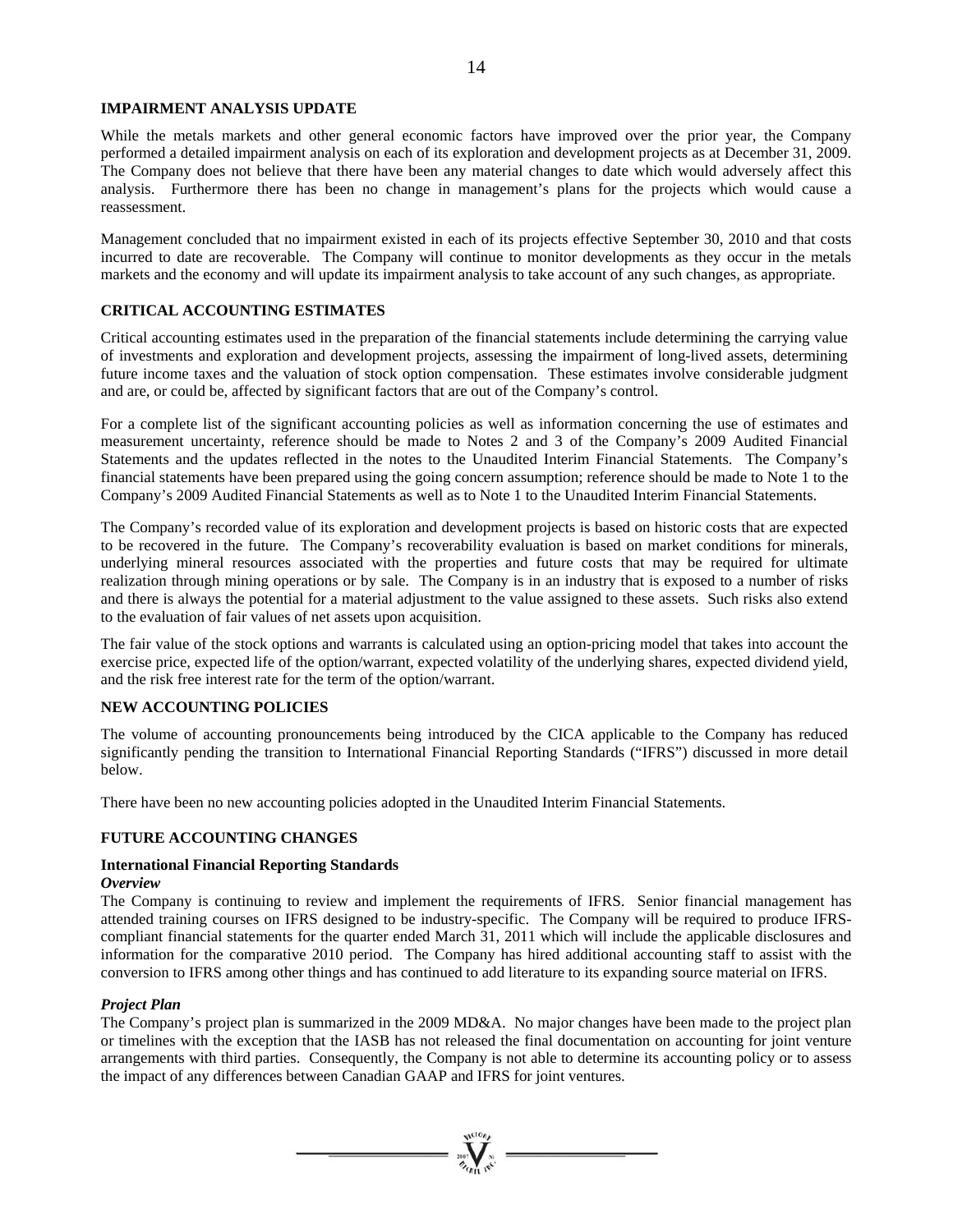# *Status of Project*

The Company has completed Phase 1 of its IFRS transition and has made significant progress with Phase 2. No major IT improvements are required unless the Company makes a significant capital acquisition, secures significant financing and moves ahead towards production on a major project. In that case, it may need to upgrade accounting systems and make additional accounting policy selections. The Company has determined that, given the nature of its business and investors, its main communication tool for IFRS matters will be through the MD&A.

The Company's internal controls over financial reporting and disclosure are facilitated by the small size but hands-on involvement of senior management. The addition of staff has strengthened segregation of duties as well as improving the Company's review processes over financial information including that developed under IFRS.

The Company has developed financial statement templates complete with face financial statements, accounting policies, note disclosures and a transitional opening balance sheet complete with explanatory notes. This template contains disclosures expected to fulfil typical disclosure requirements of annual financial statements under IFRS. The Company's first financial statement under IFRS will be the quarter ended March 31, 2011, and will contain expected disclosures required under annual reporting, since the annual financial statements for the year ended December 31, 2010 will be based on the predecessor Canadian GAAP and the conventional note to the reader to refer to prior annual statements will not be adequate under IFRS. From this base, the Company is developing ongoing interim financial reporting templates using the guidance in IAS 34. Management has noted recent general correspondence to certain junior resource companies by the regulators and confirm that the project takes into account the key areas cited therein. The Company has also noted the 30-day extension available to first-time IFRS adopters for filing the March 31, 2011 interim financial statements. Furthermore, management has commenced preliminary discussions with advisors for them to perform sufficient work in order to ensure completeness and accuracy of the interim and annual financial statement templates, note disclosures and transitional opening balance sheet under IFRS.

All of the IFRS work has been carried out primarily on a "business as usual" basis; should there be any significant future transactions or other changes requiring accounting policy choices, such choices will be made with IFRS transition in mind in order to manage differences until full conversion is achieved. The main focus to date continues to be on qualitative matters with little work so far on quantitative differences. As previously reported, the potential exists for volatility in the income statement with respect to accounting for impairment under IFRS and this is expected to represent the main quantitative difference under IFRS. However, no calculations under IFRS rules have yet been made.

The Company continues to believe that it is well-positioned to meet the transition to IFRS.

# **CORPORATE GOVERNANCE**

The Company's Board of Directors is responsible for ensuring that management fulfils its responsibilities for financial reporting and internal control and exercises this responsibility principally through the Audit Committee. The Audit Committee, which is comprised of directors, none of whom are employees or officers of the Company, meets with management to review the unaudited interim financial statements to satisfy itself that management is properly discharging its responsibilities to the directors who approve the unaudited interim financial statements. The Board of Directors has also appointed compensation and corporate governance and nominating committees composed of nonexecutive directors.

# **Design of Disclosure Controls and Procedures**

The Company's Chief Executive Officer and Chief Financial Officer, (collectively, the "Certifying Officers"), are responsible for designing a system of disclosure controls and procedures, or causing them to be designed under their supervision, to provide reasonable assurance that information required to be disclosed in reports filed with or submitted to, securities regulatory authorities is recorded, processed, summarized and reported within the time periods specified under Canadian securities laws and that material information relating to the Company is made known to them with respect to financial and operational conditions to allow timely decisions regarding required disclosure. For the fiscal quarter ended September 30, 2010, the Certifying Officers have concluded that the design of the Company's disclosure controls and procedures were effective as at September 30, 2010. Such controls are facilitated by the small size of the Company's senior management team and their access to material information.

There were no changes to the Company's disclosure controls and procedures that occurred during the quarter ended September 30, 2010 that materially affected, or are reasonably likely to affect, the Company's disclosure controls and procedures.

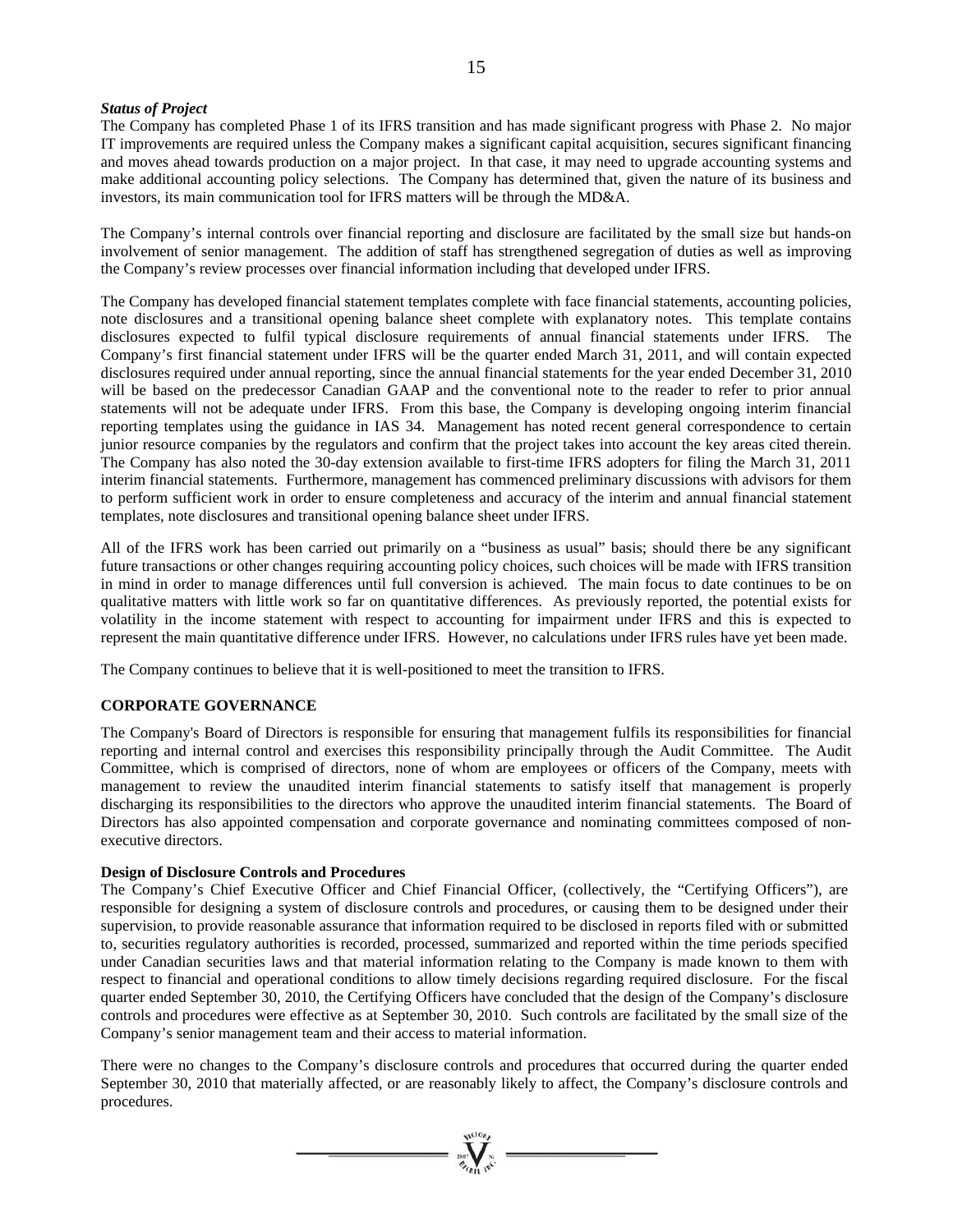# **Design of Internal Control over Financial Reporting**

The Company's Certifying Officers are responsible for designing a system of internal controls over financial reporting, or causing them to be designed under their supervision, to provide reasonable assurance regarding the reliability of financial reporting and preparation of financial statements for external purposes in accordance with Canadian GAAP. The Company used the COSO control framework. For the fiscal quarter ended September 30, 2010, the Certifying Officers have concluded that the design of the Company's internal controls over financial reporting and procedures were effective as at September 30, 2010.

The management of the Company was required to apply its judgment in evaluating the cost-benefit relationship of possible controls and procedures. The result of the inherent limitations in all control systems means no evaluation of controls can provide absolute assurance that all control issues and instances of fraud, if any, have been detected.

There were no changes to the Company's internal controls over financial reporting that occurred during the quarter ended September 30, 2010 that materially affected, or are reasonably likely to affect, the Company's internal controls over financial reporting.

# **RELATED PARTY TRANSACTIONS AND MANAGEMENT AGREEMENT**

Included in accounts payable and accrued liabilities at September 30, 2010 are amounts due to officers and directors of the Company in the amount of \$110,000 (December 31, 2009 - \$265,000). These amounts relate primarily to directors' fees and expense reimbursements payable.

The Company shares management, administrative assistance and facilities with Nuinsco pursuant to a management agreement. The costs payable by the Company under the management agreement are recorded at the exchange amount which is equal to the cost to Nuinsco of such services plus 10 per cent. The management agreement commenced February 1, 2007 and is terminable by Nuinsco upon 90 days notice and by the Company upon 180 days notice. Costs charged to the Company in the three and nine months ended September 30, 2010 amounted to \$192,000 and \$529,000 respectively (2009 - \$148,000 and \$445,000) and have been included in general and administrative expenses. In addition, project-related costs aggregating \$4,000 and \$29,000 have been charged to the Company by Nuinsco during the three and nine months ended September 30, 2010 respectively (2009 - \$13,000 and \$47,000) and are included in exploration and development costs on the balance sheet. The Company charged Nuinsco \$5,000 and \$19,000 for the three and nine months ended September 30, 2010 respectively for project-related costs incurred by it on behalf of Nuinsco (2009 - \$8,000 and \$16,000).

Amounts due to Nuinsco are unsecured, non-interest bearing and due on demand.

# **OUTSTANDING SHARE DATA**

At September 30, 2010, the Company had 379,675,528 common shares issued and outstanding. At November 9, 2010, the Company had 380,025,528 common shares issued and outstanding. In addition, there were 25,902,248 stock options and 34,655,694 warrants outstanding on November 9, 2010, which if exercised and issued would bring the fully diluted issued common shares to a total of 440,583,470, and would generate cash of approximately \$12,468,000.

# **RISKS AND UNCERTAINTIES**

The exploration and development of natural resources are speculative activities that involve a high degree of financial risk. The risk factors which should be taken into account in assessing Victory Nickel's activities and an investment in its securities include, but are not necessarily limited to, those set out in detail in the Company's 2009 MD&A. A summary is provided below.

The relative significance of each risk described below will vary as a function of several factors including, but not limited to, the state of the economy, the stage of Victory Nickel's projects, the availability of financing on acceptable terms and other matters.

Any one or more of these risks could have a material adverse effect on the value of any investment in Victory Nickel and the business, financial condition, operating results or prospects of Victory Nickel and should be taken into account in assessing Victory Nickel's activities.



16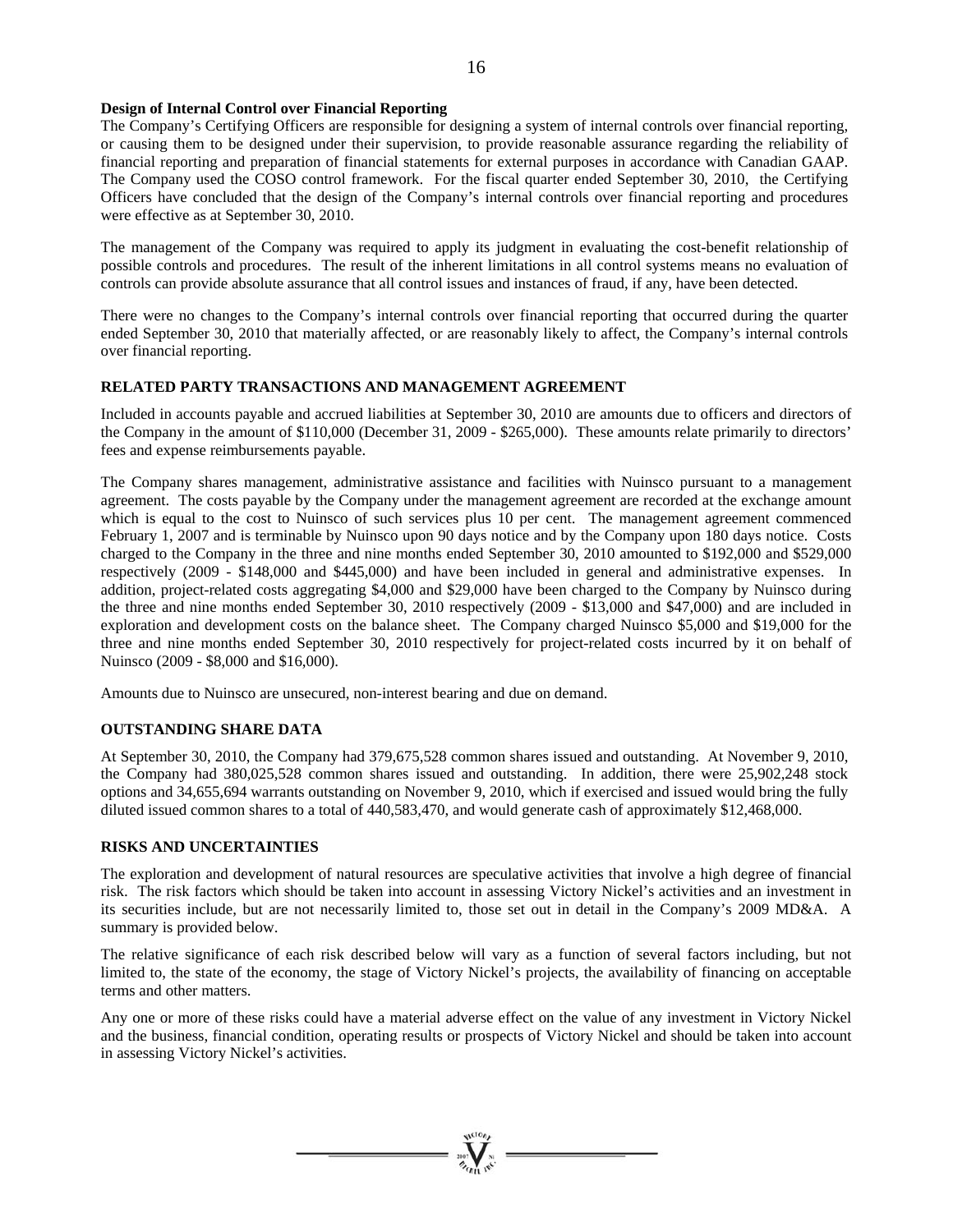# **Industry Risks**

# *Speculative Nature of Mineral Exploration*

Mineral exploration is highly speculative in nature, involves many risks and frequently is non-productive. There is no assurance that Victory Nickel's exploration efforts will be successful. No assurance can be given that Victory Nickel's exploration programs will result in the establishment or expansion of resources or reserves.

# *Development Projects*

In general, development projects have no operating history upon which to base estimates of future cash operating costs. For development projects such as the mineral resource properties owned by Victory Nickel, estimates of proven and probable reserves are, to a large extent, based upon the interpretation of geological data obtained from drill holes and other sampling techniques and feasibility studies. The costs estimated under the FS for Minago differed from the PEA and may differ again upon actual development.

# *Competition*

The mineral exploration business is highly competitive in all of its phases. Victory Nickel competes with numerous other companies and individuals, including competitors with greater financial, technical and other resources than Victory Nickel, in the search for and acquisition of exploration and development rights on attractive mineral properties.

# **Operational Risks**

# *Limited History of Operations*

Victory Nickel has no history of earnings and limited financial resources. Victory Nickel currently has no operating mines and its ultimate success will depend on the ability of active mining operations to generate cash flow in the future, as well as its ability to access capital markets for its development requirements.

# *Development Targets, Permitting and Operational Delays*

There can be no assurance that Victory Nickel will be able to complete the planned development of its projects on time or on budget due to, among other things, delays in receiving required consents, permits and registrations, the delivery and installation of plant and equipment and cost overruns, or that the current personnel, systems, procedures and controls will be adequate to support Victory Nickel's operations.

# *Resources, Reserves and Production*

The figures for mineral resources and mineral reserves are estimates and no assurance can be given that the anticipated level of recovery and/or grades of mineral reserves or mineral resources will be realized.

# *Title Risks*

Victory Nickel's ability to hold various mineral rights require licences, permits and authorizations and, in some cases, renewals of existing licences, permits and authorizations from various governmental and quasi-governmental authorities. However, Victory Nickel's ability to obtain, sustain or renew such licences, permits and authorizations on acceptable terms is subject to changes in regulations and policies and to the discretion of the applicable governmental and quasi-governmental bodies.

# *Insurance Risk*

Victory Nickel faces all of the hazards and risks normally incidental to the exploration and development of base metals, any of which could result in damage to life or property, environmental damage and possible legal liability for any or all such damage caused. Not all such risks are insurable.

# **Financial and Investment Risks**

# *Substantial Capital Requirements*

Victory Nickel will have to make substantial capital expenditures for the development of and to achieve production from its projects. There can be no assurance that any debt or equity financing or cash generated by operations will be available or sufficient to meet these requirements or for other corporate purposes or, if debt or equity financing is available, that it will be on terms acceptable to Victory Nickel. Moreover, future activities may require Victory Nickel to alter its capitalization significantly. The inability of Victory Nickel to access sufficient capital for its operations could have a material adverse effect on its financial condition, results of operations or prospects. Flow-through financing cannot be used to fund the Company's corporate costs.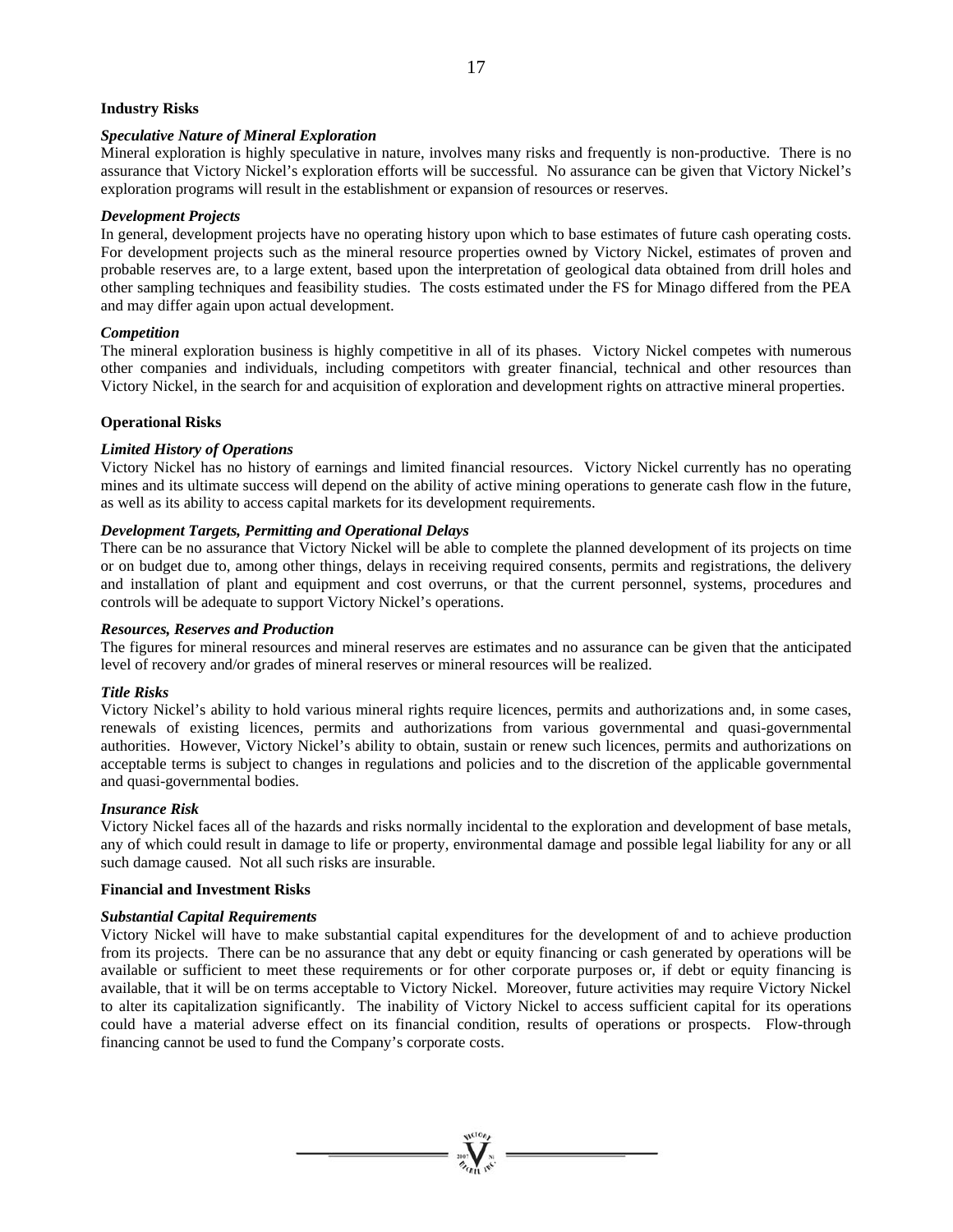# *Market Perception*

Market perception of junior exploration, development and mining companies may shift such that these companies are viewed less favourably. This factor could impact the value of investors' holdings and Victory Nickel's ability to raise further funds by issue of additional securities or debt.

# *Metal Prices*

There is no assurance that, even if commercial quantities of mineral resources are developed, a profitable market will exist for the sale of such product. Nickel and by-product prices fluctuate on a daily basis and are affected by numerous factors beyond Victory Nickel's control – including factors which are influenced by worldwide circumstances. These factors are of significant importance for the FS and decisions related thereto.

# *Areas of Investment Risk*

The common shares of Victory Nickel are listed on the TSX. The share prices of publicly traded companies can be volatile as the price of shares is dependent upon a number of factors, some of which are general or market or sector specific and others that are specific to Victory Nickel.

The market for shares in small public companies is less liquid than for large public companies. Investors should be aware that the value of the Company's common shares may be volatile and may go down as well as up and investors may therefore not recover their original investment.

The market price of the Company's common shares may not reflect the underlying value of Victory Nickel's net assets. The price at which investors may dispose of their securities may be influenced by a number of factors, some of which may pertain to Victory Nickel and others of which are extraneous. On any disposal of their common shares, investors may realize less than the original amount invested.

# **Regulatory Risks**

# *Government Regulation*

Existing and possible future environmental and social impact legislation, regulations and actions, including the regulation of air and water quality, mining reclamation, solid and hazardous waste handling and disposal, the promotion of occupational health and safety, the protection of wildlife and ecological systems and the protection of the societies and communities of indigenous peoples, could cause significant expense, capital expenditures, restrictions and delays in activities, the extent of which cannot be predicted and which may well be beyond Victory Nickel's capacity to fund.

# *Economic, Political, Judicial, Administrative, Taxation or Other Regulatory Factors*

Victory Nickel may be adversely affected by changes in economic, political, judicial, administrative, taxation or other regulatory factors in the areas in which Victory Nickel does or will operate and holds its interests, as well as unforeseen matters.

# **Other Risks**

# *Environmental and Health Risks*

The Company has no significant exposure to environmental or health risks, although this will change as the Company's projects approach production (a normal characteristic of mineral industry projects). Lynn Lake, subject to option by Prophecy, is a former operating mine, however indemnifications exist from the Manitoba Government with respect to any pre-existing environmental concerns at that property.

# *Key Personnel*

Victory Nickel relies on a limited number of key consultants and there is no assurance that Victory Nickel will be able to retain such key consultants or other senior management. The loss of one or more of such key consultants or members of senior management, if not replaced, could have a material adverse effect on Victory Nickel's business, financial condition and prospects. Directors and management have previously accepted deferrals of remuneration in order to assist the Company through the economic turmoil; however, this potentially adds to the risk of losing experienced personnel.

# *Conflicts of Interest*

Certain of the Company's directors and officers are also directors and officers of other natural resource companies. Consequently, there exists the possibility for such directors and officers to be in a position of conflict.

# *Investments and Other Agreements with Resource Companies*

In addition, Victory Nickel makes, from time to time, investments in the common shares of publicly traded companies in the junior natural resources sector or may enter into option or other agreements therewith. These companies are

 $=\frac{1}{2\pi}\sum_{n=1}^{\infty}$  =